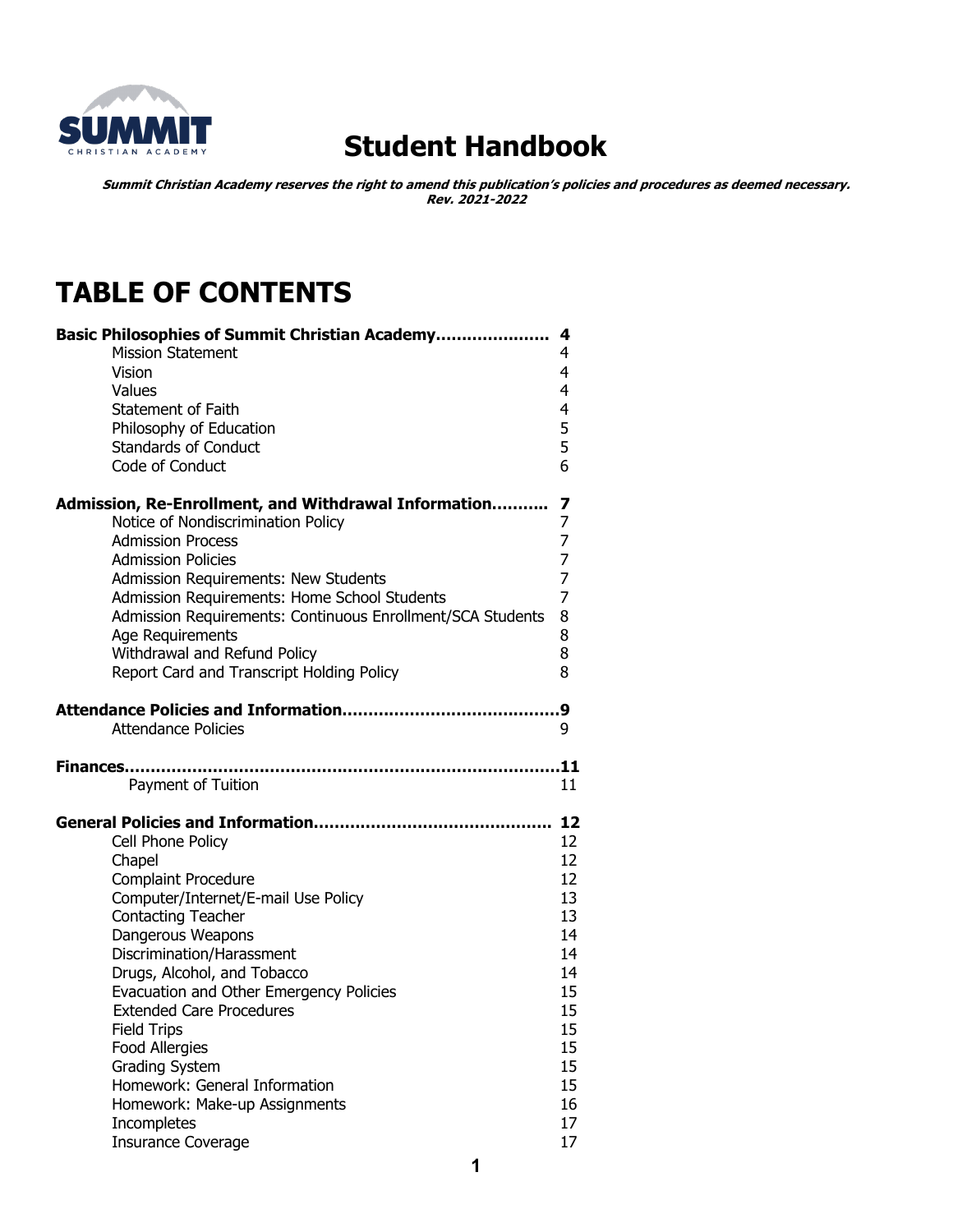| Late Homework<br>Liability and Dispute Resolution                                        | 17<br>17 |
|------------------------------------------------------------------------------------------|----------|
| Lost and Found                                                                           | 17       |
| Lost Textbooks and Library Books                                                         | 18       |
| Lunches                                                                                  | 18       |
| General Policies and Information (continued)                                             | 12       |
| Medication<br>Parental Responsibilities                                                  | 18<br>19 |
| Parent-Teacher Conferences                                                               | 19       |
| Personal Spiritual Counseling                                                            | 19       |
| Photo Rights                                                                             | 20       |
| Pledges                                                                                  | 20       |
| Progress Reports and Report Cards                                                        | 20       |
| Resource Room                                                                            | 20       |
| <b>School Closings</b><br>Searches and Seizures                                          | 20<br>20 |
| Sexual Harassment                                                                        | 21       |
| <b>Standardized Testing</b>                                                              | 22       |
| <b>Student Health Policies</b>                                                           | 22       |
| Telephones                                                                               | 23       |
| Tutoring                                                                                 | 23       |
| <b>Visitors</b>                                                                          | 23       |
| <b>Elementary Discipline Policies and Information</b>                                    | 24       |
| Behavior: General Rules                                                                  | 24       |
| Discipline Philosophy                                                                    | 24       |
| Discipline Policy                                                                        | 25       |
| Suspension                                                                               | 26       |
| Dismissal and Expulsion                                                                  | 26       |
| <b>Elementary Personal Appearance Policies and Information 27</b>                        |          |
|                                                                                          |          |
|                                                                                          |          |
| Personal Appearance Guidelines                                                           | 27<br>28 |
| Standardized Dress for Elementary Boys<br><b>Standardized Dress for Elementary Girls</b> | 28       |
| <b>Chapel Attire</b>                                                                     | 30       |
| <b>Physical Education Attire</b>                                                         | 30       |
| <b>SCA Spirit Day Attire</b>                                                             | 30       |
| <b>After School Function Attire</b>                                                      | 30       |
| Violations of Standardized Dress Clothing Guidelines                                     | 30       |
|                                                                                          | 31       |
| Arrival of Elementary Students                                                           | 31       |
| Dismissal of Elementary Students                                                         | 31       |
| Playground Rules                                                                         | 31       |
| Party Invitations                                                                        | 31       |
| Promotion                                                                                | 32       |
| Recess                                                                                   | 32<br>32 |
| Thursday Folders                                                                         |          |
| Secondary Discipline Policies and Information                                            | 33       |
| Discipline Policy                                                                        | 33       |
| Behavior: General Rules                                                                  | 33       |
| <b>Behavioral Infractions</b>                                                            | 34       |
| <b>Behavioral Probation</b>                                                              | 35       |
| Detention<br>Suspension                                                                  | 35<br>35 |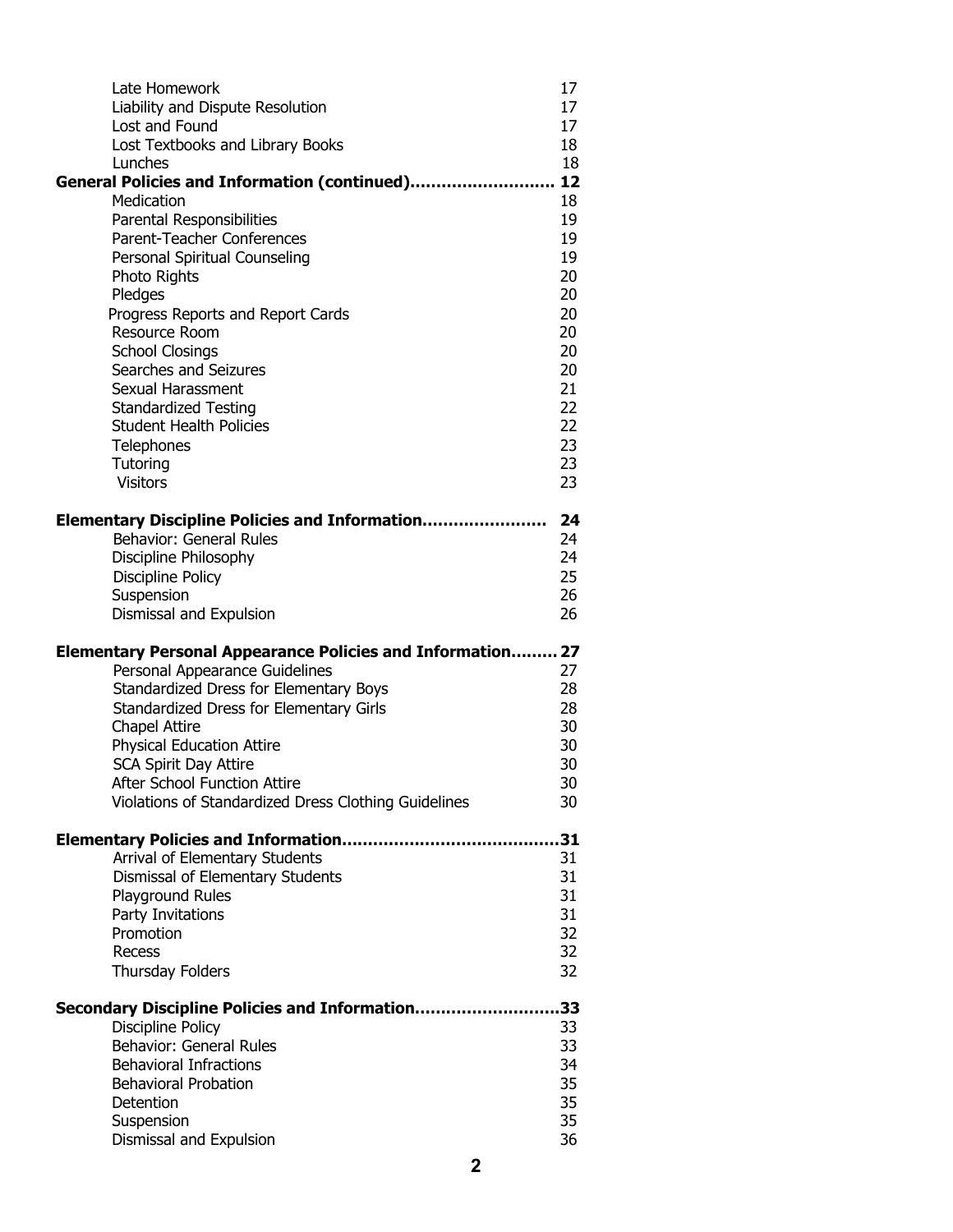| Secondary Personal Appearance Policies and Information37 |    |
|----------------------------------------------------------|----|
| Personal Appearance Guidelines                           | 37 |
| Standardized Dress for Secondary Boys                    | 38 |
| Standardized Dress for Secondary Girls                   | 38 |
| <b>Chapel Attire</b>                                     | 39 |
| <b>SCA Spirit Day Attire</b>                             | 39 |
| <b>After School Function Attire</b>                      | 39 |
| Violations of Standardized Dress Clothing Guideline      | 40 |
| Secondary Policies and Information                       | 41 |
| <b>Academic Probation</b>                                | 41 |
| Academic Programs                                        | 41 |
| Academic Qualifications for Extra-Curricular Activities  | 41 |
| Arrival of Secondary Students                            | 41 |
| Dismissal of Secondary Students                          | 42 |
| Document Request                                         | 42 |
| Early Graduation                                         | 42 |
| Honors: Seniors                                          | 42 |
| Lockers                                                  | 42 |
| Parent-Teacher Conferences                               | 43 |
| Requirements of Graduation                               | 43 |
| Retention                                                | 43 |
| Schedule Changes                                         | 44 |
| <b>Student Drivers</b>                                   | 44 |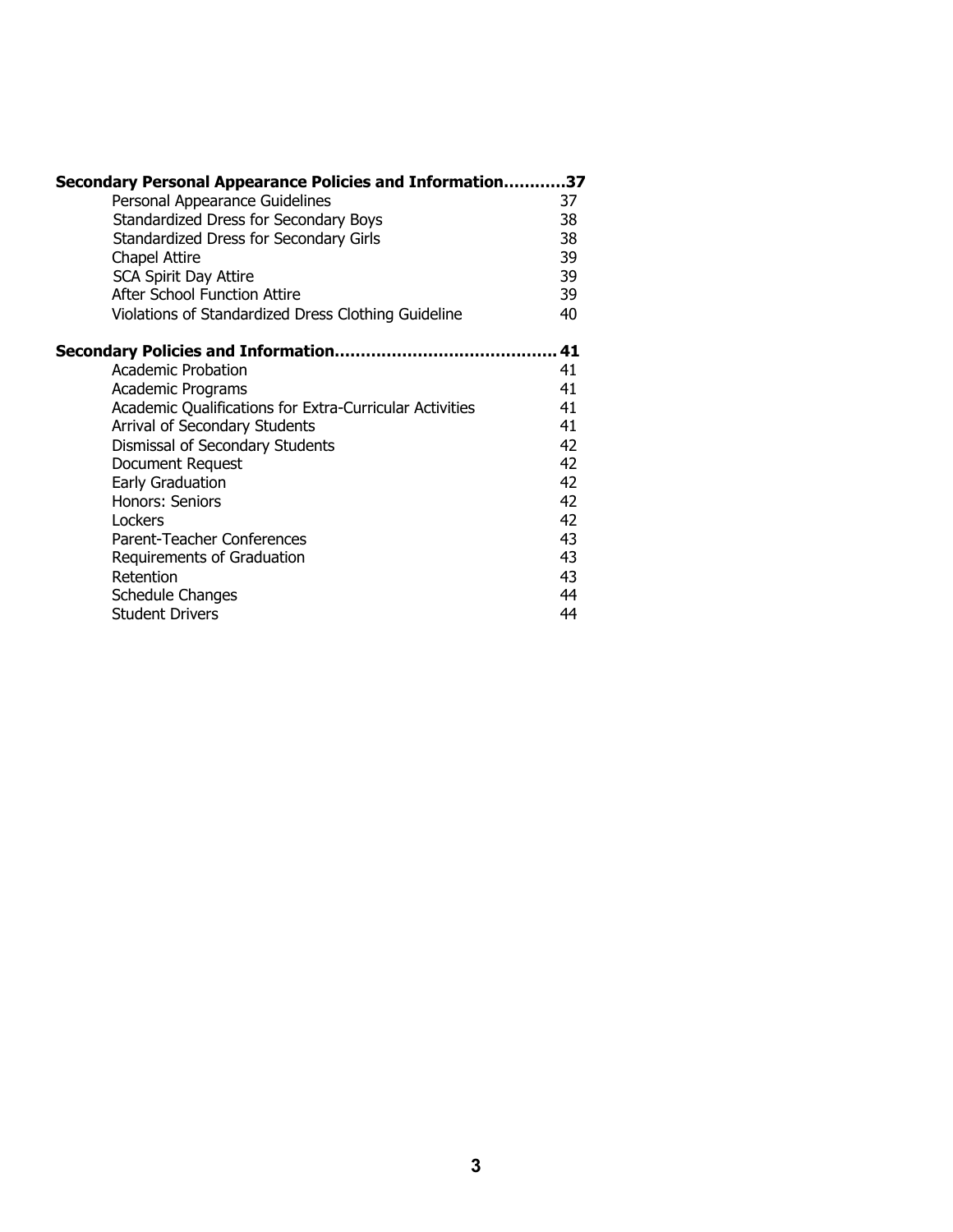# **Basic Philosophies of Summit Christian Academy**

## **Mission Statement**

Summit Christian Academy's (SCA) mission is to educate and develop students to serve neighbors and nations by partnering with parents to build a Christ-centered learning community with a strong focus on spiritual life, academics, arts, and athletics.

#### **Vision**

**Values**

SCA is a leader in distinctive Christian education, providing a dynamic academic and social environment that inspires students to know God; maximize their potential; discover their purpose; and make a difference in their world.

SCA equips our students to experience dynamic, vibrant, and alive spiritual lives, tapping into each child's personal potential. This bedrock of discovering God's destiny prepares them for meaningful relationships and leading prosperous lives of contribution and significance.

Biblical Worldview-Holding to and living out the unchanging Word of God in an ever-changing world. (Matthew 24:35)

Character-Always doing the right thing, at the right time, for the right reason. (Galatians 5:2-23, Luke 6:31)

Community-Valuing and cultivating relationships, recognizing everyone's unique role in the body of Christ. (I Corinthians 12:25-26)

**Excellence-Wholeheartedly seeking excellence in everything.** (Colossians 3:23)

Servant Leadership-Living as God's sons and daughters. Leading by Christ's example as shepherd, placing the interests of others before our own. (Romans 8:14-17, I Peter 5:2-4)

Unity-Pursuing oneness of spirit through humility and selflessness, as Christ modeled for us. (*Philippians 2:2-11*)

### **Statement of Faith**

Summit Christian Academy is an inseparable and integral part of the ministries of The Assembly at Broken Arrow, Broken Arrow, Oklahoma, and as such subscribes to the same tenants of faith as its parent organization.

We Believe...

- ...the Bible is the inspired and only infallible and authoritative written Word of God.
- ...there is one God, eternally existent in three persons: God, the Father; God, the Son; and God, the Holy Spirit.
- ...in the deity of our Lord Jesus Christ; in His virgin birth; in His sinless life; in His miracles; in His vicarious and atoning death; in His bodily resurrection; in His ascension to the right hand of the Father; in His personal future return to this earth in power and glory to rule for a thousand years.
- ...in the blessed hope the rapture of the church at Christ's coming.
- ...the only means of being cleansed from sin is through repentance and faith in the precious blood of Christ.
- ...regeneration by the Holy Spirit is absolutely essential for personal salvation.
- ...the redemptive work of Christ on the cross provides healing of the human body in answer to believing prayer.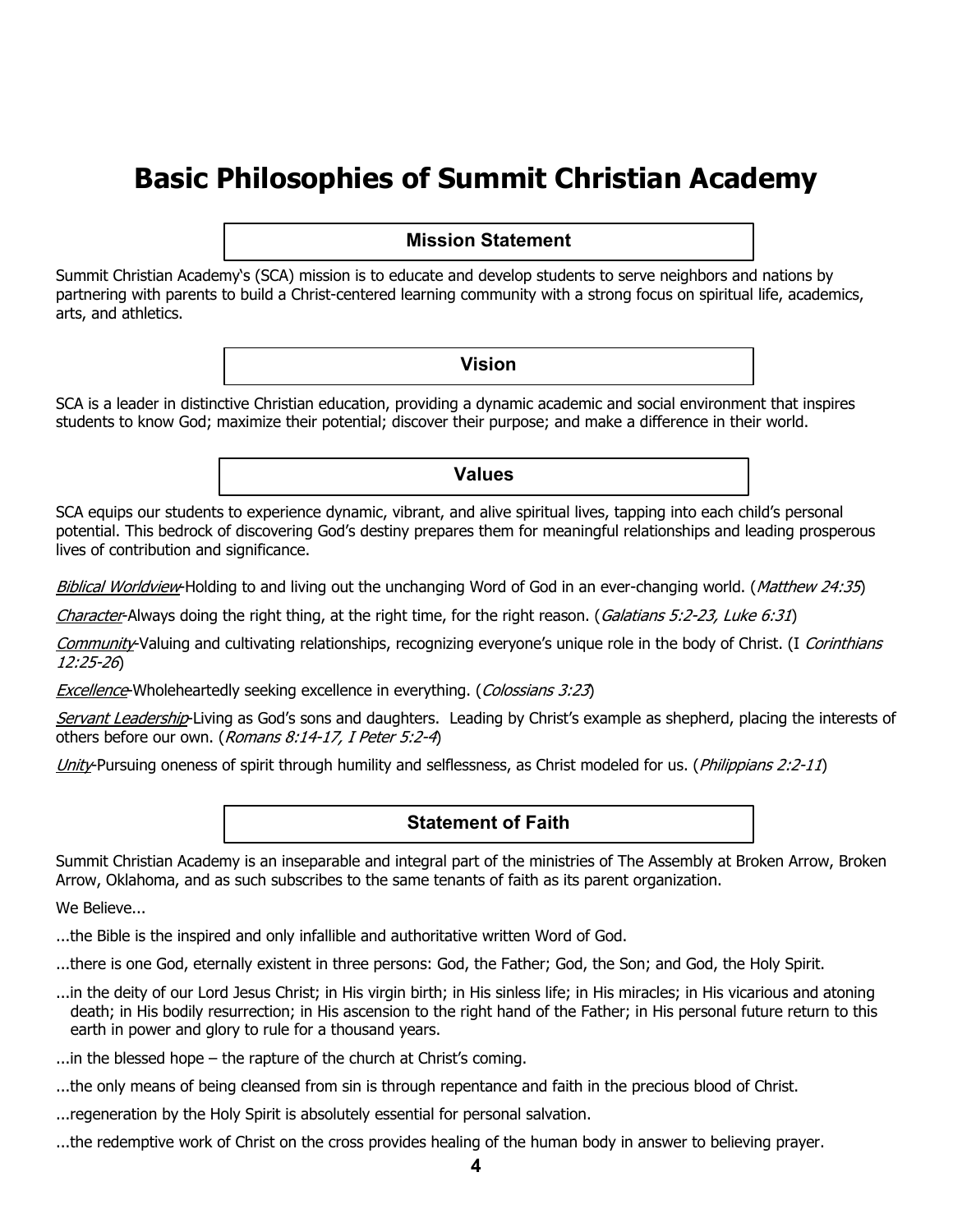...the baptism in the Holy Spirit, according to Acts 2:4, is given to believers who ask for it.

...in the sanctifying power of the Holy Spirit by whose indwelling the Christian is enabled to live a holy life.

...in the resurrection of both the saved and lost: the one to everlasting life and the other to everlasting damnation.

## **Philosophy of Education**

The essence of Summit Christian Academy's educational philosophy is found in our motto, "All Truth is God's Truth." All areas of genuine learning exist because God has allowed man to discover principles, formulas, and truths that are in harmony with the laws that govern His universe. Therefore, at Summit Christian Academy (SCA), we foster an educational experience for each student that presents the Truth, Jesus Christ, at the very center of all we do. We seek to relate every fact and principle to His Truth and His character in such a way that we promote the development of academic knowledge, physical skills, spiritual maturity, and social growth in each child. To carry out such a high calling demands three essential elements of education: the material, the method, and the mentor.

The material: SCA utilizes two basic curriculums: Bob Jones and ACSI curriculums present all subject matter in a way that is consistent with the Word of God. Scriptural applications abound, and moral choices are encouraged which reflect biblical standards. Other publishers such as Abeka, Glencoe, etc. supply a part of our curriculum; and supplementary materials (including library books) are screened for their suitability to Christian education.

The method: At SCA we believe that scripture advocates student-centered teacher-directed learning. We establish a classroom atmosphere where the trained teacher explains material in a way that helps each student learn according to his/her ability. Within this traditional context, the students learn how to relate to one another in class discussions and projects. Components of our traditional method include a strong phonics approach to reading and spelling; recitation and drill, especially in math; and assigned reading with parents at home.

The mentor: SCA teachers go beyond the utilization of prescribed methods to encourage student learning of the adopted material—they also model Christian life in word and deed with the goal of developing young Christians. A teacher can present facts, but a mentor is a personal example to his/her students; one who garners their respect, admiration, and emulation. The Christ-like teacher encourages biblical standards of conduct with fair and firm disciplinary measures that offer the students secure boundaries for their behavior. The Christ-like teacher is the heartbeat of SCA, sharing God's love in a way that provides each child with the personal support that he/she needs to overcome self-doubt and achieve individual success.

## **Standards of Conduct**

SCA holds that the Bible is the inspired and only infallible and authoritative written Word of God, that salvation comes through repentance and faith in the precious blood of Christ, and that regeneration by the Holy Spirit is absolutely essential for personal salvation. Believers are to be transformed into the image of Christ (Romans 8:29) which is the work of the Holy Spirit (*I Corinthians 3:18*). This transformation is to be a life-long process (*Romans 12:2*). SCA strives to provide an environment conducive to the spiritual development of young people. Therefore, SCA provides a standard of conduct based upon biblical guidelines.

## **Code of Conduct**

SCA's Student Code of Conduct is established as a means of communicating and understanding the lifestyle standards agreed upon for our students. Each standard addresses choices that students can make and act upon as individuals. The expectations apply to SCA students whether the student is on or off campus. An unwillingness to make one's best effort to meet these standards also implies a choice to not continue as a student at Summit Christian Academy. The Code of Conduct is presented as an agreement between the student, the parents, and the school. Secondary students and parents (grades 7-12) will be required to read, sign, and return a copy of the Code of Conduct to the school office.

1. I understand that by enrolling as a student at Summit Christian Academy, I am accepting all school policies-those outlined in the student handbook and those established by the school administration.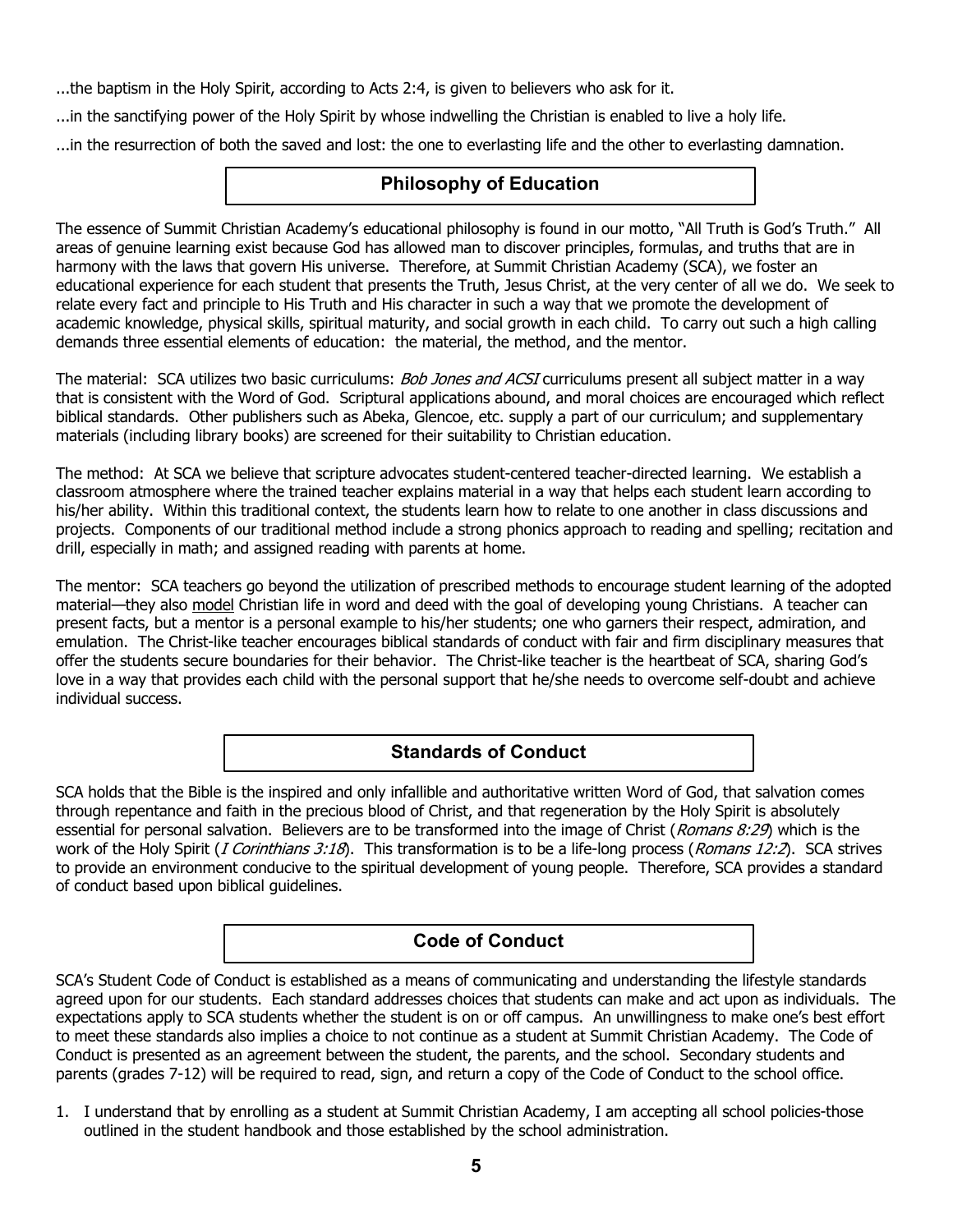- 2. I shall adhere to the SCA Standardized Dress Code Policy as administered by SCA to promote excellence in character development.
- 3. I realize that I am expected to put forth my best effort in homework, in preparation for quizzes and tests, and in special academic projects since one of the primary reasons for enrolling as a student in SCA is academic training.
- 4. I understand that communication and interaction between parents, students, faculty, and administration is encouraged. Communication should be carried on in a constructive and biblical manner.
- 5. I shall refrain from the following destructive behaviors regarding the use of my words:
	- Gossiping (repeating information about others that is not my concern or not edifying, whether true or untrue)
	- Slander (repeating information about others that is untrue)
	- Mockery (disdainful or disrespectful talk about those in authority, the church, or scriptural principles)
	- Profanity, Obscenity, Vulgarity, and/or Offensive Slang
- 6. I shall not lie, cheat, or steal. I am expected to adhere to this policy and to promote and encourage my peers to do the same.
- 7. I understand that SCA has standards of sexual conduct and social behavior that are based on biblical guidelines rather than those of the culture, the popular media, or peer groups. I shall govern my behavior to hold to these standards.
- 8. I shall use all electronic media (computers; cell phones; cameras; mp3 players; e-mail; internet; and websites, such as twitter, Instagram, Snapchat, and Facebook.com; etc.) in a manner that is constructive and biblical. I shall make my websites immediately accessible to SCA Administration at any time upon their request.
- 9. I shall not at any time use or possess drugs, tobacco, e-cigs, alcohol, and pornography since these are certain destroyers of self-discipline, self-control, and against God's plan for Christian people.
- 10. I understand that the sovereignty of Jesus Christ is challenged by various forms of alternative teachings (i.e., occult practices/teachings). I shall not be involved in these areas, and I shall not promote their practice among other students.
- 11. I shall maintain Christian standards of courtesy and kindness in the way I treat others. I shall show respect for my fellow students and the staff in my speech, attitudes, and actions.
- 12. I understand that attendance is an essential element of learning. I shall put forth my best effort in regular and timely attendance.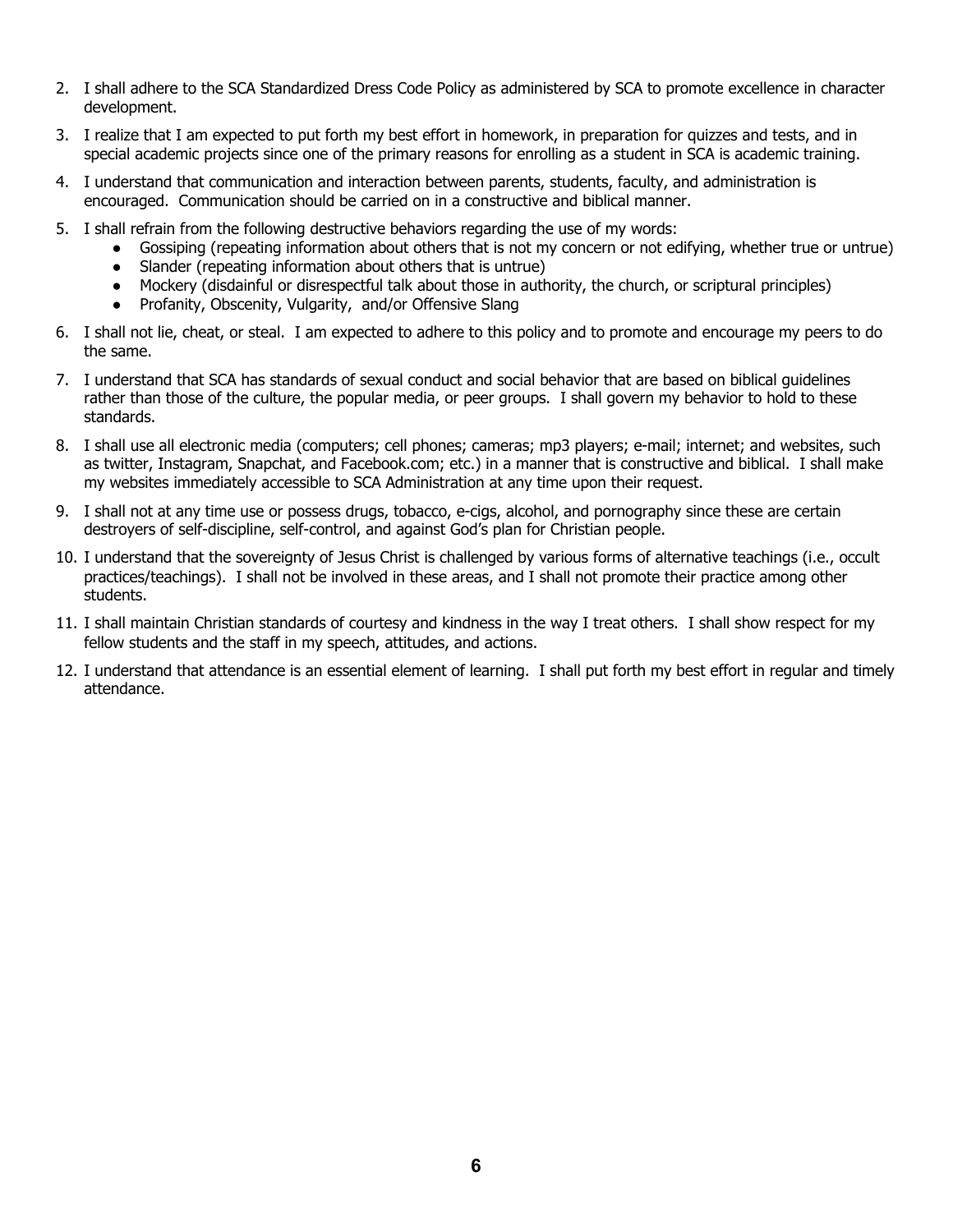# **Admission, Continuous Enrollment, and Withdrawal Information**

## **Notice of Nondiscrimination Policy**

Every individual is unique, created in the image of God. Summit Christian Academy will admit a child provided, in the opinion of the school administration, the pupil can benefit from the academic program and activities planned by the school. Summit Christian Academy does not discriminate and shall not tolerate discrimination on the basis of race, color, gender, national, and ethnic origin in administration of its educational policies, admission policies, athletics, and other school-administered programs.

## **Admission Process**

Admission decisions are based on the student's academic record, letters of recommendation, admission's evaluation, and interviews at the school. Grade placement for all students will be determined by administration. SCA reserves the right to adjust and/or modify course offerings, subjects, and/or combination of classes at each grade level based on final enrollment.

## **Admission Policies**

It must be understood that Summit Christian Academy will not tolerate the following:

- Parental refusal for their child to receive discipline if school conduct is violated.
- Aggressive and/or intimidating behavior by a student to another student, a teacher, or an administrator.
- Disruptive behavior that hinders the learning-teaching process.
- Failure of parents to support administrative decisions and policies set forth in this handbook or announced as expected conduct on the part of students and their families.

## **Admission Requirements: New Students**

A family must be in accord with the Christian educational philosophy of SCA for a new student to be accepted.

The following are required to enroll as a student at SCA.

- Complete the online application form at www.summit.school.
- Provide records from past schools (including any report cards, behavior reports, standardized and/or specialized testing, educational plans). Provide a principal recommendation.
- Provide a pastoral recommendation (grades  $7<sup>th</sup> 12<sup>th</sup>$ ).
- Enrollment fees paid.
- Meet with administration for an educational consultation (all grades) and student interview (grades  $\not\equiv$  -12<sup>th</sup>).
- Complete a student evaluation (*if applicable*).
- Current immunization record. Students must be compliant with immunization requirements according to Oklahoma State Law. This must be on file at SCA prior to admission to the classroom.
- Copy of birth certificate

**Admission Requirements: Home School Students**

**7**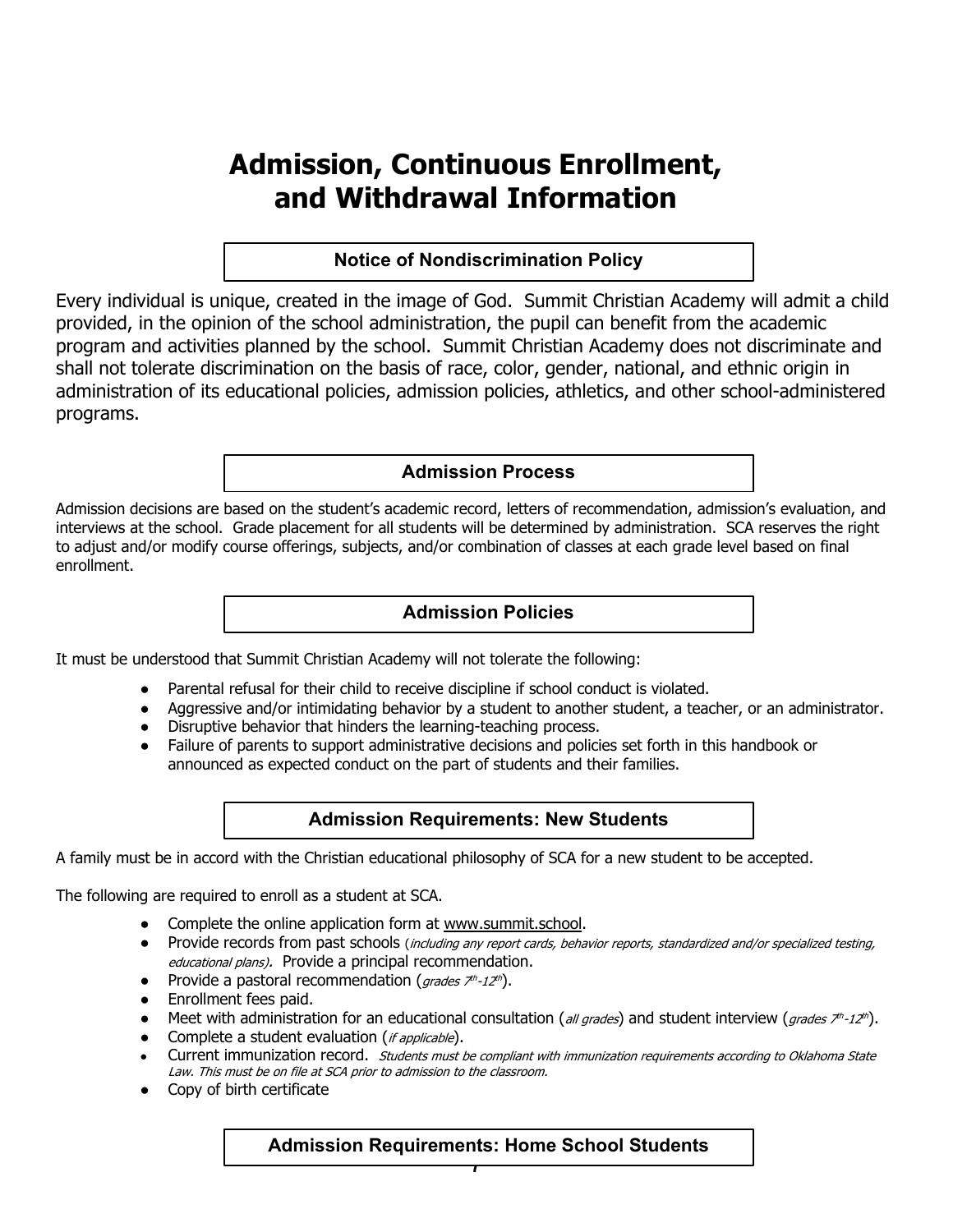In addition to requirements already listed for new students, home school students may be required to complete testing to establish levels of proficiency. Grade level placement will be determined by the administration based upon the above considerations. Considerations for students applying to SCA from home school programs are as follows:

- Willingness to assume joint responsibility in the educational transition process.
- Commitment to work with the teacher and faculty.
- Realization of the discrepancies between the home educational programs and those of SCA.
- Existing transcripts and pertinent student records must be provided for application.
- Sufficient documentation of curriculum used, work accomplished, and semester grades (i.e. proof of work and testing) must be provided in order for credit and G.P.A. to be issued for home school classes.
- Compatibility with our academic program.
- Agreement to academic and/or standardized testing.
- Parents must insure that students meet all other admissions requirements of SCA.

# **Admission Requirements: Continuous Enrollment for Current Students**

SCA has continuous enrollment for current students. The Enrollment fees, Curriculum/Technology fees, and the Drug Testing fee (9-12th grades only) per student will be billed to your FACTS account annually in May. These nonrefundable fees need to be paid in May to secure your students spot for the next school year. Late fees will be assessed of \$500 per current student after May 31. If a student will not be returning for the next school year, notify the SCA office in writing or email by April 15. Family accounts for Summit Christian Academy and Summit Early Learning Center must be current before the next school year. Any registration and textbook fees paid toward the next academic year will be applied toward any outstanding balance. Summit Christian Academy does not guarantee future enrollment.

## **Age Requirements**

Those enrolling in kindergarten must be 5 years old on or before September 1 of that school year.

## **Withdrawal and Refund Policy**

Withdrawals, whether before school begins or during the year, must be made in writing at least two (2) weeks in advance. Forms can be obtained in the school office. Tuition is calculated based on the entire year. Therefore, no reduction can be made for vacations, school holidays, illnesses, etc. If a student leaves the school for any reason, other than expulsion, charges are prorated by the month. No tuition deductions will be given for absences during the year regardless of the cause of such absence or for expulsion. Enrollment fees and textbook fees are completely nonrefundable. Refund checks will be mailed to the address on file with the school.

## **Report Card & Transcript Holding Policy**

Report cards will be held until all fines and holds have been completely satisfied (*i.e. tuition is paid to date, no lunch* charges, all textbooks and other school property returned in satisfactory condition, all charges on account paid, etc.). In addition, no transcripts or student records will be transferred to another school until all accounts have been satisfied.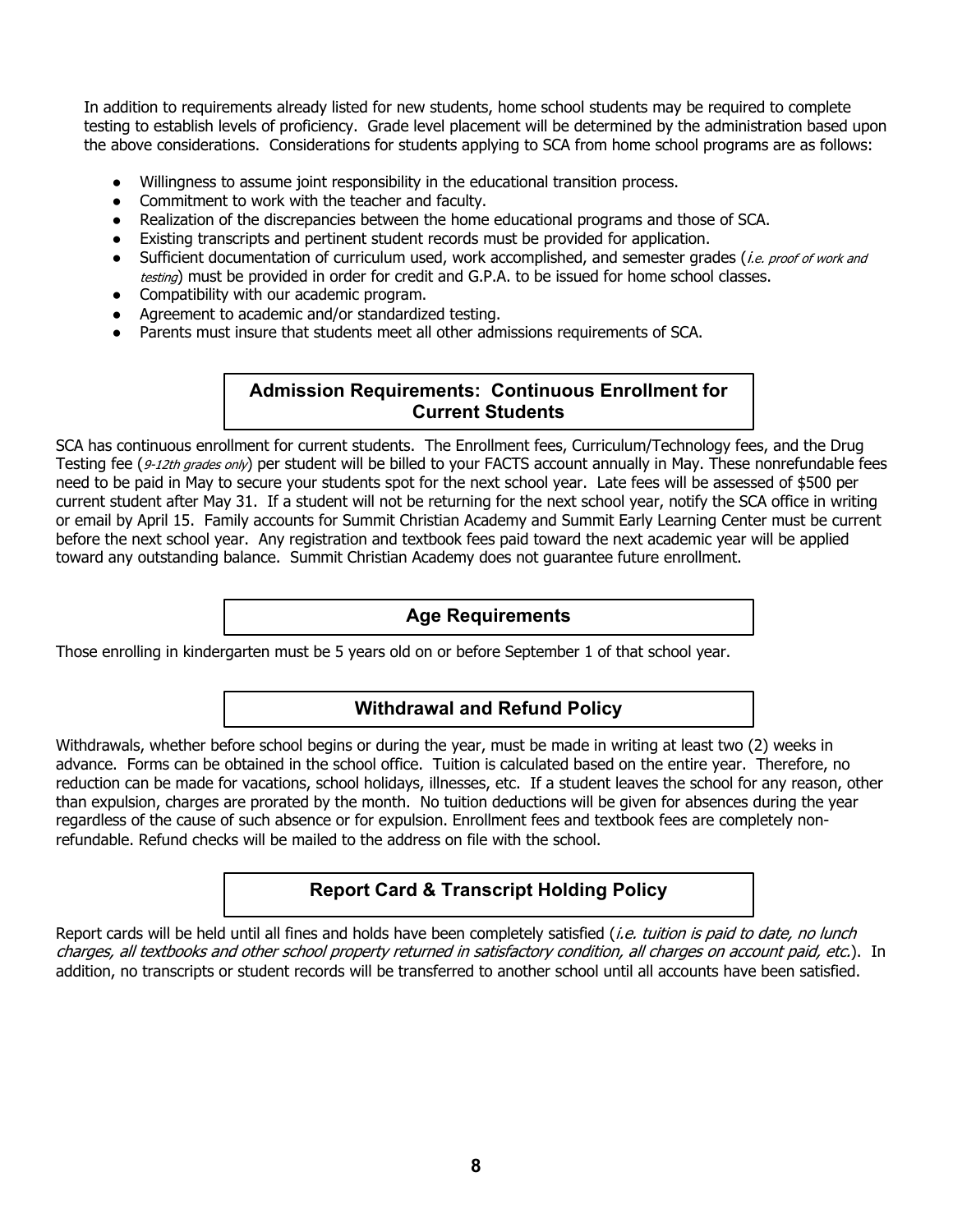# **Attendance Policies and Information**

# **Attendance Policies**

For your child to gain the most in school; he/she must be in regular attendance. The State of Oklahoma law is that a child must attend school when it is in session. We follow the compulsory attendance laws set by the State of Oklahoma. If an elementary child is absent more than 20 days during the school year his/her promotion is dependent upon the approval of the Administration who will act upon the recommendation of the teachers. If a secondary student is absent more than 10 days in a semester, he/she is in jeopardy of losing credit for that semester. A final decision will be at the discretion of administration.

- If your child is unable to attend school due to illness, doctor's appointments, or other reasons, a parent/guardian must call the school office at 918-251-1997 by 8:45a.m. to report the absence.
- A student, who is absent five or more consecutive days due to illness, must present a doctor's statement concerning the health of the student.
- Parents planning to remove a student from school due to a trip are expected to inform the teacher and complete a prearranged absence form available in the school office.
- A student must be present for one half of the school day to participate in any school activity or extracurricular event that evening. Any absence must be excused by Administration.
- If a student is in the front office or administration office waiting to be checked out by a parent, he/she will be considered absent from the class(es) not attended.

#### **Excused Absences**:

An excused absence is defined as one for which the student was absent with the parent's knowledge and permission for the following reasons: illness, serious illness in the family, medical appointment, school activity, funeral, or unavoidable crisis. One hundred percent (100%) credit will be given for make-up work completed within the allotted time frame. Final authority for granting an excused absence rests with the Administration. It is the student's responsibility to obtain assignments missed during an absence and to schedule test or quiz make-up times from an absence.

#### **Unexcused Absences**:

An unexcused absence is defined as one for which the student was absent for reasons that do not meet the excused absence guideline as stated above. The following, but not limited to, are examples of unexcused absences: obtaining a driver's license, keeping a beauty salon appointment, staying home to study, running errands, or the simple convenience of the family. Students may receive zero credit for work missed during an unexcused absence.

#### **Pre-Arranged Absences**:

Planned absences will count toward the total number of absences per semester. To receive an excused absence, the parents must complete a Pre-Arranged Absence Form the same number of days in advance as the student plans to be absent. For example, if a student plans to be gone for 2 days, the form should be received by the SCA offices at least 2 days in advance. It is the student's responsibility to obtain assignments missed during an absence and to schedule tests or quiz make-up times from the absence.

#### **School Activity Absences**:

When students are absent from school due to school functions, the coach, teacher, or sponsor is responsible to issue a name list for teachers and the school office. Such absences are not counted as days absent from school. It is the student's responsibility to obtain assignments missed during an absence and to schedule test or quiz make-up times from the absence.

#### **Extended Absences**: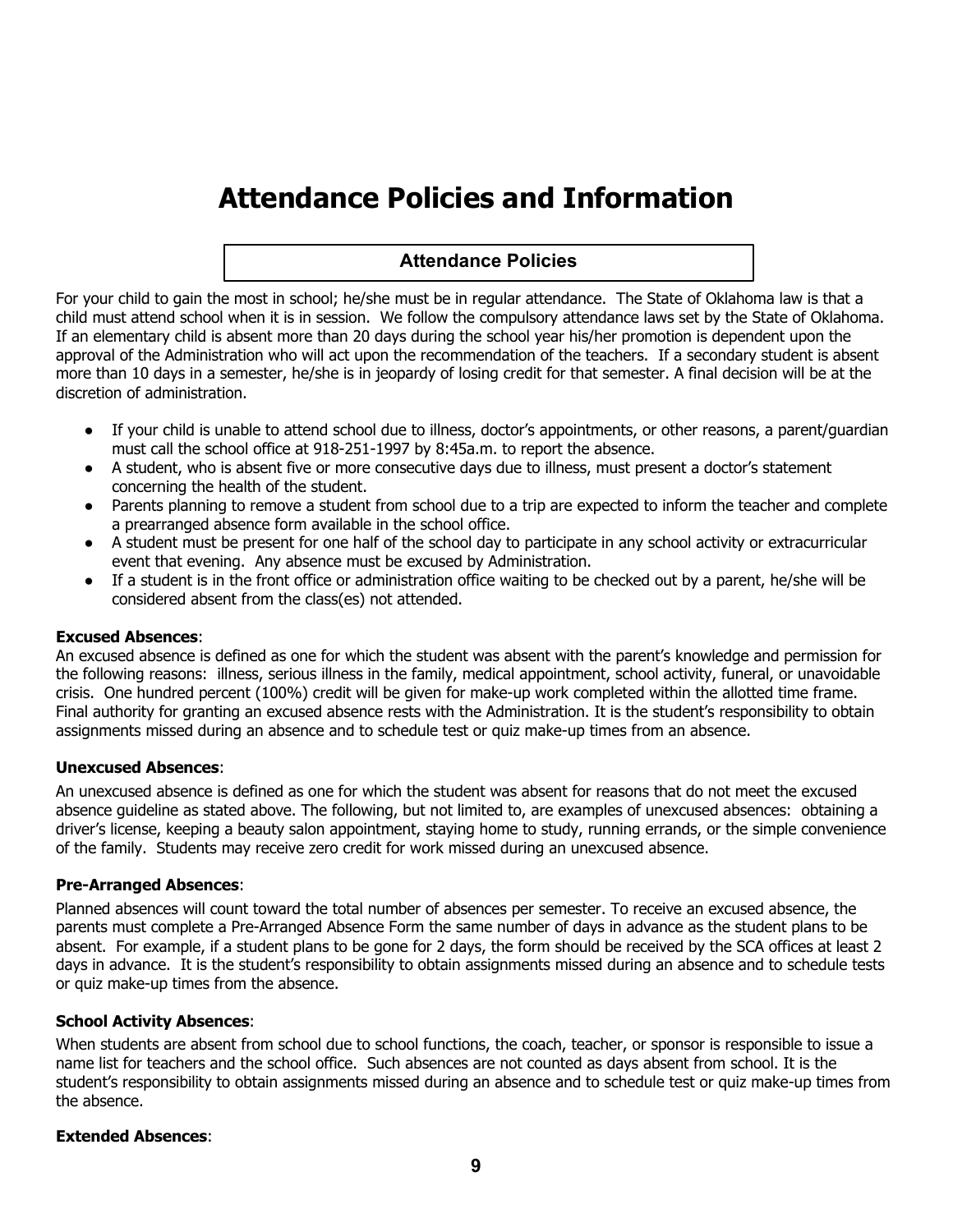Ordinarily, more than ten (10) days of absence per semester per class will cause a student to forfeit credit for that semester's work. A case of prolonged illness will be an exception if the student is able to make up the work. A doctor's statement recommending an extended absence must be submitted to the school office. Students will be required to make up assignments in a reasonable manner as directed by teachers/administration.

### **Tardies:**

Students are required to be in their classroom and in their seats ready to begin work, when the bell rings. Failure to be on time causes disruption to the class and takes away from a teacher's preparation. Students who are tardy to any class should report to the school office to receive a tardy slip. This slip will be required to enter class after the bell has rung. Secondary students are considered tardy if they are 10 or less minutes late to class; otherwise, they are considered absent. Unexcused tardies for secondary students will result in detention.

#### **Morning Tardies:**

Students arriving after 8:15 a.m. for elementary and 8:30a.m. for secondary are considered tardy and must report to the office for a tardy pass. This pass must be given to the teacher before the student will be admitted into the classroom. A signed note or phone call from a parent is required for the tardy to be excused. Excused tardies are those that are beyond the control of the student/parent such as weather conditions or accidents. A tardy will not be excused when it might have been avoided by better planning of the student or parent. Parents/guardians who habitually bring their children late to school will be contacted by Administration. Failure to address the issue may result in the loss of parent's privilege to excuse tardiness. A continued pattern of tardiness may result in dismissal. Students who arrive after 9:30a.m. will be recorded as a half-day absence for elementary students. Secondary students are considered tardy if they are 10 or less minutes late to class; otherwise, they are considered absent.

## **College Visits:**

Students are encouraged to visit colleges of interest during the school holidays. Seniors will be allowed two (2) excused absences for college visits during each semester. Pre-arranged absence procedures should be followed to notify the school. Students must attend such visits with an adult chaperon or designee and provide evidence of visit upon return as requested. Seniors invited to attend College Spring Testing are given excused absences if a pre-arranged absence form is submitted.

#### **Early Student Checkout:**

Students may be excused for medical appointments or occasional special needs as approved by parents and administration. Any student leaving school for any reason before the end of the school day must sign out in the school office. Elementary students must have a parent or legal guardian sign them out. If the student returns to school later that same day, the student is required to sign back in at the school office. Early checkout should be avoided if possible. Important instructions and reminders are given at the end of the day, as well as written communications to parents. Early checkouts prevent students from obtaining important information.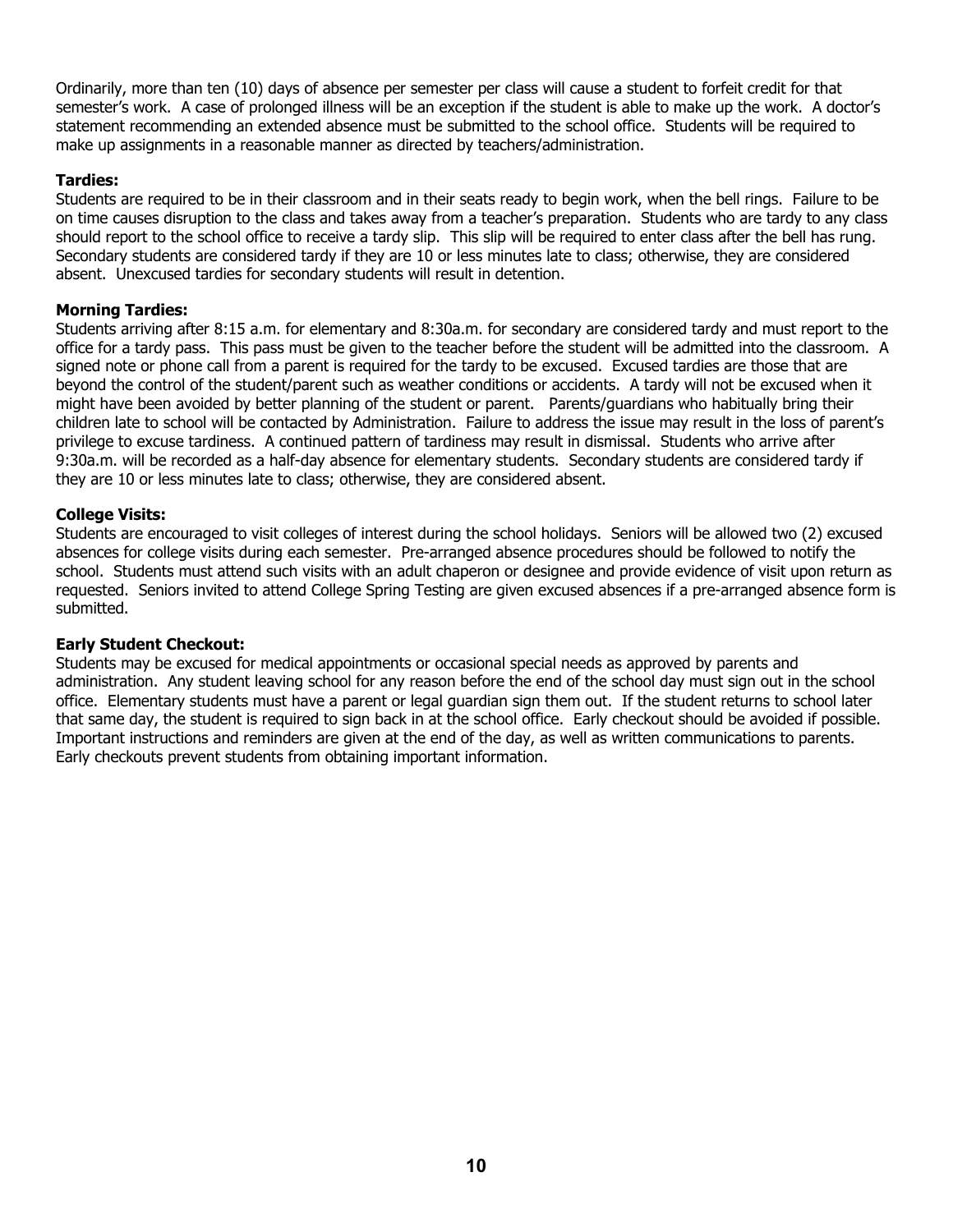# **Finances**

# **Payment of Tuition**

Accounts may be paid by the year or a ten-month installment through FACTS. A family account must be set up through FACTS to pay tuition and other fees. Help with the enrollment process or other questions may be directed to 1-866-441- 4637.

There is a discount for paying an entire year of tuition in full. If tuition is paid in full, a 3% discount will be applied for each student paid in full. This discount is based on the entire year and does not apply to partial year tuition. Should a student withdraw from SCA before the end of the year, the discount will not be given, and settlement of accounts will reflect the loss of the discount.

Tuition is assessed by the month. A full month's tuition will be charged regardless of the number of days attended during the month. No discounts will be given for not attending a full month. No partial monthly refunds will be given if a child is removed from the school for any reason. Enrollment fees are non-refundable.

Accounts must be at a zero balance on or before the last day of school. If an account is in arrears at the close of school, or if any fees or charges are due, report cards will not be issued, nor records released. Re-enrollment for the following year will not be possible until the account or fees are paid in full.

A 10% multi-child discount is given to all younger siblings of new students and families that are not currently enrolled at Summit Christian Academy. If pre-enrolled by May 2017, your multi-child discount remains the same and is given to all younger siblings of currently enrolled students in Summit Christian Academy.

Discounts will be calculated and applied by the Summit Accounts Receivable office to qualifying students. Discounts are for tuition only. There are no discounts for fees. For further information, please contact our Accounts Receivable Office at 251-1997 ext. 124 or email accounting@sca-eagles.com.

## **TUITION POLICY**

If an account is not paid before the last business day of the month, the student may be suspended from school for nonpayment of tuition. Students may be re-enrolled after the account has been brought current and the parents guarantee future incidents will not reoccur. All balances due to FACTS, Summit Christian Academy (SCA), The Assembly at Broken Arrow, or the Lunch Program must be paid in full before SCA will accept a student's application for re-enrollment.

All balances due FACTS, SCA, The Assembly at Broken Arrow, or the Lunch Program must be paid in full by the last day of school. Student records cannot be released to a third party (school district, scholarship service, medical facility, etc.) until all balances are paid.

Reasonable attempts to collect balances due will be made by FACTS, SCA, and The Assembly at Broken Arrow. If these attempts fail, or if there is an apparent attempt to defraud FACTS, SCA, or The Assembly at Broken Arrow, collection attempts will be handled by appropriate legal representation.

Students enrolling in SCA must adhere to the financial agreements established by the SCA Board. Every effort will be made to accommodate students and families with family emergencies and legitimate financial difficulties.

SCA and The Assembly at Broken Arrow reserve the right to amend the tuition policy at any time with a thirty-day written notice, in advance, to parents/guardians and patrons. All withdrawals, whether before the school year begins or during the year, must be made in writing at least 2 weeks in advance. For students withdrawing, tuition may be pro-rated on a monthly basis.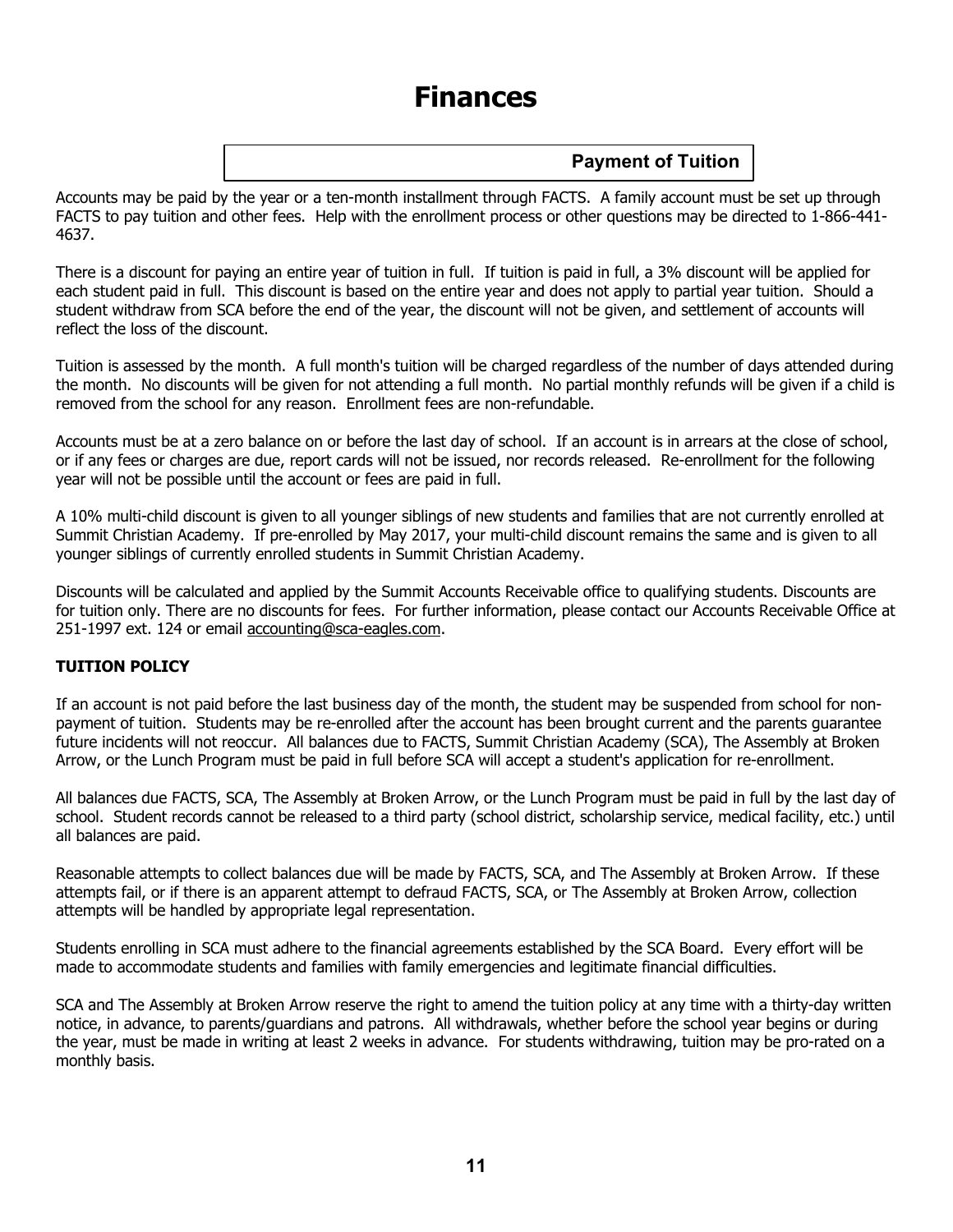# **General Policies and Information**

# **Cell Phone Policy**

A secondary student may use his/her cell phone between classes and at lunch. Cell phone use is not allowed in the classroom unless the teacher has allowed it for learning purposes. If a cell phone rings, vibrates, or is seen being used during class, the phone will be confiscated. An elementary student must turn off the cell phone and store it inside his/her backpack for the duration of the school day unless the teacher has allowed it for learning purposes. Student cell phone use on any field trip will be made at the discretion of the supervising teacher. Teachers have been instructed to immediately confiscate a cell phone of a student violating this policy and turn in to the Administrative offices. First violation, the student will receive the cell phone at the end of the day. Consequences for further violations will be determined by the Administration.

### **Chapel**

Chapel services are held weekly and parents are always welcome to attend. Students must attend chapel services. Chapel for middle school and high school students is facilitated by the Youth Pastor of The Assembly at Broken Arrow. Chapel for elementary students is facilitated by the Children's Pastor of The Assembly at Broken Arrow. Chapel services are characterized by excitement, lively worship, active participation, and anointed messages. An emphasis is placed on praising God through song and incorporating God's Word into our daily lives but no child will be coerced into any belief. Students will often participate and lead in chapel activities. Some goals of our chapel service are:

- to worship God in Spirit and in Truth
- to reinforce important Biblical character traits and principles
- to encourage students to dedicate their lives to God
- to promote each student's commitment to life-long Bible learning
- to encourage time at the altar in the presence of and in close communication with God

#### Chapel should not replace local church participation.

Every student is expected to demonstrate faithful church attendance and participation.

# **Complaint Procedure**

If your brother sins against you go and show him his fault, just between the two of you. If he listens to you, you have won your brother over. But if he will not listen, take one or two others along so that every matter may be established by the testimony of two or three witnesses. (Matthew 18:15-16)

Our approach to problem solving is based upon biblical principles, including Matthew 18, and is summarized as follows:

- Do not be easily offended. Remember, we all want to do the right thing.
- Start with prayer about the matter and examine your (and your child's) motives and heart.
- Then, go to the teacher or person involved and discuss the problem together.
- If no resolution can be achieved at this point, contact the office to request a meeting with the Administrator. Problems are solved by going to the source--not to other school parents, neighbors, relatives, or friends.
- In all things, it is important to keep the unity of the Holy Spirit. Using a biblical pattern will keep our school family strong and growing.
- 1. **Pray about it**. Ask God to help you make your complaint in such a way that it will result in the betterment of SCA, and thus in the glory and growth of His Kingdom. Read and think about such passages as Ephesians 4:1-2, Colossians 3:13-17.
- 2. **Do you have facts or rumors?** If, after seeking God's guidance, you sincerely think your complaint must be expressed, do so with the willingness to be a part of the solution. Express it promptly and to the RIGHT person.
- 3. **Complaints** against a specific individual should be expressed first to the individual and need to be expressed to the Administration only if you cannot work it out between yourselves or if you feel he/she should know about it.
- 4. **Express it** clearly, calmly, and with an open mind. Make sure the person who you are expressing your complaint to knows all the details of the situation and exactly what you are complaining about and why. Misunderstandings of complaints could lead to further problems and needless hurt feelings.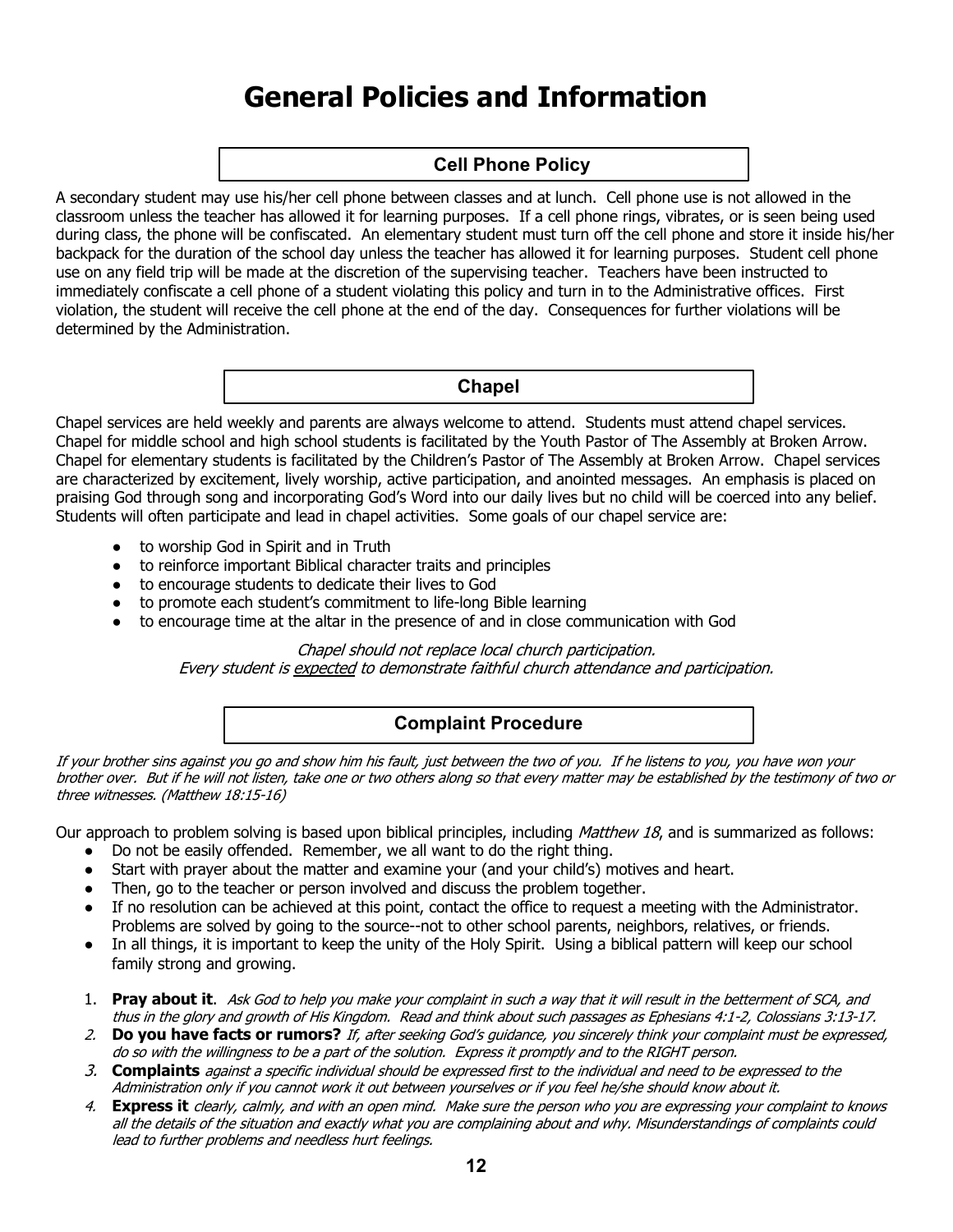- 5. **Do not broadcast it**. Express your complaint only to the person who should hear it. Unnecessary worry, harm, and hurt feelings result when problems and dissatisfactions are expressed to persons other than those who are directly involved with the problem and an impression of disharmony is presented.
- 6. **Offer a solution**. What lessons were learned? How can we avoid such problems in the future? Surely God wants us to seek His will in all things, especially cases of dissatisfaction. May God's kingdom prevail despite the imperfections of His people.

# **Computer Lab/Internet/E-mail Use Policy**

The computer policy is presented as an agreement between the student, the parents, and the school. Each student and parent will be required to read, sign, and return a copy of the policy to the school office. Students' use of SCA computers or personal computers on campus is limited to educational instruction and research, supportive of and consistent with the basic philosophies of SCA. Computer usage on campus is not intended for personal use/entertainment without teacher approval.

- Students shall not play computer and/or internet games on school or personal computers without teacher approval.
- Students are not allowed free internet surfing on school or personal computers. Teachers will instruct students to visit specific internet sites for educational purposes. Only these sites shall be viewed.
- Students shall not listen to online music at any time. No headphones of any kind will be used except as directed by the teacher.
- Students shall not modify, copy, or download any software or computer settings, including creating, modifying, or rearranging desktop icons on school computers.
- Students shall not open, view, move, hide, delete, copy, duplicate, or alter any files, except for their own. Passwords are issued by SCA. The issuance of a password or other restrictions on access is intended to prevent unauthorized access by others and does not create an expectation of privacy for any student using the computer. Students are prohibited from accessing password protected information.
- Students are not allowed to save any work to the computer. Students are to save all work to a flash drive or burn to a CD.
- Students shall not use Instant Messaging.
- Students may use e-mail for appropriate school related matters. Abusive language is not to be used in email nor any statements to distress, harass, threaten or annoy another person.
- Students shall not access or e-mail objectionable, obscene, pornographic, or vulgar content.
- Student use of a computer should always be lawful and used in a manner that does not violate copyrighted material.
- Students should not reveal personal contact information about yourself or any other person while using email or computers. Promptly notify your teacher if you receive a message you consider to be inappropriate or which makes you feel uncomfortable.
- Do not reveal any financial information when using the internet or e-mail. SCA shall not be responsible for any financial obligations incurred using SCA's computers.

Violation of these policies may result in disciplinary action, up to and including being suspended from all computer use. Such a suspension may result in loss of scores and grades on projects requiring the use of school computers. Additionally, further discipline may be imposed under the SCA Student Handbook.

# **Contacting Teachers**

To contact a teacher, parents may call the school office and be put through to the teacher's voice mail. Teachers will not be able to receive phone calls during classes. The teacher will return your call at his/her earliest convenience. Parents may also contact the teachers through email. Any staff member's email address is their first initial, last name @ summit.school (i.e. Sally Smith = ssmith@summit.school). If the matter is urgent or needing immediate attention, please contact the school office.

## **Dangerous Weapons**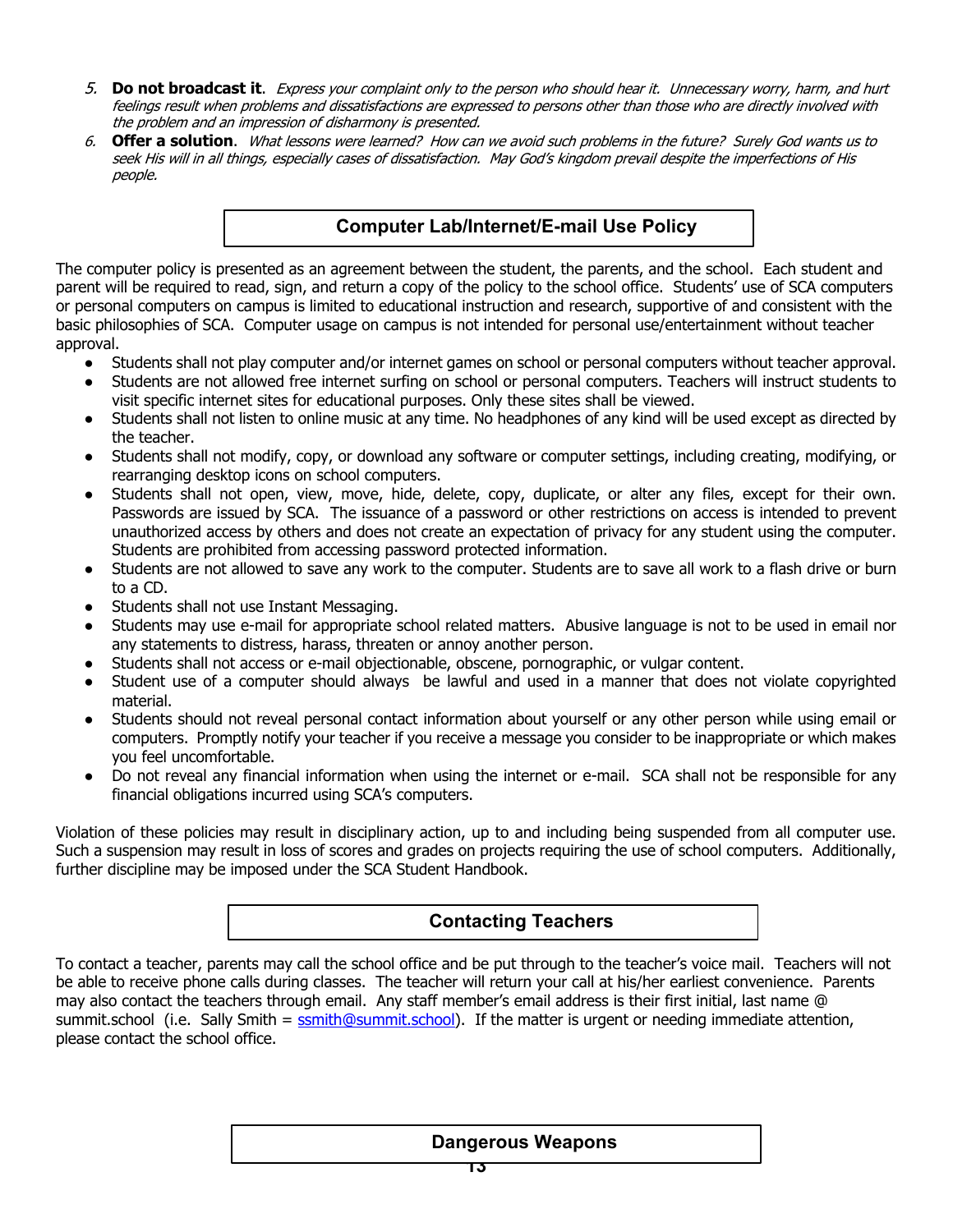To provide a safe environment for the students and staff, the possession of dangerous weapons is always prohibited at school or at any school-sponsored event. The prohibition includes, but is not limited to, any person having a dangerous weapon in his/her possession, including on his/her person, in a vehicle parked at school or a school sponsored event, on school property regardless of whether such is in a locker, desk, file drawer, briefcase, purse, backpack, or the like.

A dangerous weapon includes, but is not limited to, a pistol, rifle, shotgun, brass knuckles or artificial knuckles of any kind, knife, regardless of length or sharpness of the blade, firearm shells or bullets, mace, pepper spray, and any item the principal purpose of which is for use as a weapon, whether offensive or defensive, or any item or instrumentality which is used to threaten harm or is used to harm any person or any chemical material such as pepper spray or mace. This list of dangerous weapons is by way of example and shall not be considered an exhaustive list of prohibited items.

Any student in possession of a dangerous weapon in violation of this policy may be placed under emergency suspension from school, pending an investigation of the incident by the appropriate school or legal authorities. Students who violate this policy may be subjected to disciplinary measures, including suspension, dismissal, or expulsion from school. Students violating this policy may also be reported to law enforcement authorities.

If a student or other person has a reasonable suspicion to believe a student or other person is in possession of a dangerous weapon in violation of this policy, he/she shall immediately report such to a teacher or principal.

If a teacher or other school employee has a reasonable suspicion to believe any student or other person is in possession of a dangerous weapon in violation of this policy, he/she shall immediately report the matter to an administrator. The administrator or designee shall immediately investigate the matter and contact the police, if appropriate. If not already confiscated and if it can be accomplished without risk of injury, the administrator should take possession of the dangerous weapon.

## **Discrimination/Harassment**

Prohibited conduct includes, but is not limited to, derogatory remarks and acts, including slurs, epithets and other verbal, written, graphic or physical conduct of a hostile, intimidating, abusive, bullying, degrading, threatening or violent nature.

A student or the student's parent should report a complaint of discrimination or harassment to the principal. The student or the student's parent may also report a complaint to the teacher or staff member, who then is to immediately notify the principal of the complaint. The principal or a designee shall investigate the complaint and at the end of the investigation, appropriate disciplinary action may be taken. Both parties shall be notified of the results of the investigation.

Retaliation against an individual who complains of the prohibited conduct, who testifies on behalf of a complainant, or who assists or participates in an investigation or proceeding under this policy is also prohibited and may result in appropriate disciplinary action.

## **Drugs, Alcohol, and Tobacco**

Students are prohibited from using, being under the influence of, possessing, furnishing, distributing, tobacco, e-cigs, alcohol, including beer, illegal or illicit drugs, drug paraphernalia, or other mood-altering substances while at school or at any school-sponsored event. Illicit drugs include steroids, prescription, and over-the-counter medications being used for an abusive purpose, including when such drugs are not used in accordance with the prescription or directions for use and are not being used for treatment of a current medical condition of the student. Mood-altering substances include paint, glue, aerosol sprays, and similar substances.

Violation of this policy may result in imposition of disciplinary measures, which may include suspension, dismissal or expulsion from school. Students violating this policy may also be reported to law enforcement authorities. Anyone who reasonably suspects a student is violating this policy should report such information to an administrator.

#### **14 Evacuation and Other Emergency Policies**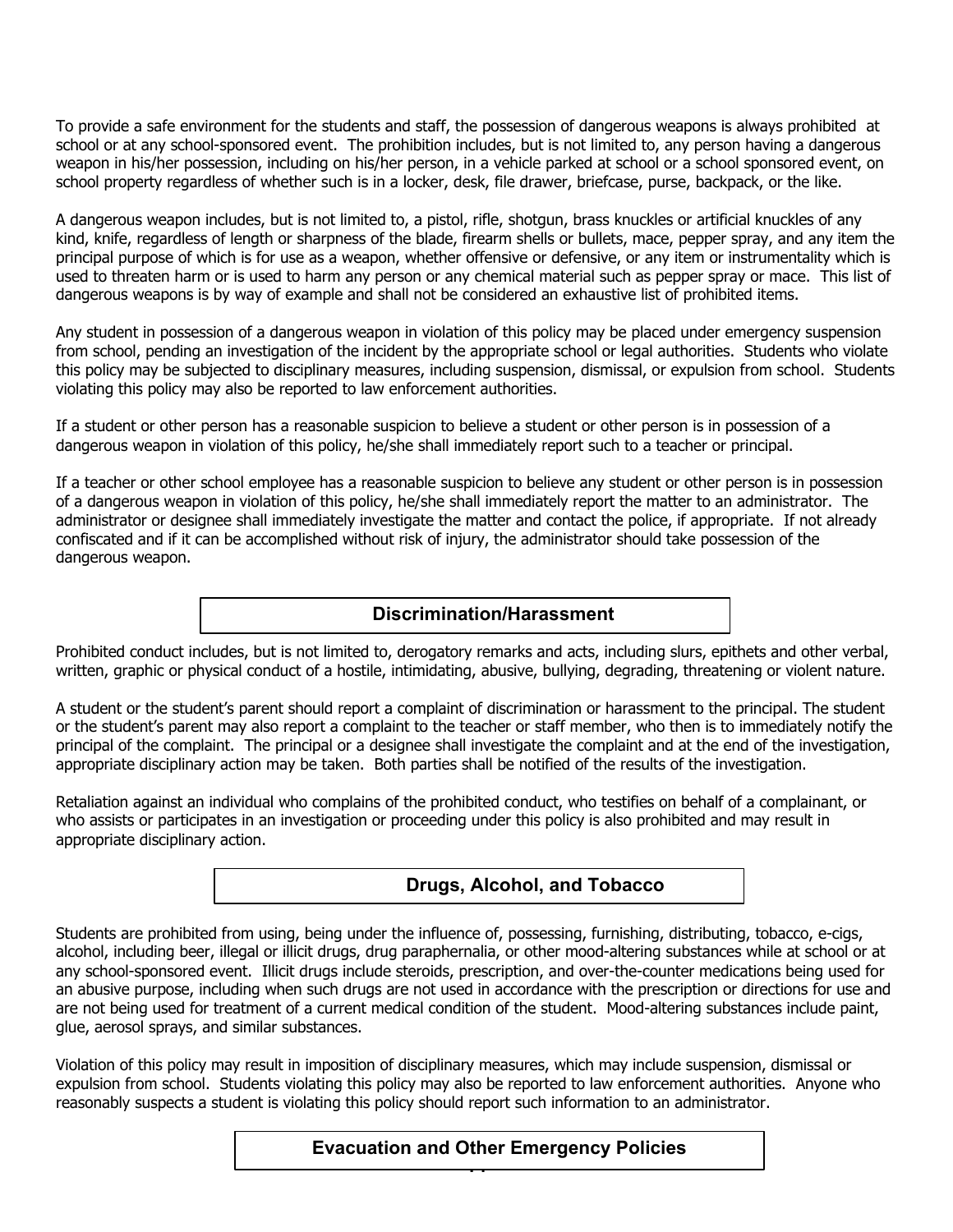The school will conduct regular drills to prepare the students for efficient emergency classroom evacuation. Evacuation routes are posted in the classroom's Egress manual with all emergency policies.



Extended care is available for kindergarten through fifth grade students from 7:00 a.m. until 6:00 p.m. and requires additional enrollment through Summit Early Learning Center. Please check with the SELC office at 918-258-8502 for current prices and programs available.

**Field Trips**

Educational field trips help to concretely teach the broad aspects of community life. These trips are part of the school day and curriculum. Parents will be notified as to when the field trip will take place. Permission slips must be returned before the field trip. Fees may be charged to cover expenses. Parents are encouraged to attend and chaperon field trips; however, siblings may not accompany parents on field trips at any time. A favorable background check must be completed prior to attending any field trip. Background checks need to be renewed every two years.

## **Food Allergies**

If your child has food allergies, we are required to have an original note from your child's physician on file in the school office. Students allergic to milk will have the option of drinking water or bringing a beverage from home. If your child has a food or milk allergy, use your discretion in selecting hot lunches. Substitutions will not be made, except for students for whom a particular food represents a life-threatening situation.

# **Grading System**

The reporting process is designed to convey the development and growth of each student based upon the following standards:

|                | Marks for Kindergarten     |   | Marks for First through Twelfth Grades |              |       |  |
|----------------|----------------------------|---|----------------------------------------|--------------|-------|--|
|                |                            |   |                                        |              |       |  |
|                | Meets Expectations         |   | $90-100$                               | $\mathbf{D}$ | 60-69 |  |
|                | Developing                 | В | 80-89                                  |              | በ-59  |  |
| $\blacksquare$ | Does Not Meet Expectations |   | 70-79                                  |              |       |  |

Progress reports are emailed to parents several times within each semester to indicate student progress. Elementary grades are given on a semester basis and the average of both semesters determines the year end grade for each course. Secondary  $(5<sup>th</sup>-12<sup>th</sup>$  grades) grades are given on a semester basis.

## **Homework: General Information**

Parents are encouraged to assist in seeing that homework is completed neatly and correctly; however, it is the student's responsibility and he/she must complete the actual work. Parents are invited to discuss homework cooperation with the child's individual teacher. Parents should insist that the child bring home papers, tests, projects, etc., for them to see. Children should regularly, though not necessarily daily, bring homework and completed work home.

Homework may be given for any of the following reasons: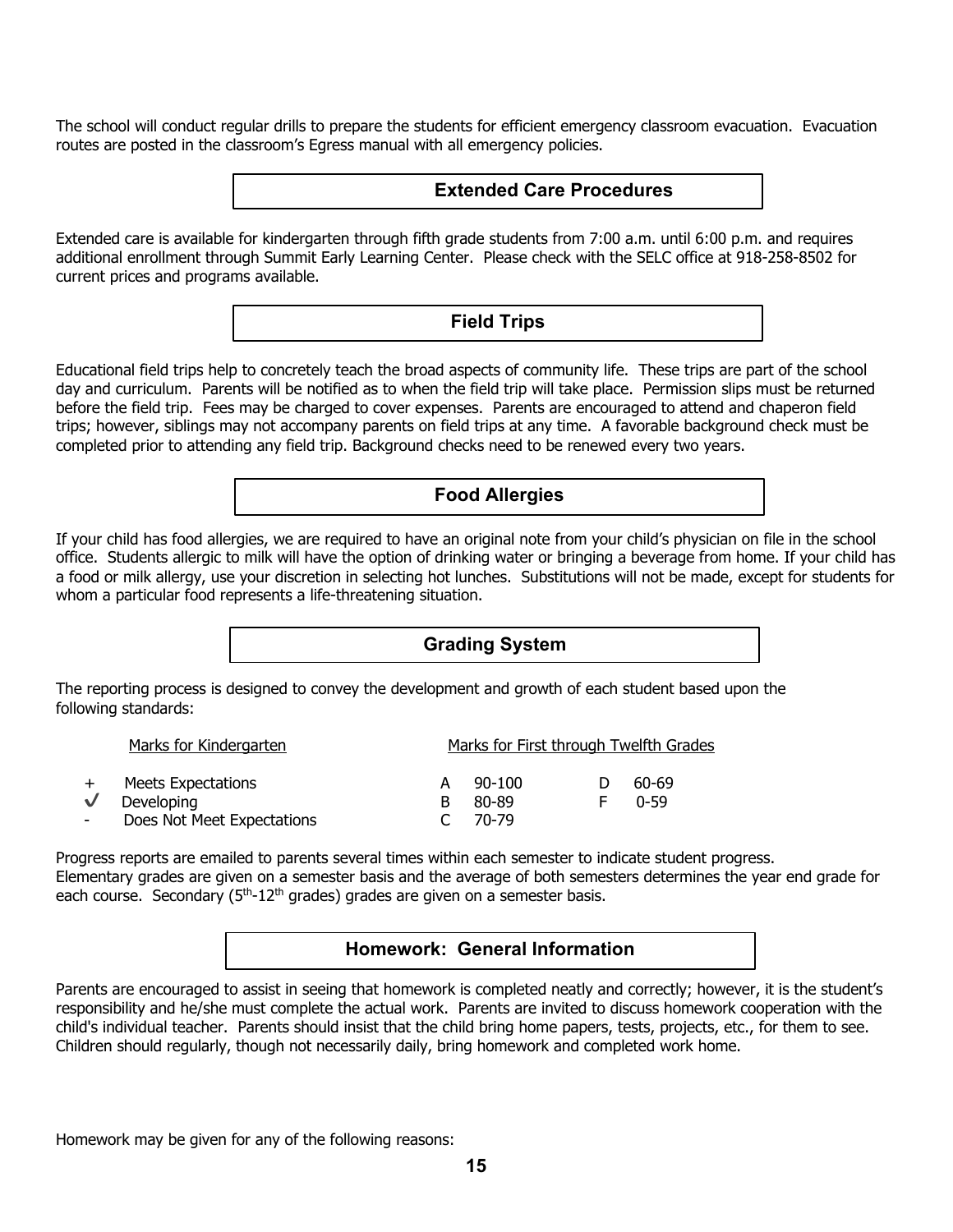For drill: such as spelling words and multiplication tables.

For practice: following classroom explanation, illustration, and drill, so that material will be mastered. For remedial activity: various activities to strengthen any weak subject areas. For special projects: such as book reports, compositions, research, etc.

Guidelines for homework:

- Teachers endeavor to stay within a 20 minute time limit as a quideline when assigning homework. This homework quideline *does not include* test preparation.
- We strongly encourage attendance to a Wednesday evening worship service. Therefore, no homework is assigned on Wednesdays and tests will be scheduled to avoid Thursdays as much as possible.

Here are some ways to help your child with his/her studies:

- 1. See that your child has an organized and complete record of assignments.
- 2. Provide your child with a quiet, secluded study place. Check ventilation, lighting, heat, etc.
- 3. Keep distractions of any sort to a minimum. T.V., radio, and cell phones should be off if they are distracting.
- 4. Plan and reserve study time, write out a study schedule, and hold to the schedule as firmly as possible to ensure that the study time is effective.
- 5. Check periodically to see how much and what kind of work is being done. Showing interest can help and encourage students. Make certain the child is working independently. If there is a problem, pray about it together.
- 6. Be certain that all necessary tools and materials are available, including paper, pen or pencil, rulers, books, compasses, protractors, crayons, and other helps.
- 7. Plan for regular five-minute breaks during study time and to do something stimulating every 30 to 60 minutes.
- 8. Emphasize learning and not only marks or grades. Reading and studying are as important as written assignments.
- 9. Discuss lessons with your student.
- 10. Demonstrate through your time that schoolwork is important.
- 11. Parents and students may view the teacher's lesson plans on-line.

## **Homework: Make-Up Assignments**

Students with an excused absence for illness are allowed twice the number of days absent to make up schoolwork. (If a student is absent on Monday, for instance, all homework will be due on Thursday of that week.) Students who are absent from classes for school activities (including athletes) and those who are absent for a pre-arranged absence (i.e. college visit) are expected to have completed assignment upon return. Students should be prepared to take a quiz or test. Students who miss a test or quiz due to an excused absence are responsible to make arrangements with that teacher to make-up the test/quiz within the same allotted time period. The test/quiz should be taken before or after school or at lunch, rather than during class. Any examination or assignment announced during the student's presence in class or which is regularly scheduled (e.g. semester test), which is missed by the student due to any type of absence, shall be made up on the day the student returns to class. If a test is first administered on the day the student returns to class, the student shall be obligated to take the test on that day. Should the student be absent at the time the test is announced and if it is not regularly scheduled, either of which would prevent the student from being aware of the scheduled test, then the test shall be administered to him or her one day following his or her return to class. It is the student's/parent's responsibility to get all homework assignments when the student is absent. Assignments may be obtained directly from the teacher upon return or on-line.

#### <u>16</u> **Incompletes**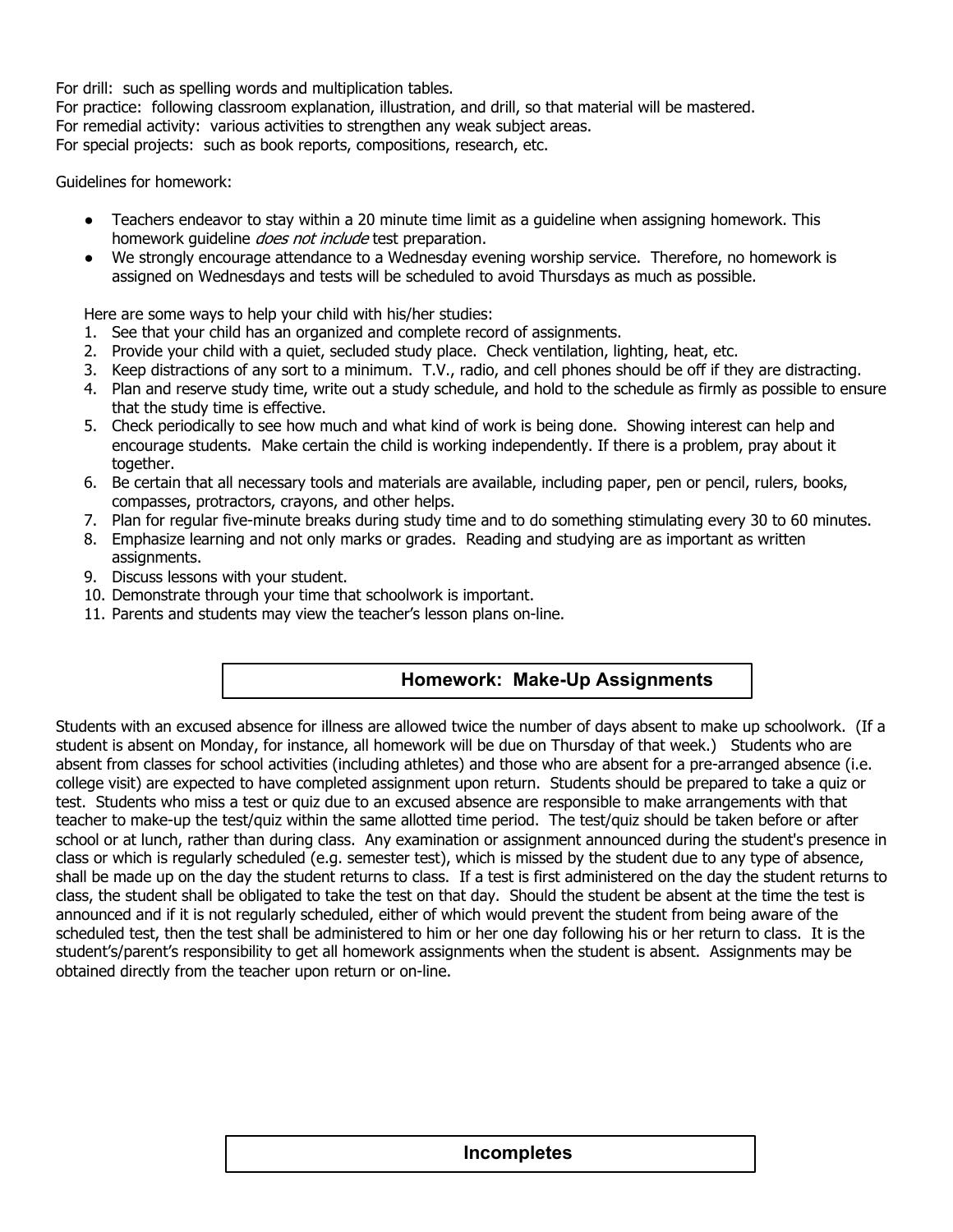Students receiving an incomplete at the end of the semester must make up all missing work no later than the guideline of two days for each day of an excused absent. For exceptional circumstances, the student and his/her teacher(s) may elect to set up a special schedule for late work to be completed. In this case, the student is responsible to confer with the teacher(s) to request a special schedule. Failure to meet specified deadlines may result in the incomplete being reported as a failing grade. Incompletes function as a zero for SCA all students.

### **Insurance Coverage**

SCA parents understand and acknowledge that each family assumes the responsibility of the costs due to injuries to their children incurred at the school, on the school grounds, during field trips, athletic events, or other school sponsored activities.

**Late Homework**

Students and parents have pledged to keep up with school homework. This is an honor system. Late homework will receive lowered grades according to the policy of the teacher. Variations in loss of grading will not be subject to complaint, since any acceptance of late homework is a matter of grace. Each teacher will supply students with a written statement of his/her late homework policy. In addition, the policies may be viewed on-line. We do request parents' full cooperation in seeing that the assignments are completed. Repeated delinquent homework could result in a student's dismissal. Student homework is due when collected by the teacher in class; any homework turned in after this time is considered late.

## **Liability and Dispute Resolution**

Parents enrolling their children in SCA understand and acknowledge that the school while it will exercise reasonable care and supervision simply cannot control all activities that may occur at school or school related events. Parents and legal guardians agree they shall release and hold harmless the school, its administrators, principals, teachers, staff, volunteers and agents, and The Assembly at Broken Arrow Church, its Pastors, Board, employees and agents, from any and all liability, claims, losses, damages, or actions of any nature related to or arising from their child's attendance at SCA or a SCA related activity, except for instances of gross negligence or willful misconduct.

Parents and legal guardians further agree that all liability, claims, losses, damages, or actions which cannot be resolved through discussions between the school and parents or legal guardians, shall be resolved through mediation, and if necessary arbitration. It is agreed that this method shall be sole means of resolving disputes, and each party waives their right to file a lawsuit against one another, regardless of the nature of the claim, except as necessary to enforce the award rendered by an arbitrator. The arbitration shall be conducted in accordance with the rules of the American Arbitration Association and shall be decided by one arbitrator. Each party shall bear their own costs and attorney fees, unless decided differently by the arbitrator.

## **Lost and Found**

Label all coats, jackets, clothing, lunch boxes, supplies, and games. This expedites the search for the rightful owner of any lost item. Inquire at the school office for the location of the lost and found. Unclaimed items are periodically donated to a local charity. SCA is not responsible for lost or stolen items.

# **17 Lost Textbooks and Library Books**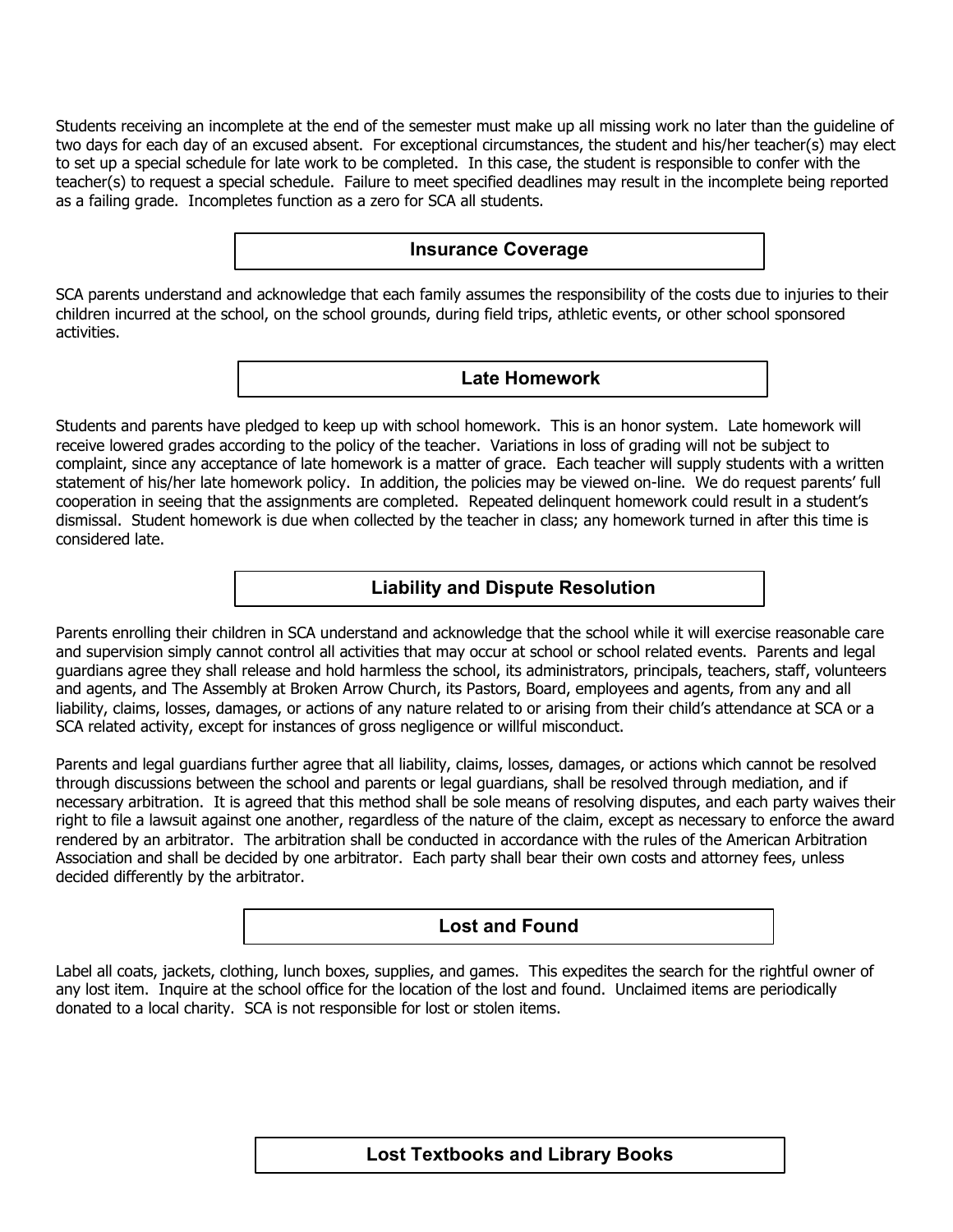Textbooks are loaned from the school on a per-year basis. Should a child lose a book, or return it in an unusable condition, the replacement cost of the book will be charged to the student's account. A hold will be placed on grade cards and transcripts until the book is returned or charges paid.

Students are responsible for the library books they check out. Consequently, if a book is lost or damaged, the student who checked it out must make restitution for the book. A hold will be placed on grade cards and transcripts until the book is returned or charges paid.

**Lunches**

Students have the option of bringing a lunch from home or purchasing a hot lunch. We prepare nutritious meals in our school kitchen every day. A menu is sent home monthly as well as available on line. Juice or extra milk may be purchased.

**Hot Lunches**: Each morning students are to inform teachers if they will be eating a hot lunch. Please call the school office by 9:00 a.m. to order a hot lunch if your child will not be in class at 8:30 a.m.

**Salad Bar:** Students in grades 5th-12th may purchase the salad bar.

**Lunch Prices**: Please contact the Food Services Director for current lunch prices

You are more than welcome to come eat lunch with your child. Please call the office by 9:00 a.m. if you will be purchasing an adult meal. Contact the Food Services Director for current adult meal prices.

**Sack Lunches**: You may send a lunch to school with your student in a sack or other container. Juice or milk may be purchased for an additional cost. There are no facilities for refrigerating lunches brought from home. It is recommended that insulated containers be used to maintain food at the desirable temperature. Microwaves are available for secondary students with permission to heat lunches brought from home.

**Students leaving campus for lunch**: Students wishing to leave campus for lunch must be checked out through the front office in person by a parent or guardian.

## **Medication**

Students having a health need for medicine to be taken during school hours shall deliver the medicine to the school nurse in its original container with the written authorization of the student's parent or guardian for administration of the medicine. The authorization must identify the student, the medicine, and include or refer to the label for instructions on administration of the medicine. The medicine will be administered to the student by the school nurse or a designated employee, pursuant to the parent's instructions and in accordance with the directions for use on the label or in the physician's prescription. A new authorization form must be completed for each change of medication. In the event the medication is to be given over a period longer than two weeks, a physician's written statement must be provided. If there are no changes, the physician's written statement must be renewed yearly.

If a student brings medications to school without the required written authorization, the school will inform the student's parent or guardian of the inability to give the medication. The student's parent or guardian may, however, come to the school and dispense the medication to the student.

Students who are able to self-administer specific medications (inhalers) may do so only in accordance with the following guidelines:

A licensed physician or dentist provides a written statement to the school that the student has a medical condition (asthma, etc.), is capable of and has been instructed how to properly administer the medication. The student's parent or guardian is responsible to provide to the school the required written statement.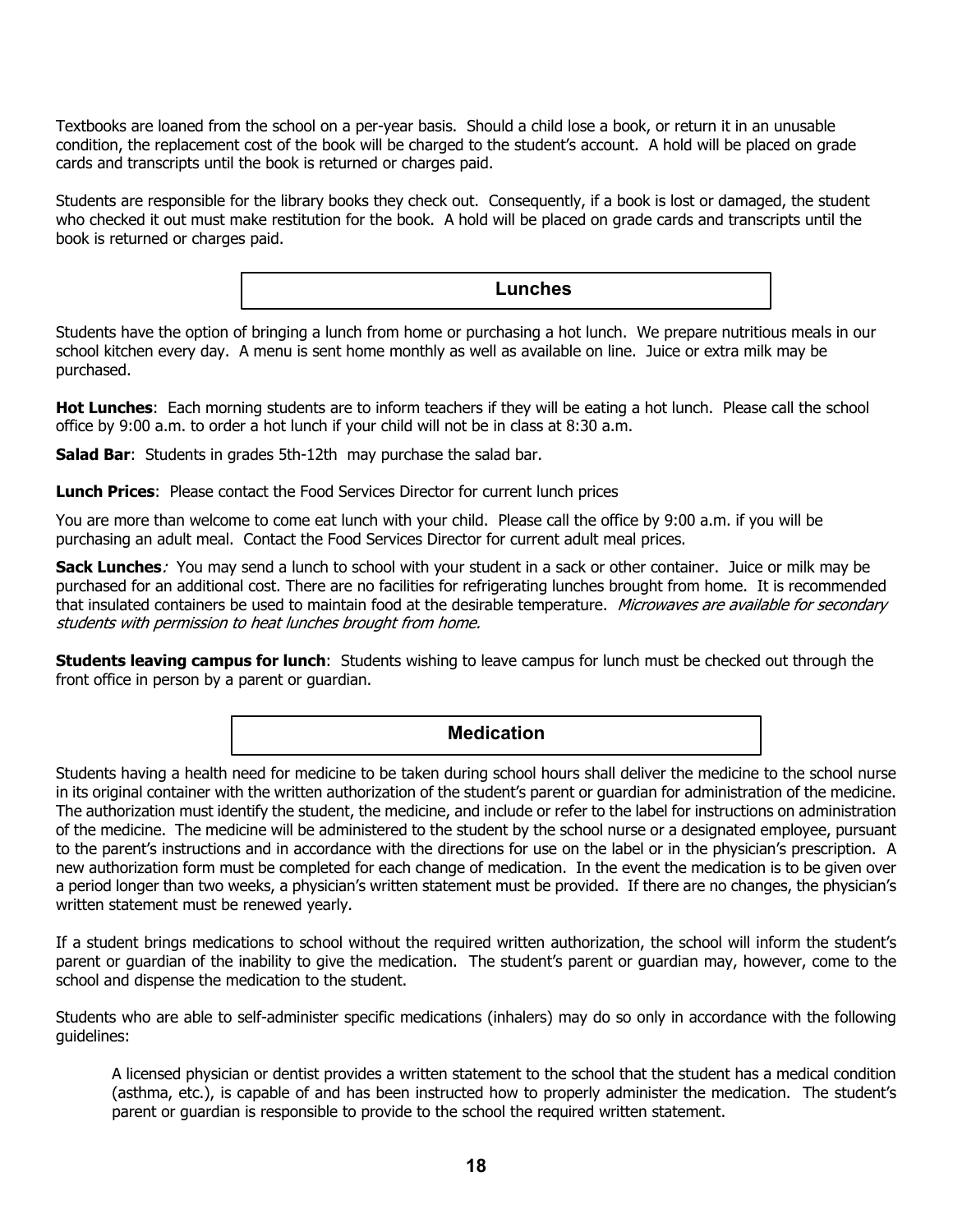Parents and guardians who allow for the student to self-administer medication agree to release and hold harmless the school, its administrator, agents and employees, and The Assembly at Broken Arrow Church, its Pastor, Board, agents and employees from any claim, adverse reaction or injury suffered by the student as a result of the selfadministration of medication. Students who self-medicate are prohibited from sharing or playing with their medication. Additionally, the school is not responsible for safeguarding the student's medications.

Nonprescription medication will only be administered by the school with prior written authorization of the parent or guardian, or in the event written authorization may not be readily obtained, verbal authorization from a parent or guardian must be obtained. Nonprescription medication will be administered according to label directions or written instructions from the student's physician, if provided.

## **Parental Responsibilities**

Parents play a vital role in the school by contributing their time, talent, enthusiasm, experiences, and resources in a variety of ways. Parents' help and support is greatly appreciated. It is for these reasons we ask the parents of SCA students to:

## Support the school and staff with your prayers, cooperation, and financial faithfulness.

- Set a Godly example in your home, in church attendance, and involvement in service.
- Train your children in areas of respect, obedience, responsibility, orderliness, punctuality, and positive attitudes.
- Provide adequate and nutritious meals (including breakfast), ample sleep, and rest for your child.
- Participate in your child's education, both at home and at school by volunteering to help when you are available.
- Promote SCA in your community, church, and circle of friends.
- Always support the policies and discipline of the school. Address concerns through proper channels and never in the presence of children.

## **Communication**

We believe that good communication is a key to the success of a school. We will endeavor to be good communicators with you. We adhere to the communication principles found in Matthew 18 verses 15-17. We believe that they are applicable to the Christian school setting. If you have a question or concern about something in your child's classroom, please call your child's teacher to discuss the situation. Most times this simple act will resolve any misunderstandings or problems. If this does not resolve the situation, call the administration to arrange a meeting with you and the teacher. If you have any questions regarding school policy or programs, call the school office. Conversely, we will try to contact you if any problems arise, or if we have questions or concerns. Many times, the school and parents receive information secondhand through the child, and unfortunately, it is not always completely reliable. So please, contact us if you have a question and we will try to do the same.

## **Parent-Teacher Conferences**

Parent –Teacher conferences are scheduled before Fall and Spring Break. The purpose of parent-teacher conferences is to strengthen the bonds of teamwork between parents and teachers; and to provide a time of communication regarding classroom work and progress. The following areas may be covered during this time:

- Parent/teacher prayer for the specific needs of the student/family.
- Identification of immediate challenges (i.e. behavioral needs, homework issues).
- Exchange of insights regarding the student.
- Review of the skills and objectives mastered this quarter.

## **Personal Spiritual Counseling**

Because we take a personal interest in the student, there will be a continued effort from the teachers and administration to encourage and guide the student in spiritual, academic, and personal matters. Pastoral staff may be available to counsel students at the recommendation of the administration and desire of parents.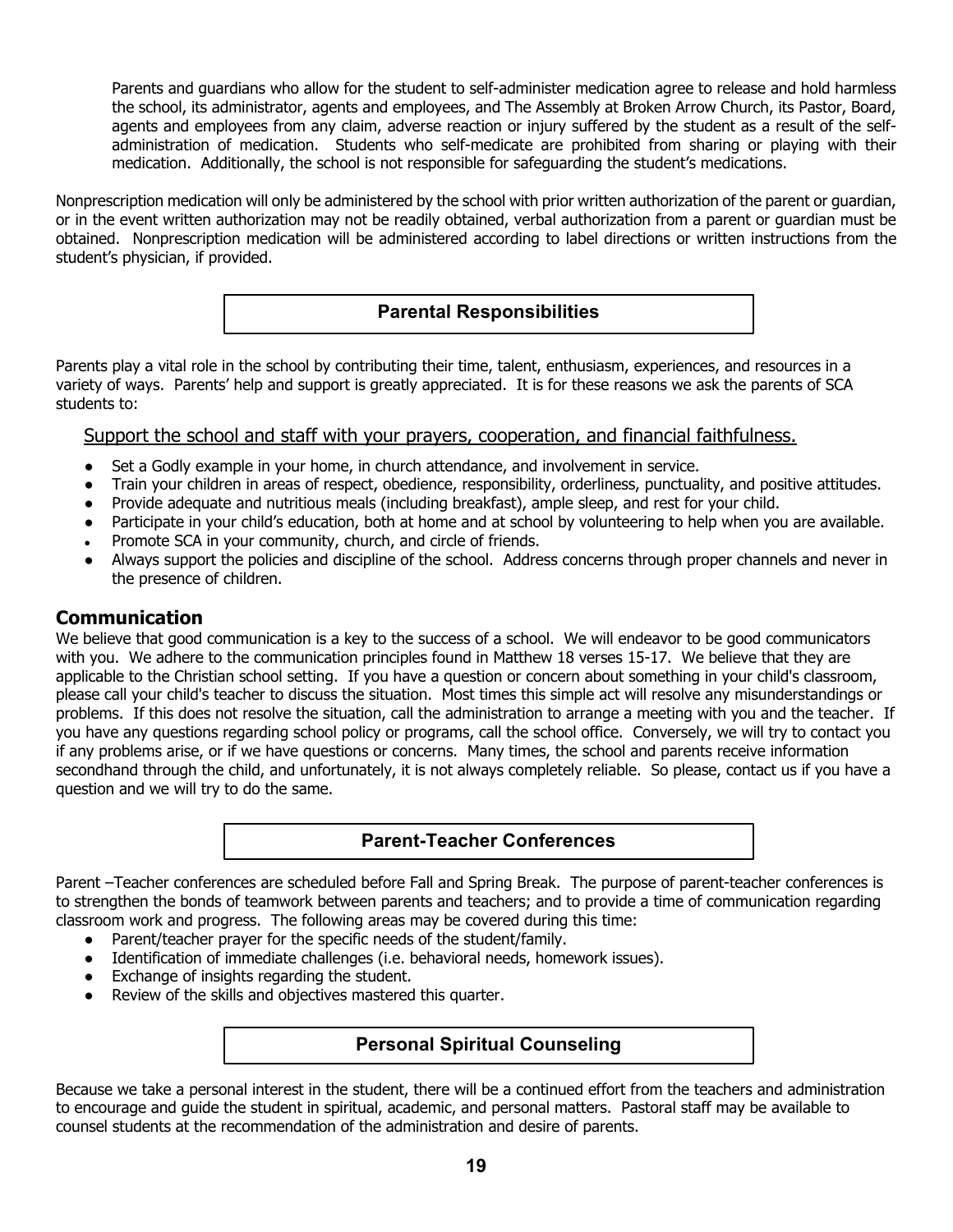### **Photo Rights**

All families give the right to SCA to have their picture and/or likeness used in school publications. Families in objection to this policy must notify SCA in written form no later than 30 days after the beginning of the school year.

#### **Pledges**

As part of the daily "opening exercises", we salute and pledge to the American flag, Christian flag, and the Bible and participate in cooperative prayer. Patriotic and Christian songs may be sung. Students are expected to stand at attention and participate in each pledge. Please help your child learn the words to the following pledges.

#### AMERICAN FLAG

I pledge allegiance to the flag of the United States of America, and to the Republic for which it stands; one nation under God, indivisible, with liberty and justice for all.

#### CHRISTIAN FLAG

I pledge allegiance to the Christian flag, and to the Savior for whose kingdom it stands; one brotherhood, uniting all true Christians in service and in love.

BIBLE

I pledge allegiance to the Bible, God's Holy Word. I will make it a lamp unto my feet and a light unto my path. I will hide its words in my heart that I might not sin against God.

### **Progress Reports and Report Cards**

Parents of first through twelfth grade students may view their student's progress and grades online at any time through Renweb. A progress report will be emailed to all students monthly except January and May. Report cards will be issued to students (January and May) at the end of each semester.

#### **Resource Room**

Summit Christian Academy provides a Resource Room for students who have documented ADD / ADHD or have been diagnosed with a mild learning disability. Resource Room instruction is offered in the areas of written expression, basic reading skills, reading comprehension, listening comprehension, math calculations, and math reasoning. Parent / teacher recommendation, current diagnostic evaluation, observation, and classroom work samples are used to determine a student's eligibility for special services. Enrollment is limited.

## **School Closings**

In the event of inclement weather or other disaster, school closures will be reported on the local stations: KJRH Channel 2, KOTV Channel 6, KTUL Channel 8, and Fox 23 or on the SCA Facebook page.

#### **Searches and Seizures**

The school has a substantial interest in maintaining security and a safe drug-free learning environment at school and school related activities. The school may conduct searches and seize items found which are in violation of the school policy or may impact the learning environment at the school. The searches may be with or without reasonable suspicion, random, or unannounced. Searches will be conducted by school officials or local police authorities, and specially trained weapon and narcotics dogs may be used.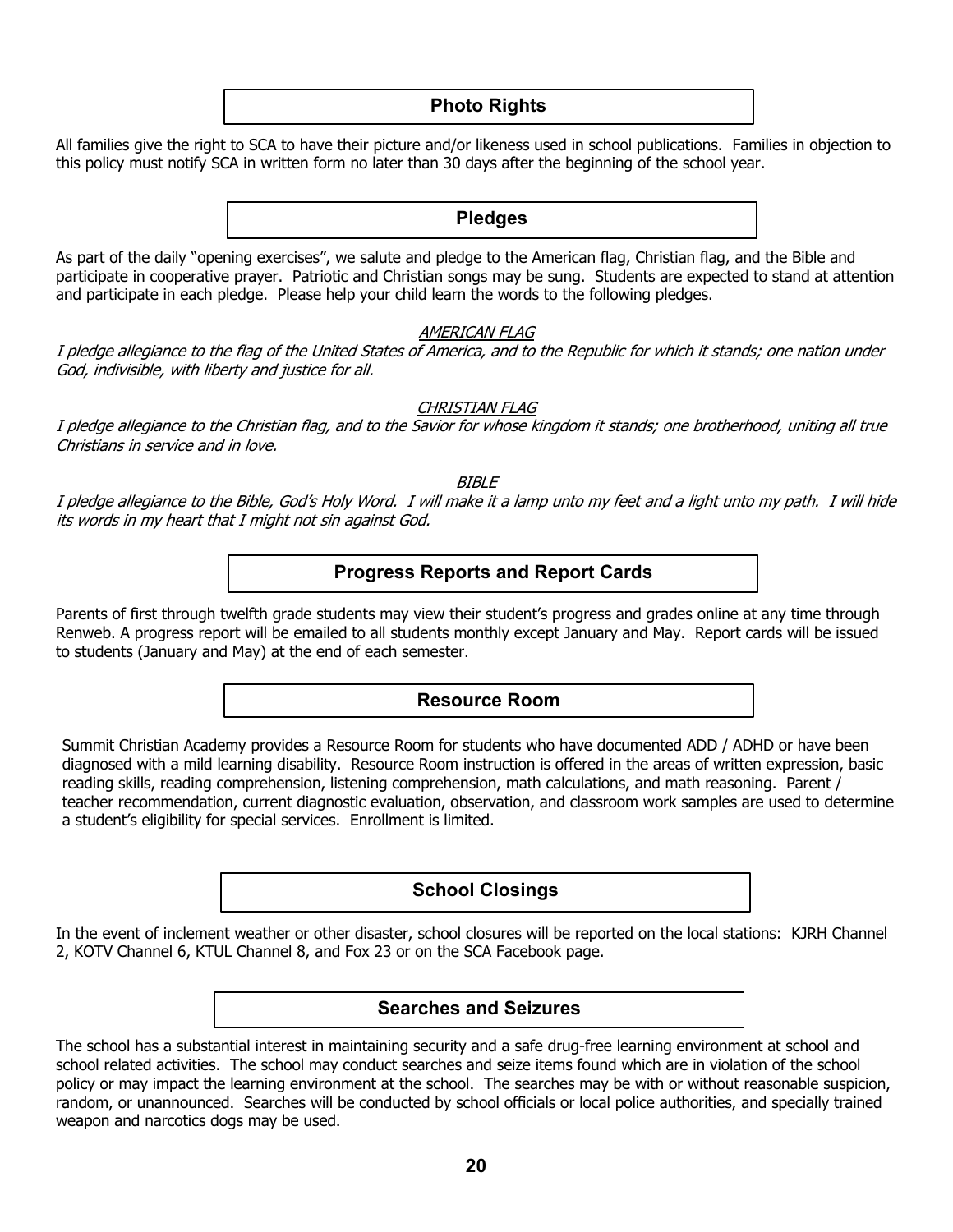#### **Student Locker or Desk**

Students will have no expectation of privacy in school lockers or desks. Student lockers and desks may be unlocked and inspected and/or searched at any time, without reasonable suspicion of a violation of a school rule, prior notice, the student's presence, or the student's consent to such a search. By the acceptance of the assignment or use of a school locker or desk, students consent to any and all inspections and searches and acknowledge that they have no privacy in such locker or desk. Students shall only use locks provided by the school on school lockers. Students are to use only the locker specifically assigned to them. The use of a locker not assigned to a student is prohibited. All items in a locker shall presume to be owned by the student assigned to the locker.

#### **Student Vehicle or Possession**

The principal or designee is authorized to search, including the use of drug or weapon smelling dogs, any student's vehicle and any property in the student's possession while on school premises, or at school activities, for possession by the student of any item which is illegal or prohibited by school rules, or for property believed to have been stolen from another student, an employee or the school.

The decision to search must be based upon a reasonable suspicion that the student to be searched has committed the violation of school rules and evidence of the violation may likely be discovered in the search. Prior to conducting the search, all the circumstances surrounding the case will be considered, including: (a) the student's age, history, and record in school; (b) the seriousness of the suspected violation; (c) the importance of making a search without delay and further investigation; and (d) the specificity and source of the information used as justification for the search.

## **Sexual Harassment**

Sexual harassment will not be permitted or tolerated. Sexual harassment includes any unwelcome sexual advances, requests for sexual favors, or verbal, physical or other sexually offensive conduct made by anyone on school property or during any school-sponsored event when:

1. Submission to the conduct is either explicitly or implicitly a term or condition of the student's education.

2. Submission to or the rejection of such conduct is used as a basis for educational decisions affecting a student.

3. Such conduct has the purpose or effect of unreasonably interfering with a student's educational performance or creating an intimidating, hostile or offensive educational environment.

Examples of acts of sexual harassment which shall not be tolerated include, but are not limited to:

1. Sexually suggestive or obscene letters, notes, invitations, graffiti, including sexually suggestive or derogatory objects, pictures, magazines, cartoons, or posters.

2. Sexually derogatory comments, epithets, slurs, degrading jokes, teasing, kidding, double meanings, demeaning comments about a student of a particular sex, solicitation of sexual favors or attention.

3. Unwelcome touching of a student, such as pinching, hugging, patting, repeated brushing against a student's body, pulling at clothing, blocking one's passage.

A student who feels comfortable doing so should directly inform the harasser that such conduct is unwelcome and must stop. The student or parent of the student should report a complaint to the principal of the student's school. A student or the parent of the student may also bring a complaint to a teacher or staff member, who then is to immediately notify the principal of the complaint.

The principal or a designee shall investigate the complaint and at the end of the investigation, appropriate disciplinary action may be taken. Both parties shall be notified of the results of the investigation.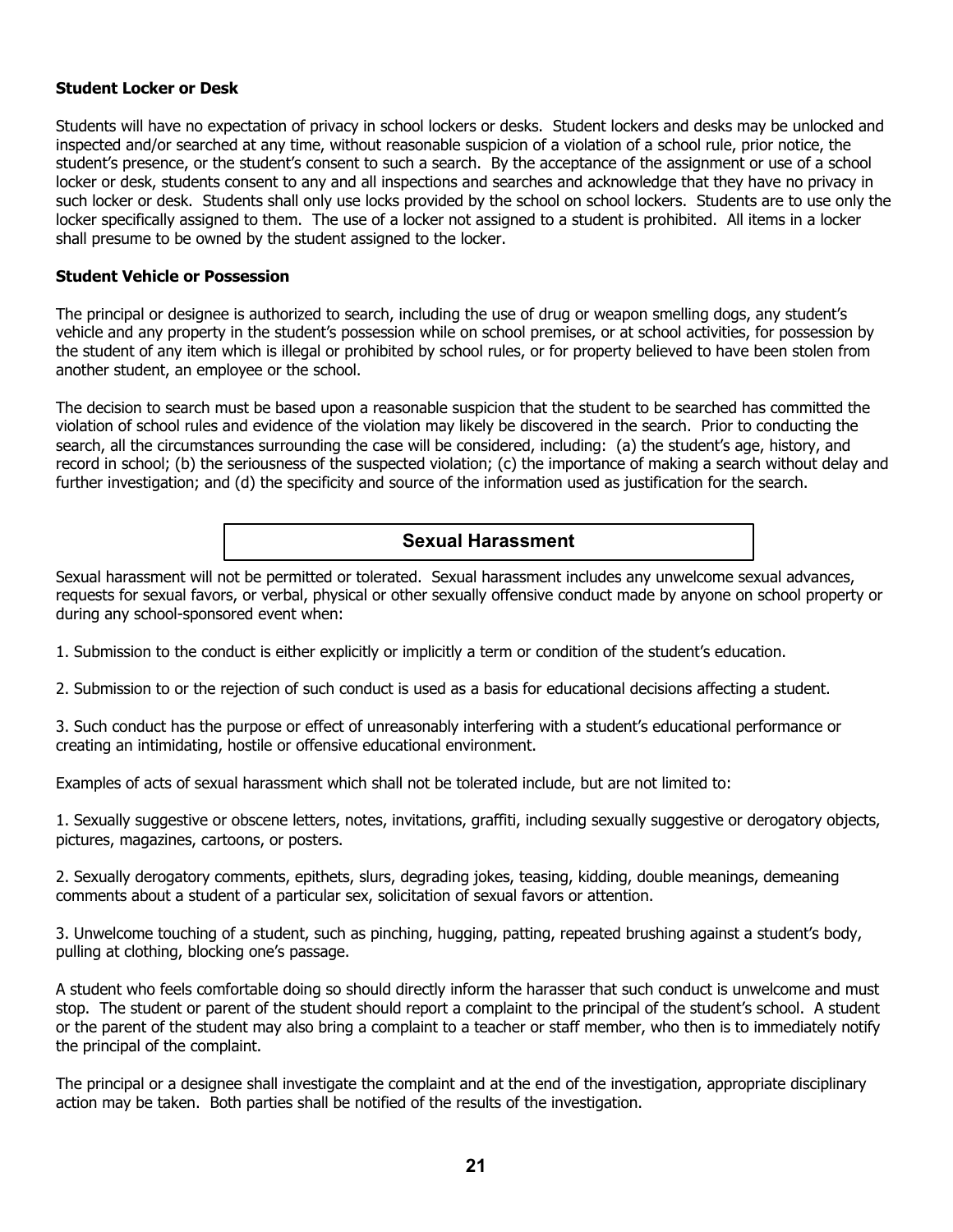Retaliation against an individual who complains of the prohibited conduct, who testifies on behalf of a complainant, or who assists or participates in an investigation or proceeding under this policy is also prohibited and may result in appropriate disciplinary action.

# **Standardized Testing**

Standardized testing is given to students in second, fourth, sixth, eighth grades in the spring of each school year. This test is a comprehensive battery of tests designed to measure school achievement. The tests provide dependable achievement measurements that assist in improving instruction, evaluating progress, matching test content and instructional objectives, and provide meaningful information for teachers, administrators, and parents. Parents are given a comprehensive, narrative interpretation of their child's test results.

# **Student Health Policies**

A medical form is to be completed yearly for each student and be on file in the front office. Please notify the office during the school year to update your child's information.

Whenever your child is unable to attend school due to illness, the parent shall call the school office at 918-251-1997 by 8:45 a.m. to report the absence and the nature of the illness.

- 1. Starting the day. Please pay careful attention to your child's condition each morning. If your child is not feeling well, please check his/her temperature, and keep him/her home if there is a fever of 100 degrees or over. If vomiting occurs, regardless of whether or not there is a fever, please do not send your child to school. If a severe cold is present or you suspect strep throat or any other contagious condition, please notify your doctor and do not send your child to school. Please do your part in stopping the spread of diseases among SCA children.
- 2. Fever at school. When a child complains that he/she is not feeling well, the teacher will send the child to the office. Office personnel will check the child's temperature and call the parents if there is a fever of 100 degrees or above. The child should then be picked up from school within 1 hour. For this reason, it is important that the school has the correct home and work telephone numbers of both parents and another emergency contact person, such as a grandparent or other relative.
- 3. Aches and pains at school. Children who complain of a headache, stomach ache, etc., but have no fever (or have a temperature not above 100 degrees) will be encouraged to stay in the classroom. Parents may be called to pick up their child if he/she is not well enough to participate in class activities.
- 4. Returning to school. Children who stay home with a fever need to *wait 24 hours after the temperature has* returned to normal before returning to school. Please do not administer fever-reducing medication to your child and send him/her back to school before making certain the temperature has been normal for 24 hours without the use of fever-reducing medication. Parents should allow their child to regain his/her strength before he/she is sent back into the busy school routine.
- 5. Communicable diseases. Children who contract communicable diseases must meet public health regulations listed below before returning to school.
	- Chickenpox Children should remain home until six (6) days after the first crop of eruptions and may return to school after scabs have formed over all eruptions. These scabs are not infectious.
	- Head Lice Students infested with lice shall be excluded from school until treated with anti-parasitic shampoo, and until all nits have been removed. Parents must bring their child back to school and have his/her hair examined before being re-admitted to class. If lice or nits are still present, the parent will be asked to take the child home and repeat the treatment and/or consult a physician.
	- *Measles* Children should remain home until four (4) days after the rash appears.
	- Mumps Children should remain home for ten (10) days from the onset of the illness.
	- Pinkeye Children should remain home until there is no discharge from the eye and 24 hours after medical treatment has begun.
	- Ringworm of the skin and scalp Children should remain home until they have been under active treatment by a physician. The physician shall certify that the child or student is under continuing medical care at two (2) week intervals until the cure has been effective.
	- Rubella (German Measles) Children should remain home for seven (7) days after the onset of the rash.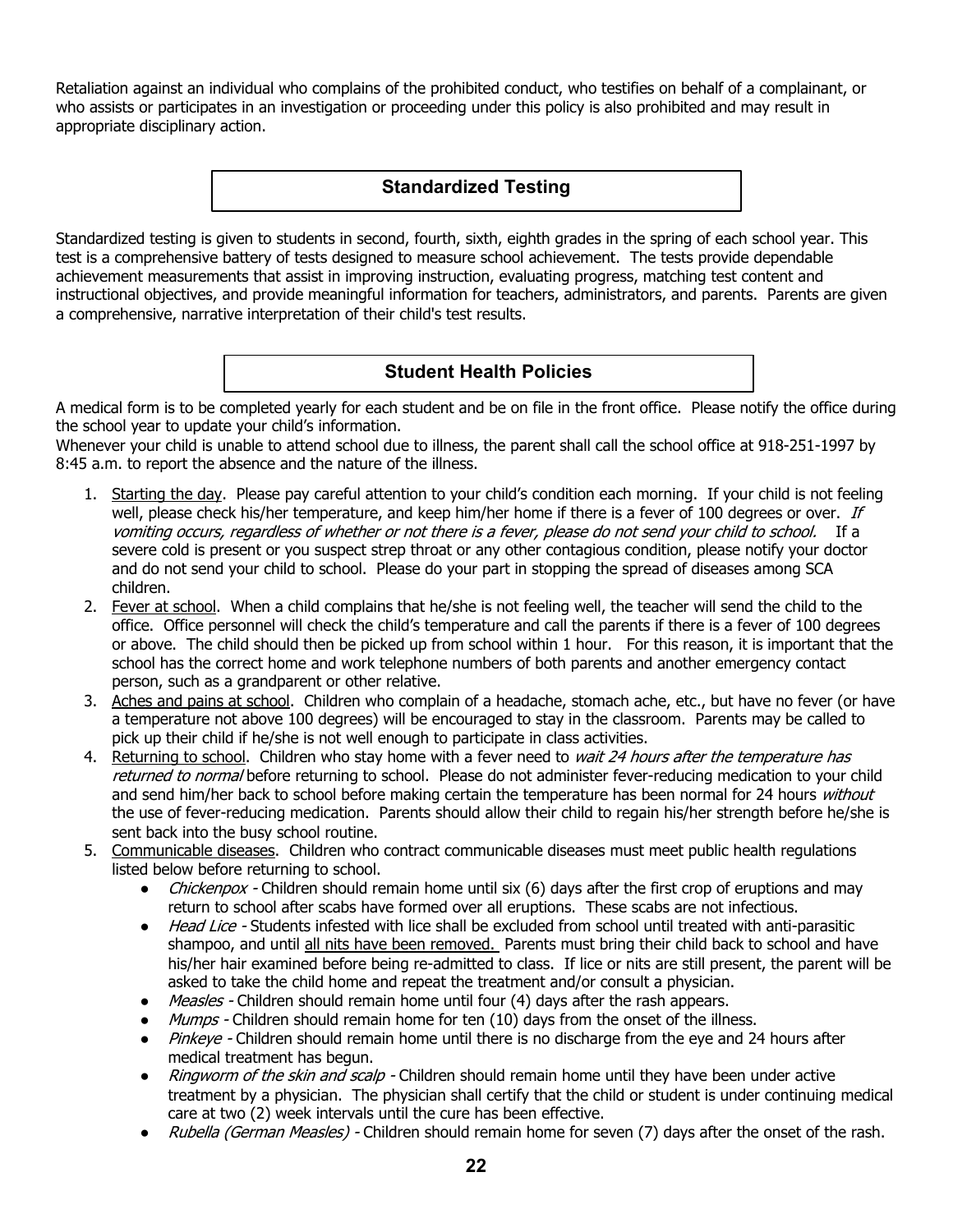- Scabies Children should remain home until adequately treated with scabicide.
- Strep Throat Children should remain at home until 24 hours of appropriate antibiotic therapy has begun.

Students who show signs of a communicable or infectious disease, including skin rash, impetigo, and lice, will be excluded from school until the condition is cleared.

## **Telephones**

Only emergency telephone messages for students and teachers should be made to the school office at 918-251-1997. No student or teacher will be called out of class to receive a phone call except in case of an emergency. The office will make every effort to relay these messages promptly without interrupting class time. The use of office phones are restricted to school related business and are subject to approval by office personnel. Personal matters should be handled at home before the student leaves for school. Forgotten books, homework, or lunches are not viewed as emergencies. Students wanting to use the telephone during the school day must secure permission from their teacher.

Students may use cell phones between classes and at lunch. Students are not permitted to use cell phones during class time unless directed by the teacher for learning purposes. If a cell phone is seen in use or is heard ringing or vibrating, it will be taken by the staff, and held in the administration office. Please see the complete cell phone policy located on page 12.

**Tutoring**

SCA teachers offer tutoring at their convenience before and after school. It is the student's responsibility to determine when tutoring sessions will be offered. The administration does not promote faculty members to be financially involved in tutoring during the school year. Tutoring during the summer vacation is available for a nominal fee by approved faculty members. Contact the school office for more information.

**Visitors**

To maintain security of our campus, all visitors must report directly to the school office for a visitor's badge. Visitors, who have been sent by parents to pick up children because of sickness, doctor's appointments, etc., should report to the School Office and wait until the child is excused from class. When visiting a class, please leave small children at home.

Visitors are to wear attire that is conservative, modest, and appropriate. The SCA staff reserves the right to determine what is and is not appropriate dress at school and school functions.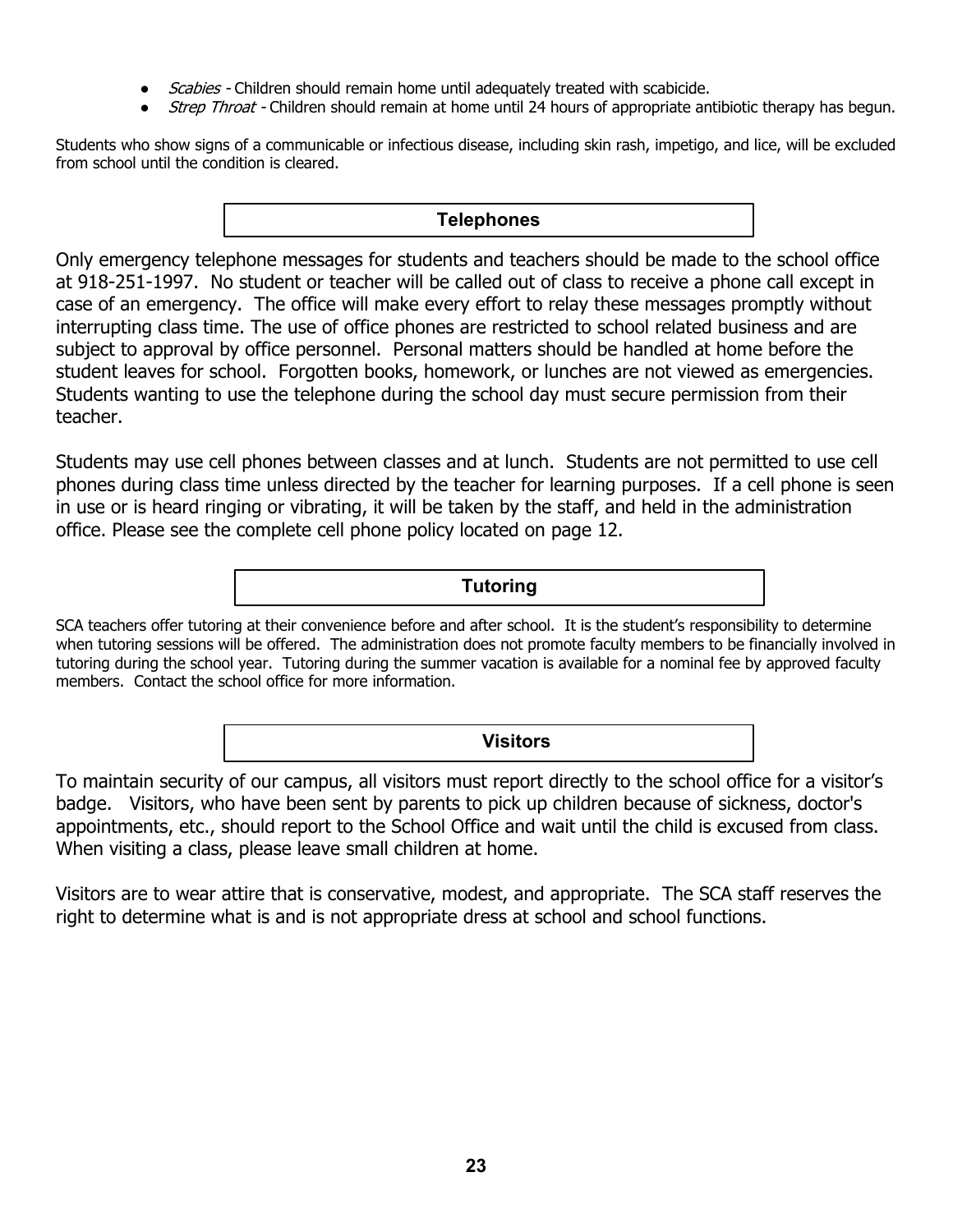# **Elementary Discipline Policies and Information (Kindergarten-Fourth Grades)**

## **Behavior: General Rules**

The following rules are in addition to the published Standards of Conduct:

- 1. Students shall be respectful of the rights and property of others.
- 2. Students shall respect the authority of the faculty, staff, and administration, and use good manners at all times.
- 3. Students shall adhere to the principle given in Matthew 18:15 regarding any misunderstanding with a student, teacher or staff person. These matters shall be handled privately and directly with the party involved.
- 4. Students shall use only language that is pleasing to God. (See Code of Conduct)
- 5. Students shall not possess any type of weapon, ammunition, or other explosive devices (real or simulated) on the SCA campus or at any school activity or function.
- 6. Students shall not possess, use, or be under the influence of any controlled substance, alcoholic beverage, or inhalant.
- 7. Students shall not possess or use tobacco, tobacco products, or e-cigs.
- 8. Students shall not use cell phones during the school day.
- 9. Students shall not possess or use the following items during the school day: radios, CD players, IPODS, electronic devices, cameras or other items deemed inappropriate by SCA Administration without teacher approval for learning.
- 10. Students shall not run, yell, or act in a disorderly manner in the school building. During passing time, voice volume must be kept at a normal tone.
- 11. Students shall not chew gum on the SCA campus during the school day.
- 12. Students shall not throw snowballs, rocks, sticks, dirt clods, etc.
- 13. Students shall use all materials such as book covers, backpacks, lunch boxes, locker decorations, etc. which reflect our standards of good taste and modesty.
- 14. Students shall follow the dress code except on special occasions when permission has been granted by the Administration.
- 15. Students shall use all school equipment appropriately. Except in the cases of unavoidable accidents, students are liable for all damage they cause to SCA property, equipment, and/or materials. Lost or damaged school equipment, property, or materials shall be replaced by the individual(s) responsible, or a fine shall be assessed for the damage or abuse of the equipment, property or materials.
- 16. Students shall not have inappropriate physical contact between boys and girls such as holding hands, kissing, hugging, or other displays of affection which are strictly prohibited on campus (including the parking lots) at all times.
- 17. Students shall not ride skateboards on SCA property at any time.

#### **Discipline Philosophy**

SCA believes that encouraging educational and spiritual growth in a safe and healthy environment is absolutely essential. The policies of the school are designed to help students and faculty work with each other in a controlled and pleasant atmosphere.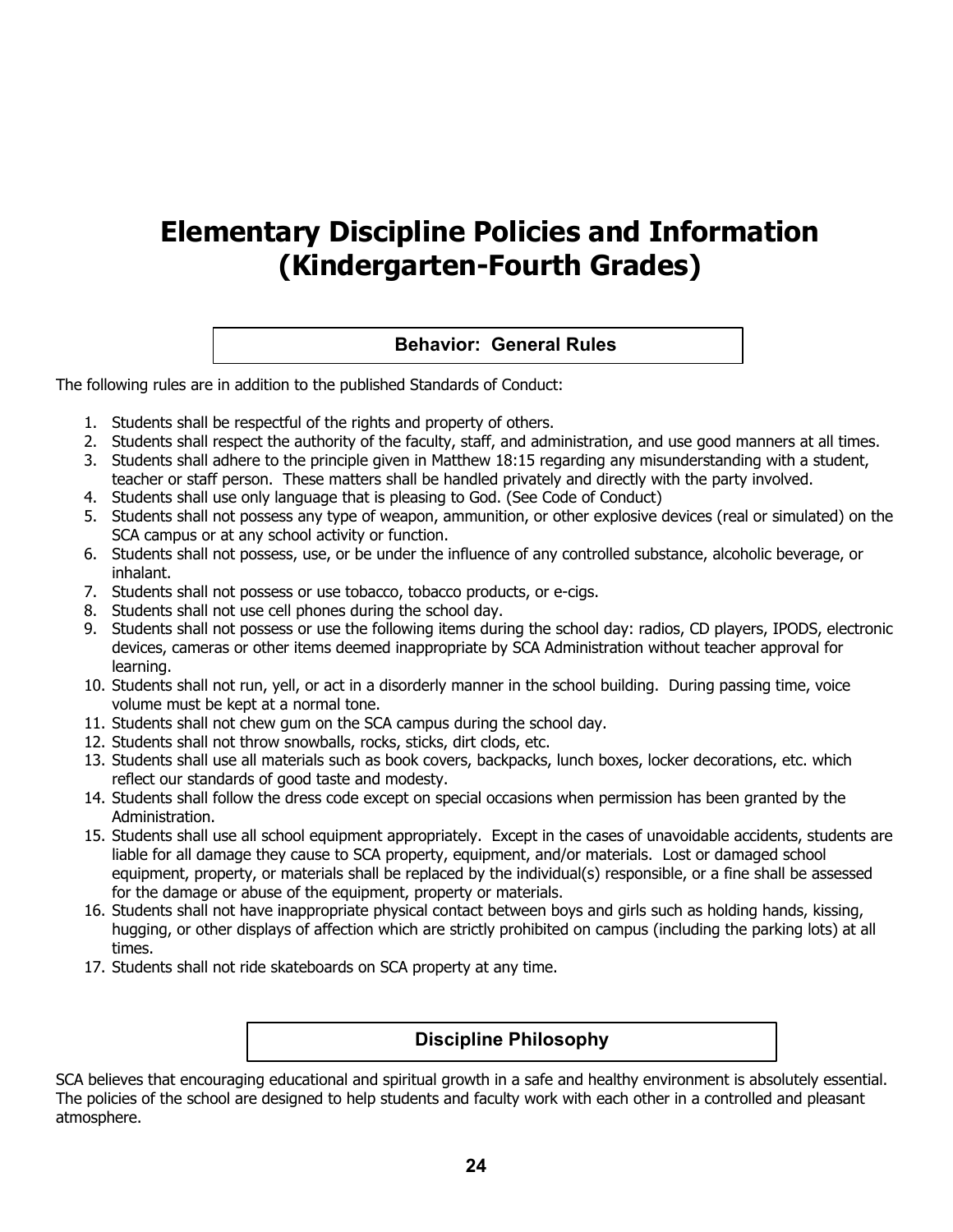The best discipline is self-discipline. We expect each student to learn the rules and to obey them. We believe that discipline is necessary for the welfare of the student as well as the entire school. Each teacher is given the liberty of making and enforcing classroom regulations in the manner that they feel is in accordance with Christian principles, administrative directives, and discipline as set forth in the Scriptures. Teachers are responsible to maintain control in their classrooms and to enforce rules and policies whenever they encounter students on the entire school campus.

Any behavior, which disrupts the educational process or interferes with the core principles of teaching and/or learning, including the refusal to abide by school rules, will result in administrative intervention. No one will be allowed to physically or verbally threaten any student or staff member. The ensuing disciplinary action and consequences will be decided upon by the administration as outlined in the SCA Student Handbook.

Students need to inform their parents of any disciplinary actions taken by their teacher. Most issues can be resolved within the context of the home. If a misunderstanding occurs, parents and staff will follow the principle outlined in Matthew 18:15. Should the situation remain unresolved, the first step a parent should take is to contact the teacher involved. Mutual consideration and cooperation of teacher and parent will bring about the desired results. If necessary, the teacher will consult with the Administration.

**Discipline Policy**

At SCA, our classroom expectations are based on love and respect for one another. We want to promote a safe and secure environment in which your child can excel. We strive to make each child feel welcome, loved, and needed.

To accomplish this, we expect each child to follow Christ's example. Classroom and school procedures are based on the Honorable Character Christ has called us to reflect.

- 1. Honor Give preference to one another. Romans 12:10
- 2. Obedience Obey…for this is right. Ephesians 6:1
- 3. Diligence Whatever your task, work at it heartily. Colossians 3:23
- 4. Wisdom Who among you is wise? Let him show by his good behavior. James 3:13
- 5. Kindness Be kind, tenderhearted, and forgiving. Ephesians 4:32
- 6. Self-Control Be quick to hear, slow to speak, and slow to anger. James 1:19
- 7. Orderliness Let things be done decently and in order. 1 Corinthians 14:40
- 8. Service Serve one another in love. Galatians 5:13
- 9. Attentiveness Hear and increase in learning. Proverbs 1:5
- 10. Cooperation Look beyond your own interests and consider others. Philippians 2:4
- 11. Initiative Be doers of the Word, and not hearers only. James 1:22
- 12. Honesty Delight the Lord with truthful ways. Proverbs 12:22
- 13. Forgiveness Do not pay back wrong for wrong. I Thessalonians 5:15
- 14. Responsibility Each of us will give an account of himself. Romans 14:2

On the first day of class, each teacher will explain in detail what it means to follow Christ's perfect example in these areas. We strive to make our expectations understood by all students and believe the clearer the expectations, the less often problems arise.

We will be diligently watching for Christ-like behavior and noting that on a classroom clipboard. Periodically, your child will receive a reward for accumulating honorable character traits. Likewise, if a dishonorable character is shown, it will be noted and redirected with guidance to a more helpful behavior. Parents will be contacted when behavior deems necessary.

Just as each child is unique, each situation will be uniquely approached. The ultimate goal is that your child learns to selfregulate behavior.

\*\*\*Severe Clause-The student is sent directly to the principal for correction and training. The above discipline steps are bypassed. Parents will immediately be notified of student's misbehavior. These offenses may result in other appropriate disciplinary action or out-of-school suspension pending an expulsion study by the administration.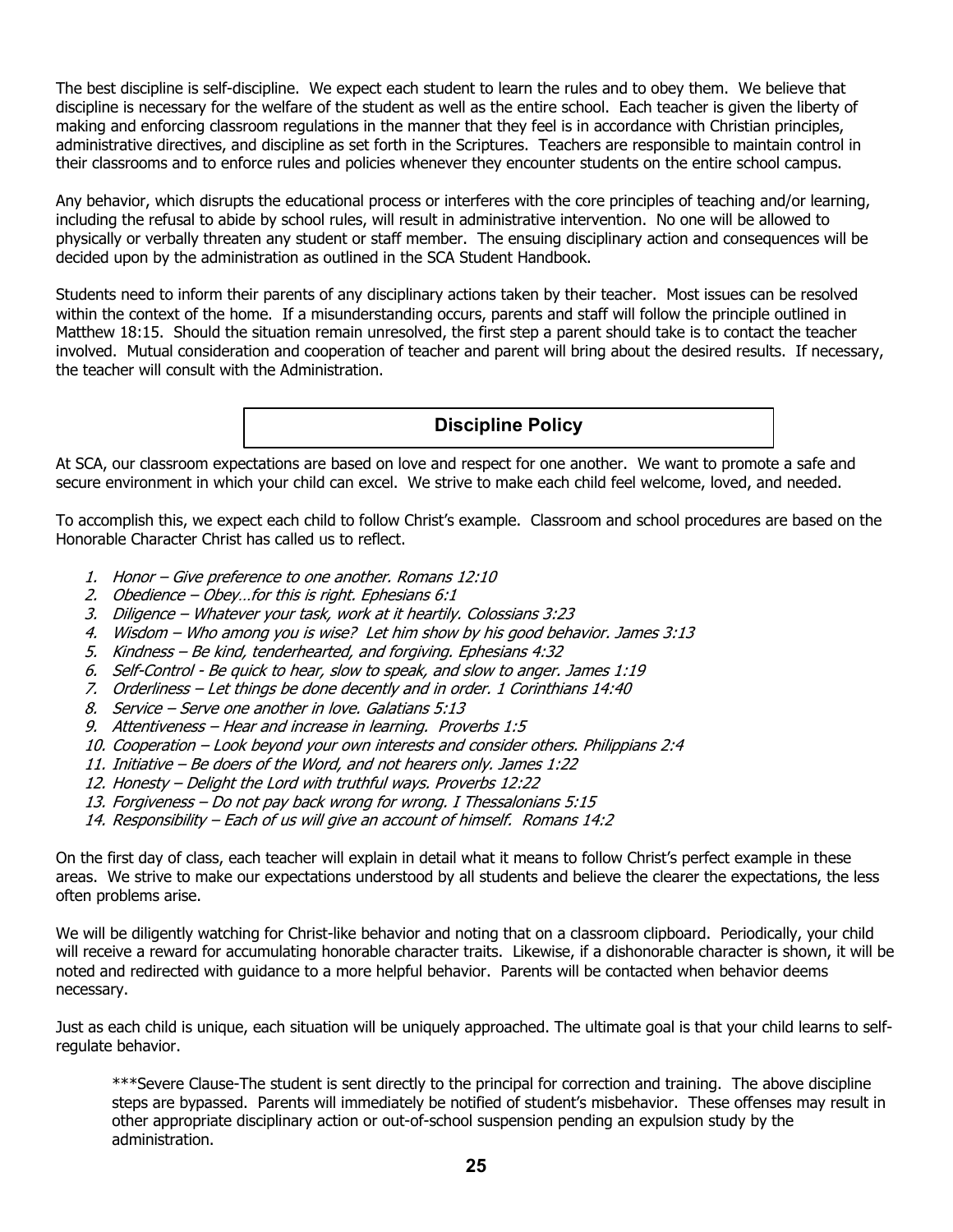Examples of severe behavior include, but are not limited to: fighting, cheating, stealing, possession or use of weapons, etc.

**Suspension**

The purpose of suspending a student for one or more days is to help him/her realize the serious nature of the infraction or pattern of infractions and whether he/she would like to remain a student at SCA. Suspensions are defined as out-ofschool suspensions. Suspensions become part of the student's permanent school record.

When a student receives an out-of-school suspension arrangements are made with the student's parents. A student on suspension is not eligible to practice, participate or attend any school activity for the duration of the suspension (this includes evening school activities such as music programs, athletic events, etc.). A student who is suspended is not to be on school campus for the duration of his/her suspension.

The student may receive zeroes for all class work during the term of the suspension. The student may schedule with his/her teachers to make-up tests or quizzes given during the suspension within the first two days after returning to school. Tests, quizzes, and major projects are the only assignments that may be made-up for credit. It is the student's responsibility to schedule the make-up time. Daily assignments must be completed and turned in to the appropriate teacher on the day of return in order to return to class. If there is a test or quiz due on the day of return, the student must be prepared to take the test/quiz that day.

## **Dismissal and Expulsion**

The dismissal or expulsion process will be conducted with the counsel of the Discipline Review Committee. This committee will be comprised of SCA Administration and The Assembly of Broken Arrow Pastoral Staff. The parents may be asked to withdraw the student (dismissal). A dismissal is shown as a voluntary withdrawal on school records. If parents or students are uncooperative in the dismissal process, or the committee deems expulsion is appropriate, the student will be expelled, and his permanent record will be noted as such. The student will not be eligible to return to SCA.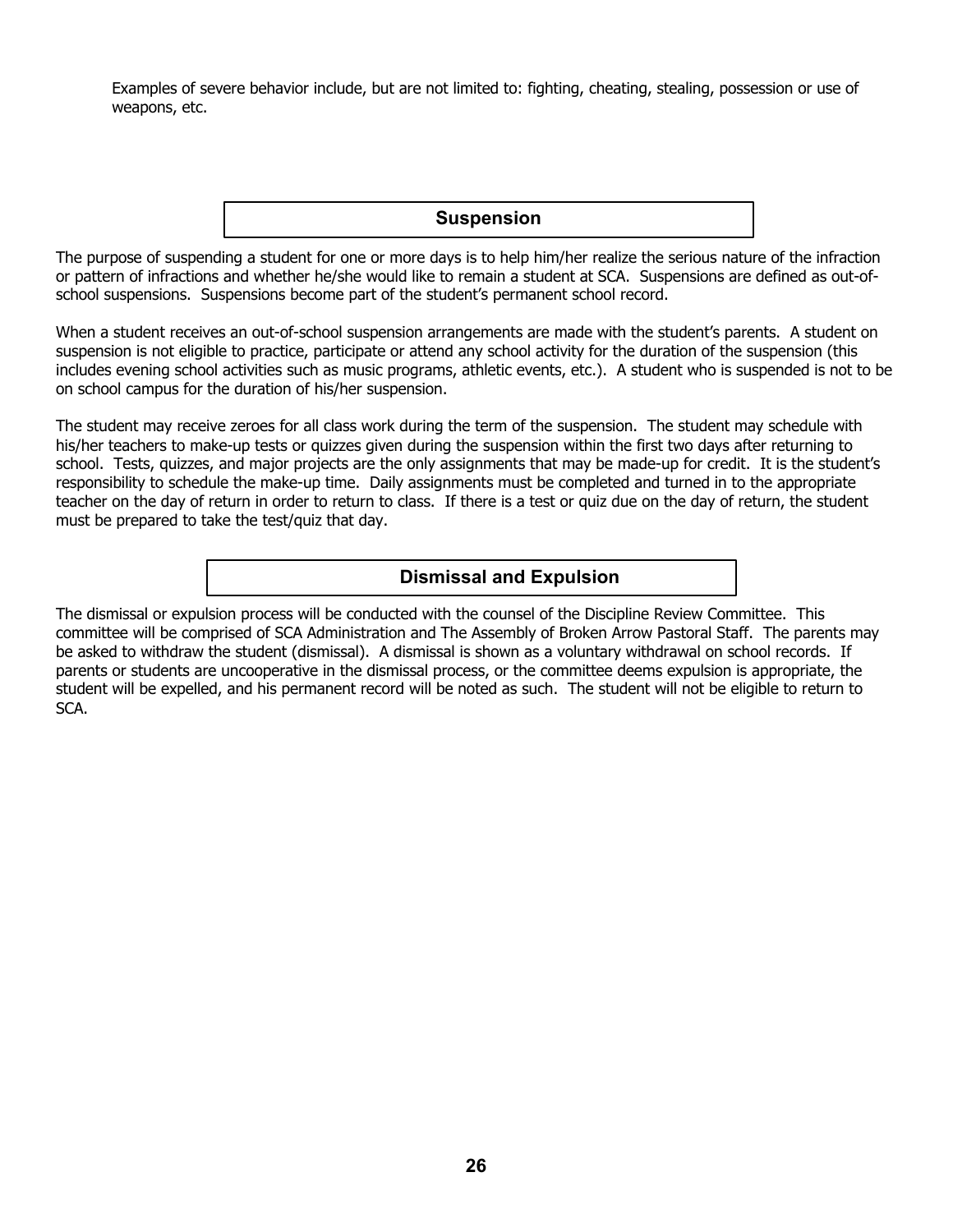# **Elementary Personal Appearance Policies and Information**

## **Personal Appearance Guidelines**

SCA has a uniform dress code. The goals of the uniform look are as follows:

- Promote unity among students.
- Provide a standard of dress that is easy to maintain and accessible to all.
- Promote neat, comfortable attire in a cost efficient manner.

Students are to appear conservative, modest, and appropriate. The SCA administration reserves the right to determine appropriate or inappropriate dress at school and school functions.

- All students must remain in standardized dress for the entire school day.
- If a student leaves campus after completing the academic day and returns to school for an organized activity/practice, he/she must return in standardized dress code.
- Clothing should fit the student and not be excessively baggy or form fitting.
- Hairstyles and accessories should not draw undue attention to the student.
- Elementary students are not allowed to wear makeup.
- SCA uniforms or spirit wear must not be altered in any way. (E.g. markings or drawings, holes, pins, rips, etc.)

**GROOMING**-Students must bathe regularly. Older students should take precautions against objectionable body odors.

**HAIR**-Boys and girls will avoid extreme hairstyles and colors which are not acceptable. Only hair colors and tints that fall within the "natural" color range and pattern are acceptable. Acceptable styles and colors are at the administration's discretion.

- Hair must be clean, neatly combed, and short enough to stay out of the eyes.
- Insignias or designs carved or dyed into the hair are not permitted.
- Boys' hair must be above the eyebrows, earlobes, and bottom of the collar.
- Boys are not permitted to have ponytails, braids, Mohawks, or "rat tails".

**JEWELRY AND ACCESSORIES**-Conspicuous or distracting accessories are not acceptable.

- Boys cannot wear earrings, ear studs, or jewelry in any pierced body part.
- Girls are permitted to wear no more than two pairs of modest size earrings at one time and cannot wear in any pierced body part other than the ear. Excessive hoop and/or dangling earrings are not acceptable.
- A simple necklace or chain is permitted around the neck.
- A simple bracelet or chain is permitted about the wrist. Multiple bracelets are not permitted.
- Watches are permitted providing that any alarms or functions do not disrupt the learning environment.
- Tattoos, permanent or temporary, are not permitted at any time. Students are not to mark or draw on themselves with ink, markers, etc. A student who has received a tattoo should consider having it removed or ensure that it is covered at all times while on school campus or at an SCA function.
- Make up is not allowed in grades Kindergarten through fourth grade.
- Elementary students may not carry a purse in the classroom. It must always remain in a backpack or locker.
- Caps, hats, bandanas, and scarves are not to be worn inside the building unless permitted for a specific spirit day.

SCA IS NOT RESPONSIBLE FOR LOSS AND/OR THEFT OF ANY JEWELRY OR ACCESSORIES WHILE ON CAMPUS OR SCHOOL ACTIVITY.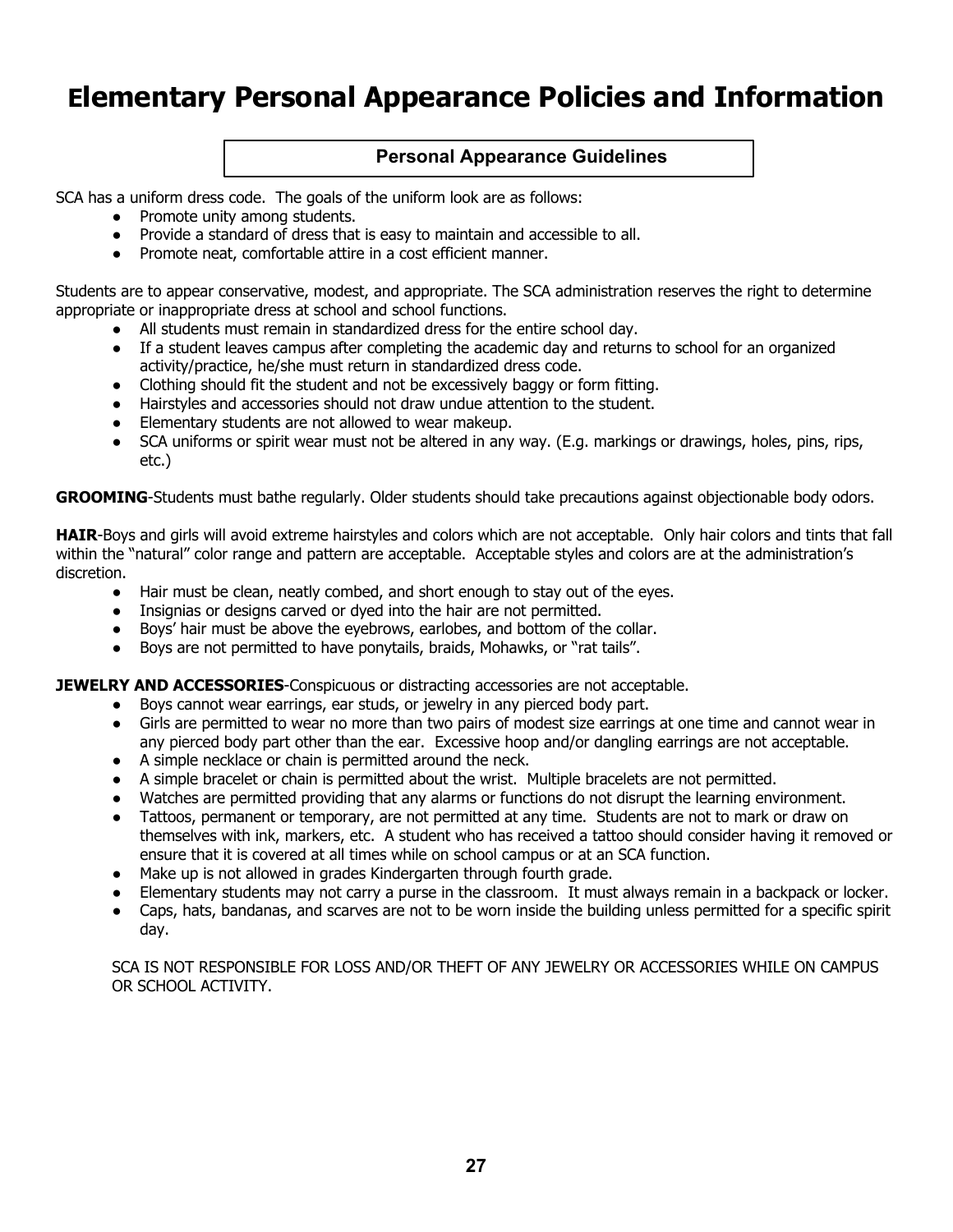## **Standardized Dress for Elementary Boys**

#### **SHIRTS**

- Shirts (long or short sleeves) need to be worn tucked in. No patterns, insignias, or brand symbols.
- Polo style pique shirt in any solid color.
- Dress shirt in any solid color.
- Turtlenecks to be worn under sweaters, polos, or Summit t-shirts/sweatshirts in any coordinating solid color.

#### **SWEATERS**

● Cardigan, zip, V-neck pullover/vests in any solid color. No patterns, insignias, or brand symbols.

#### **SWEATSHIRTS/HOODIES**

- Summit sweatshirts/hoodies may be worn with uniform attire or with jeans on Spirit days.
- Collared shirts must be worn with zip-up Summit hoodies.
- Only Summit jackets/sweatshirts/hoodies may be worn in class.

#### **PANTS/SHORTS**

- Dockers/uniform style pants or walking shorts in black, navy, or tan khaki. Pleated or flat front. Cotton twill.
- No cargo, carpenter, draw string waists, hip huggers, jeggings, skinny pants, bell bottoms, denim, corduroy, knit, or polyester.
- Must be worn at the appropriate waist level.
- Shorts no shorter than fingertip length.
- Kindergarten may wear elastic waist pants.

#### **BELTS**

- All first through twelfth grade students must wear a belt with pants, shorts, and jeans. Belt buckles and belt adornments should reflect Christian standards of good taste and modesty.
- Kindergarten is not required to wear a belt; however, shirts must be tucked into pants, shorts, or jeans.

#### **TIES**

All grades may wear ties with the Oxford shirt only. Ties may be any solid color, striped, or have small designs.

#### **SOCKS**

● Socks must coordinate with clothing.

#### **SHOES**

- Must have a closed back, covered toe, non-marking, clean, and in good condition.
- Tennis shoes are recommended. Must be fastened, laced, and tied during the school day.
- Casual or dress shoes are also permitted.
- No boots, flip-flops, "Crocs", roller skate shoes, mules, house slippers, "light up" shoes, extreme colors or decorations

## **Standardized Dress for Elementary Girls**

#### **SHIRTS**

- Polo style pique shirt in any solid color.
- Dress shirt in any solid color.
- Turtlenecks to be worn under sweaters, polos, jumpers, Summit t-shirts/sweatshirts in any coordinating solid color.
- Peter Pan collar blouses in white or light blue (girls only).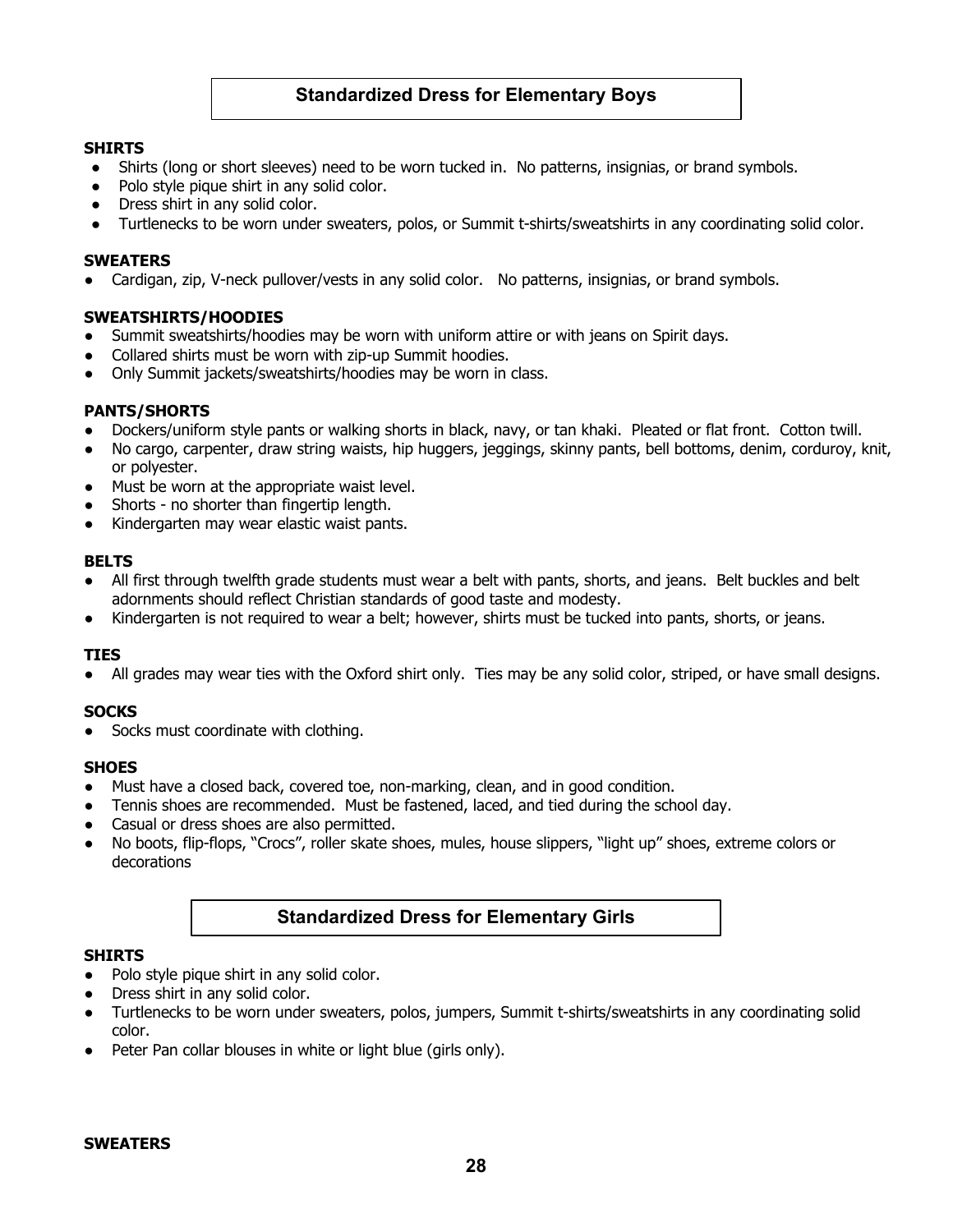• Cardigan, zip, or V-neck pullover/vest in any solid color. No patterns, insignias, or brand symbols.

#### **SWEATSHIRTS/HOODIES**

- Summit sweatshirts/hoodies may be worn with uniform attire or with jeans on Spirit days.
- Collared shirts must be worn with zip-up Summit hoodies.
- Only Summit jackets/sweatshirts/hoodies may be worn in class.

### **PANTS/SHORTS**

- Dockers/uniform style pants or walking shorts in black, navy, or tan khaki. Pleated or flat front. Cotton twill.
- No cargo, carpenter, draw string waists, hip huggers, jeggings, skinny pants, bell bottoms, denim, corduroy, knit, or polyester.
- Must be worn at the appropriate waist level.
- Shorts no shorter than fingertip length.
- Kindergarten may wear elastic waist pants.

### **CAPRIS**

- Dockers/uniform style capris in black, navy, or tan khaki. Pleated or flat front. Cotton twill.
- No cargo, carpenter style, draw string waists, hip huggers, denim, corduroy, knit, or polyester
- Must be worn at the appropriate waist level.
- Kindergarten may wear elastic waist capris.

#### **JUMPERS/Polo Dresses**

- Solid jumper in black, navy, or khaki.
- Plaid skirt in SCA plaid purchased only from C&J Uniform Shop.
- Solid pique polo dress in any solid color.
- No shorter than a dollar bill width from the top of the knee.
- Black, navy, or khaki shorts must be worn underneath jumpers and polo dresses.

#### **SKORTS/SKIRTS**

- Solid skorts/skirts in black, navy, or khaki.
	- Black, navy, or khaki shorts must be worn underneath skirts.
- No shorter than a dollar bill width from the top of the knee.
- May be elastic waist with no belt.

#### **LEGGINGS/TIGHTS**

- Any coordinating solid color to be worn under skirts or jumpers.
- Lace trimming must be the same color as the legging.
- No jeggings of any kind or brightly colored, striped, or patterned leggings.

#### **BELTS**

• Must wear with pants, shorts, and jeans (except kindergarten students).

#### **SOCKS**

• Socks must coordinate with clothing.

#### **SHOES**

- Must have a closed back, covered toe, non-marking, clean, and in good condition.
- Tennis shoes are recommended. Must be fastened, laced, and tied during the school day.
- Casual or dress shoes are also permitted.
- No boots, flip-flops, "Crocs", roller skate shoes, mules, house slippers, "light up" shoes, extreme colors or decorations.

# **29 Chapel Attire**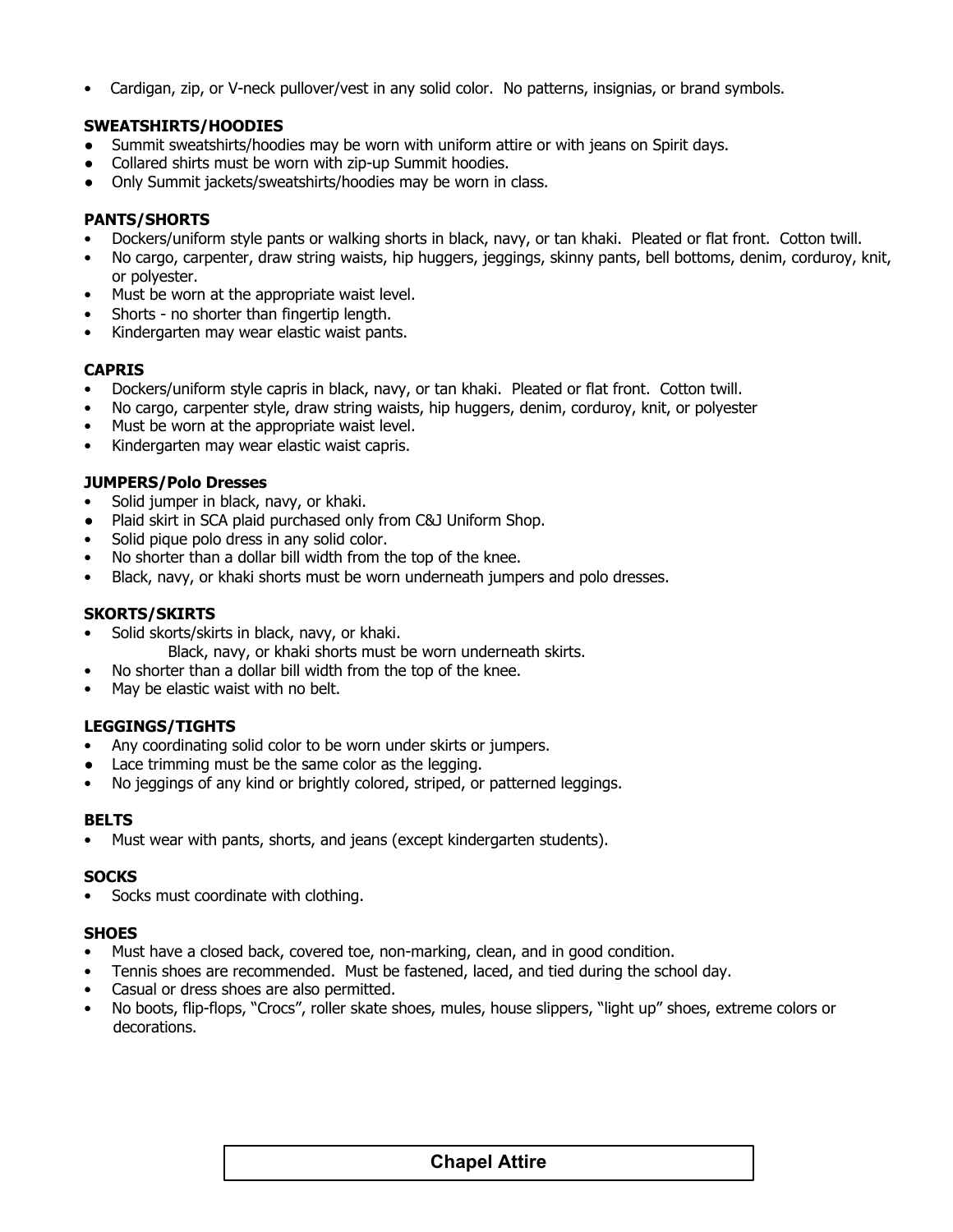There is no specific attire for chapel days. Students will wear the appropriate uniform for the day.

## **Physical Education Attire**

Elementary students wear their school uniform to P.E. and do not change uniforms. During P.E., students are expected to wear non-marking athletic shoes. Girls must wear shorts under jumpers or skirts.

# **SCA Spirit Day Attire**

Fridays are Spirit Days. Administration may select other days as Spirit Days.

•May wear Summit t-shirts/sweatshirts/hoodies with (blue only) jeans, jean capris, jean shorts or uniform pants/shorts/capris.

•No overalls or jeggings permitted. No markings, drawings, pins, rips, tears, holes, etc.

•Students not participating in Spirit Days need to be in full school uniform.

Spirit Day attire can be purchased at the online store at the beginning of the school year.

## **After School Function Attire**

The same standards of modesty, tightness, and shortness that apply to school uniforms apply to attire worn at after school functions.

## **Violations of Standardized Dress Clothing Guidelines**

It is the parents' responsibility to make sure that their student comes to school in the appropriate uniform. Parents or legal guardians of elementary students will be contacted when their student is in violation of the standardized personal appearance policy. Violations may require that the parent be contacted to correct the dress code violation before the student is allowed back in class.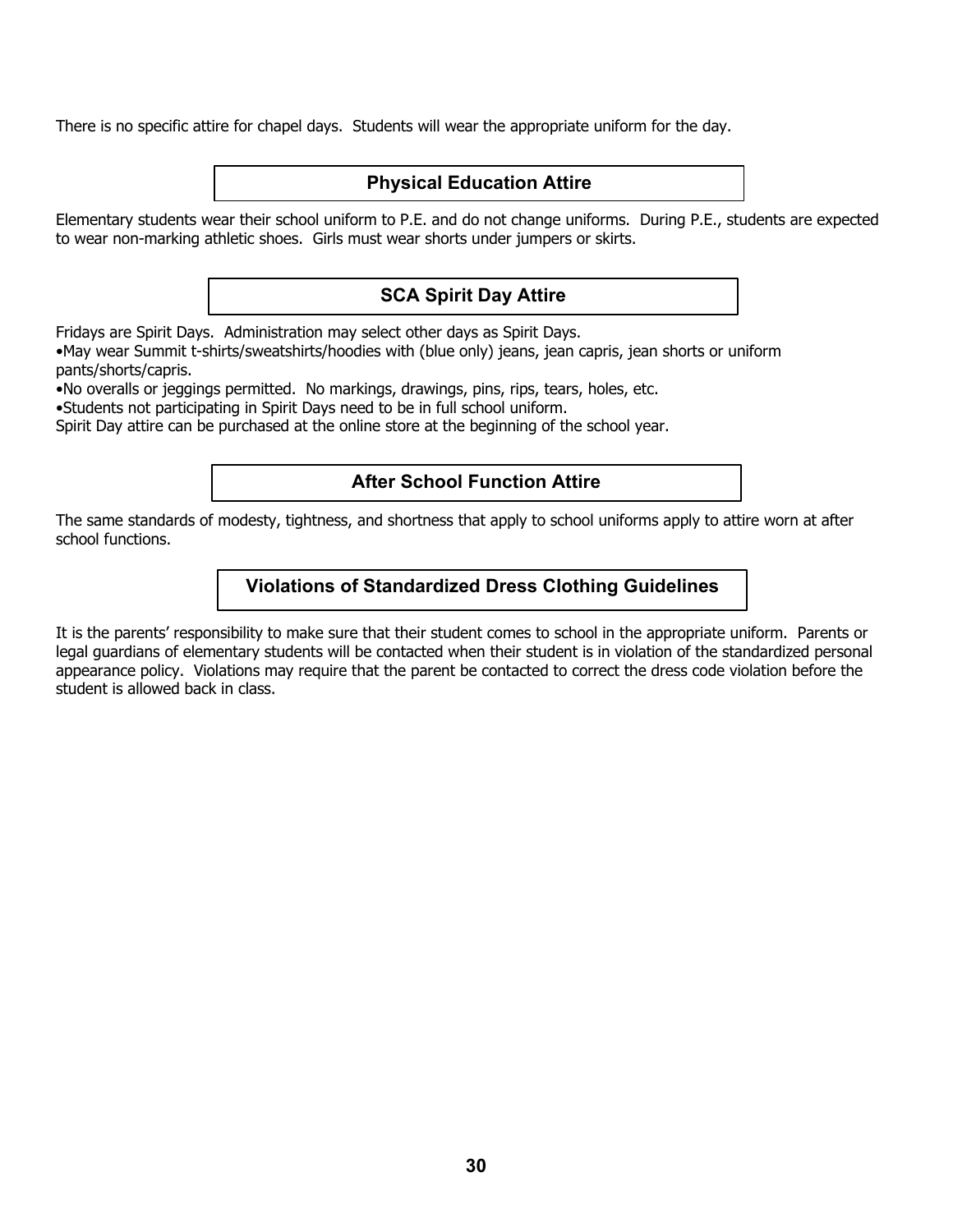# **Elementary Policies and Information**

## **Arrival of Elementary Students**

#### **Students may enter the building between the times of 8:05 a.m. and 8:15 a.m.**

Kindergarten through fourth Grade Students: Drop off will be on the east side of the Secondary Building. Enter the parking lot from Commercial Street and form lines through the designated parking cones. For safety reasons, do not allow your student to exit the car until SCA staff is present to assist your child. Do not stop on Broadway. Elementary students will proceed directly to the Summit Auditorium and meet for corporate prayer and pledges at 8:15

a.m. As part of the daily "opening exercises", we salute and pledge to the American flag, Christian flag, and the Bible. Patriotic and Christian songs will be sung. Students are expected to stand at attention and participate in each pledge.

## **Dismissal of Elementary Students**

**The school day for Kindergarten ends at 3:00 p.m. and ends at 3:10 p.m. for first through fourth grades**. All students not enrolled in extended day services at the Summit Early Learning Center must be picked up by 3:30 p.m. Students on campus after 4:00pm are no longer under the direct supervision of SCA or its staff.

Kindergarten Students: Parents may either pick up in the walk up area (west side) or must pull through the pick up line between 2:50 - 3:10 p.m.. Students must be picked up by 3:10 p.m.

First through fourth Grade Students: Pick up is on the South side of the Elementary Building. Enter the drive up lane from the east side of Broadway Street designated by parking cones. Display the SCA sign listing your child's name in the driver's side dashboard or visor. For safety reasons, stay in your car and allow your child to be escorted to the car. For the convenience of all parents and students, teachers will not be allowed to extensively conference with you concerning your child's performance during pick up time. Please contact the teacher and schedule a conference.

# **Playground Rules**

- Stay inside the fenced area unless given permission to exit the playground.
- Fighting and play fighting are not allowed. This includes wrestling and "karate" kicking.
- Stay off trees and fences.
- Use all equipment properly.
- Slide down the slide feet first. Do not create "chains" and slide down together. Do not slide gravel or other objects down the slide.
- Sit on bouncing seats. Do not stand.
- Rocks and sticks stay on the ground. Pea gravel or playground bark is NOT to be thrown.
- Line up immediately when the person in charge blows the whistle and/or raises a hand.
- Walk when returning to your classroom in a single file orderly manner.
- Restroom breaks should be taken before or after playtime.
- Chasing or playing " tag" is not permitted.

## **Party Invitations**

We see the importance of students socializing with their friends outside of school. However, we also want to be considerate of children's feelings. We ask that if your child is having a birthday or other type of party and not inviting the entire class, the invitations be mailed or delivered outside of school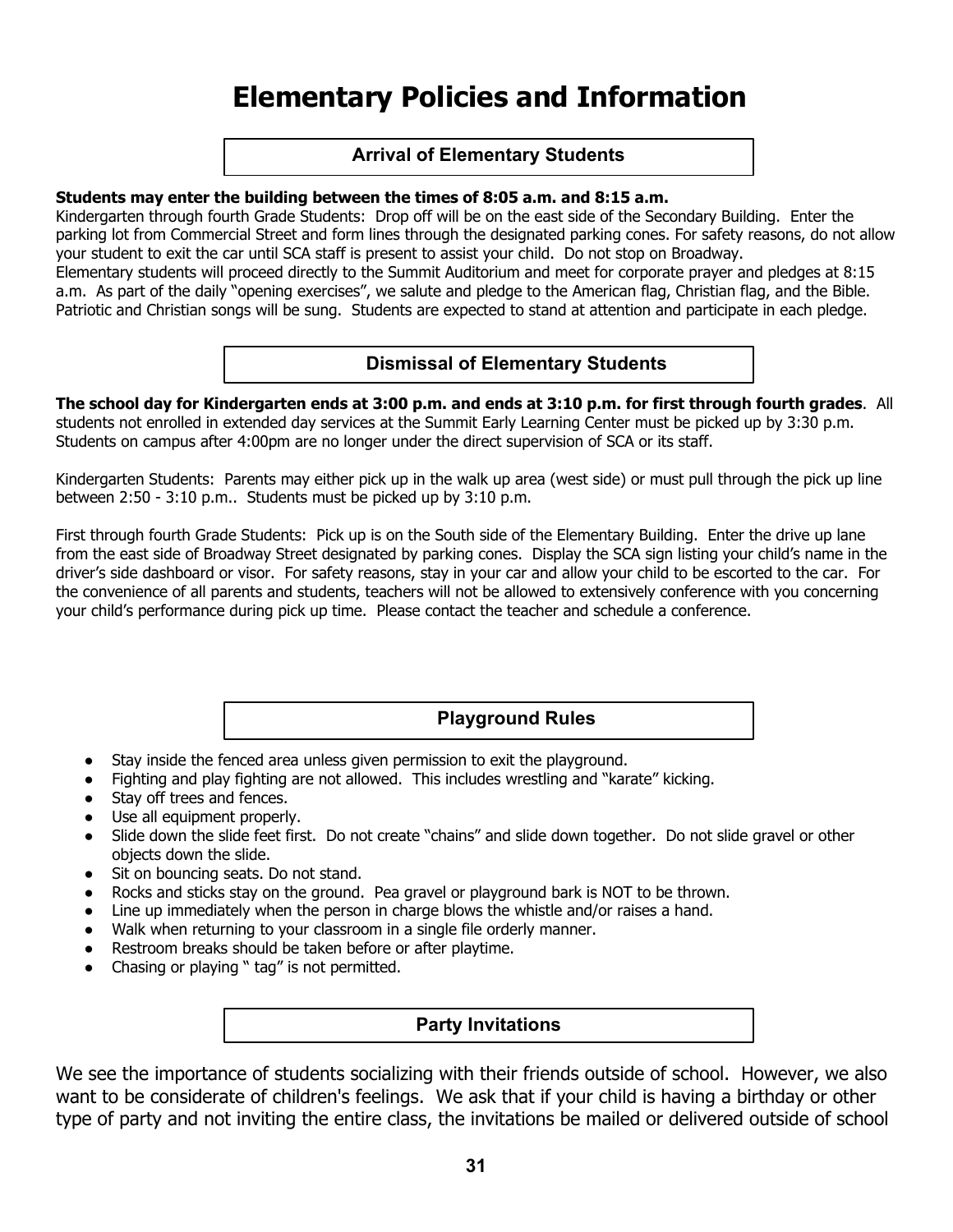to avoid hurt feelings.

## **Promotion**

In Kindergarten through fourth grades, the promotion categories will be as follows:

- Promotion. The student's work and achievement has been average or above average in all areas. The student is ready for the next grade.
- Promotion with Summer School or Special Tutoring Suggested. The student's work has been average or above average in most areas but shows some areas of weakness. Summer work is suggested to strengthen those areas.
- Promotion with Summer School or Special Tutoring Necessary. The student's work has shown signs of weakness and is below grade level in achievement. The student needs intensive summer instruction.
- Retention or Exceptional Program Recommended. The student's work does not meet grade level requirements in several areas. The student struggles to function academically and/or developmentally at grade level. The student received below average to failing grades in three or more core subjects. The student is missing grade level skills and will have great difficulty succeeding in the next grade.

God's Word is clear on who has the ultimate responsibility and authority for the final decision on matters concerning children: the parents. If the parents choose to do other than what the professional opinion of the SCA staff suggests, we will submit to the parent's decision, after putting our advice in writing. However, if SCA cannot effectively minister to the child's needs in the manner decided upon by the parents, SCA will decline enrollment.

**Recess**

Elementary students will have recess daily weather permitting. Please have your child properly dressed for the changing weather. A coat, hat, scarf, and, gloves is recommended to be worn during the winter months. Children go outside for recess unless they have a note from a doctor stating otherwise. During inclement weather (32 degrees or below wind chill or 100 degrees or above heat index), recess will be held inside.

## **Thursday Folders**

On Thursdays, a newsletter will go home with information for the following week pertaining to your child's class. Other school bulletins, information, and graded papers will also be sent home on this day in a designated folder. Check this folder for important and timely information.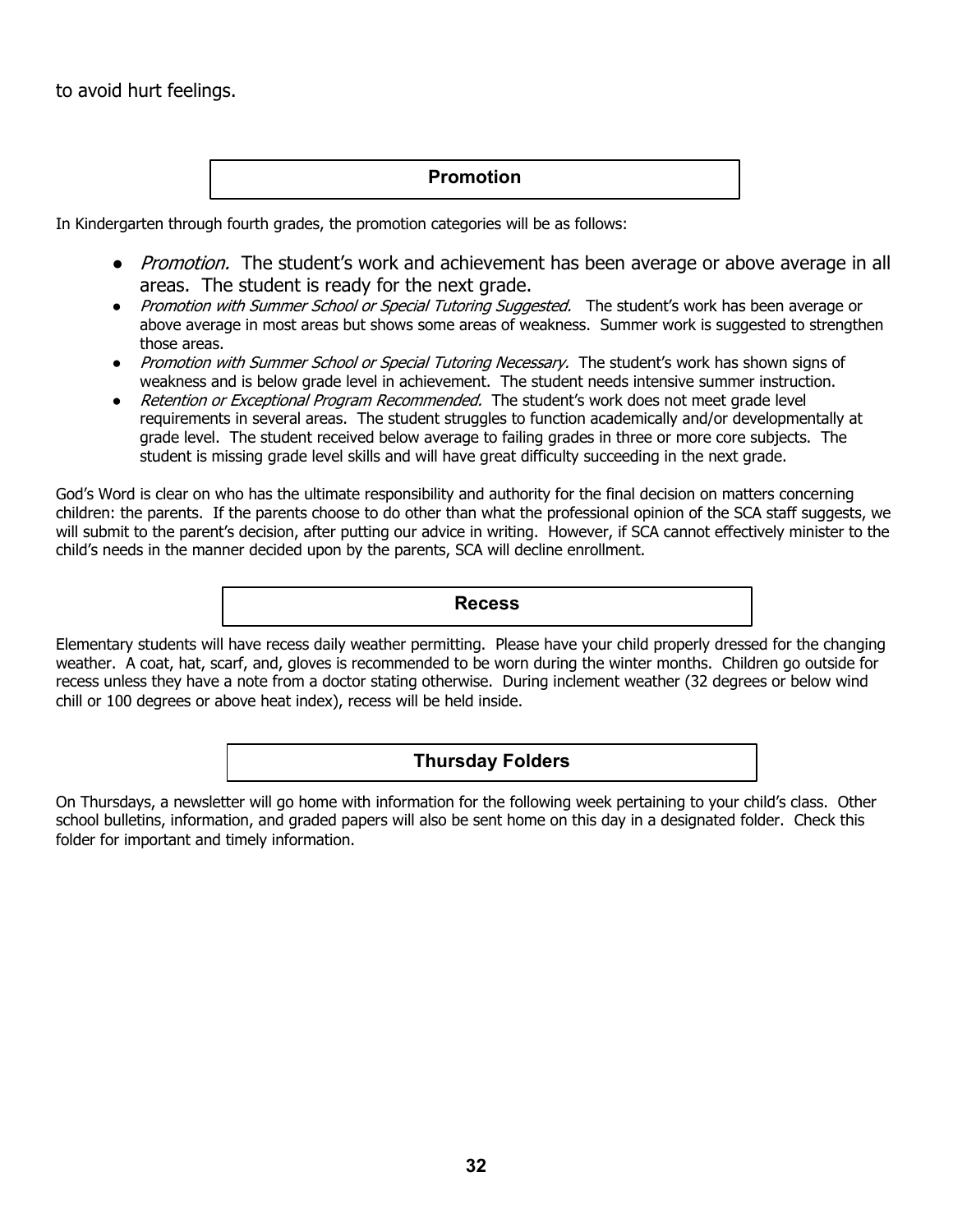# **Secondary Discipline Policies and Information Fifth through Twelfth Grades**

**Discipline Policy**

SCA believes that encouraging educational and spiritual growth in a safe and healthy environment is absolutely essential. The policies of the school are designed to help students and faculty work with each other in a controlled and pleasant atmosphere.

The best discipline is self-discipline. We expect each student to learn the rules and to obey them. We believe that discipline is necessary for the welfare of the student as well as the entire school. Each teacher is given the liberty of making and enforcing classroom regulations in the manner that they feel is in accordance with Christian principles, administrative directives, and discipline as set forth in the Scriptures. Teachers are responsible to maintain control in their classrooms and to enforce rules and policies whenever they encounter students on the entire school campus.

Any behavior, which disrupts the educational process or interferes with the core principles of teaching and/or learning, including the refusal to abide by school rules, will result in administrative intervention. No one will be allowed to physically or verbally threaten any student or staff member. The ensuing disciplinary action and consequences will be decided upon by the administration as outlined in the SCA Student Handbook.

If a misunderstanding occurs, parents and staff will follow the principle outlined in Matthew 18:15. Students need to inform their parents of any disciplinary actions taken by their teacher. Most issues can be resolved within the context of the home. Should the situation remain unresolved, the first step a parent should take is to contact the teacher involved. Mutual consideration and cooperation of teacher and parent will bring about the desired results. If necessary, the teacher will consult with the Administration.

## **Behavior: General Rules**

The following rules are in addition to the published Standards of Conduct:

- 1. Students shall be respectful of the rights and property of others.
- 2. Students shall respect the authority of the faculty, staff and administration, and use good manners at all times.
- 3. Students shall adhere to the principle given in Matthew 18:15 regarding any misunderstanding with a student, teacher or staff person. These matters shall be handled privately and directly with the party involved.
- 4. Students shall use only language that is pleasing to God. (See Code of Conduct)
- 5. Students shall not possess any type of weapon, ammunition, or other explosive devices (real or simulated) on the SCA campus or at any school activity or function.
- 6. Students shall not possess, use, or be under the influence of any controlled substance, alcoholic beverage, or inhalant.
- 7. Students shall not possess or use tobacco, tobacco products, or e-cigs.
- 8. Students shall not use cell phones during class time unless teacher approval for learning. Please see pg. 13 for cell phone policy.
- 9. Students shall not possess or use the following items during the class time: radios, CD players, IPODS, electronic devices, cameras or other items deemed inappropriate by SCA Administration without teacher approval for learning.
- 10. Students shall not run, yell, or act in a disorderly manner in the school or church building. During passing time, voice volume must be kept at a normal tone.
- 11. Students may chew gum on the SCA campus during the school day with teacher approval.
- 12. Students shall not throw snowballs, rocks, sticks, dirt clods, etc.
- 13. Students shall use all materials such as book covers, backpacks, lunch boxes, locker decorations, etc. which reflect our standards of good taste and modesty.
- 14. Students shall follow the dress code except on special occasions when permission has been granted by the Administration.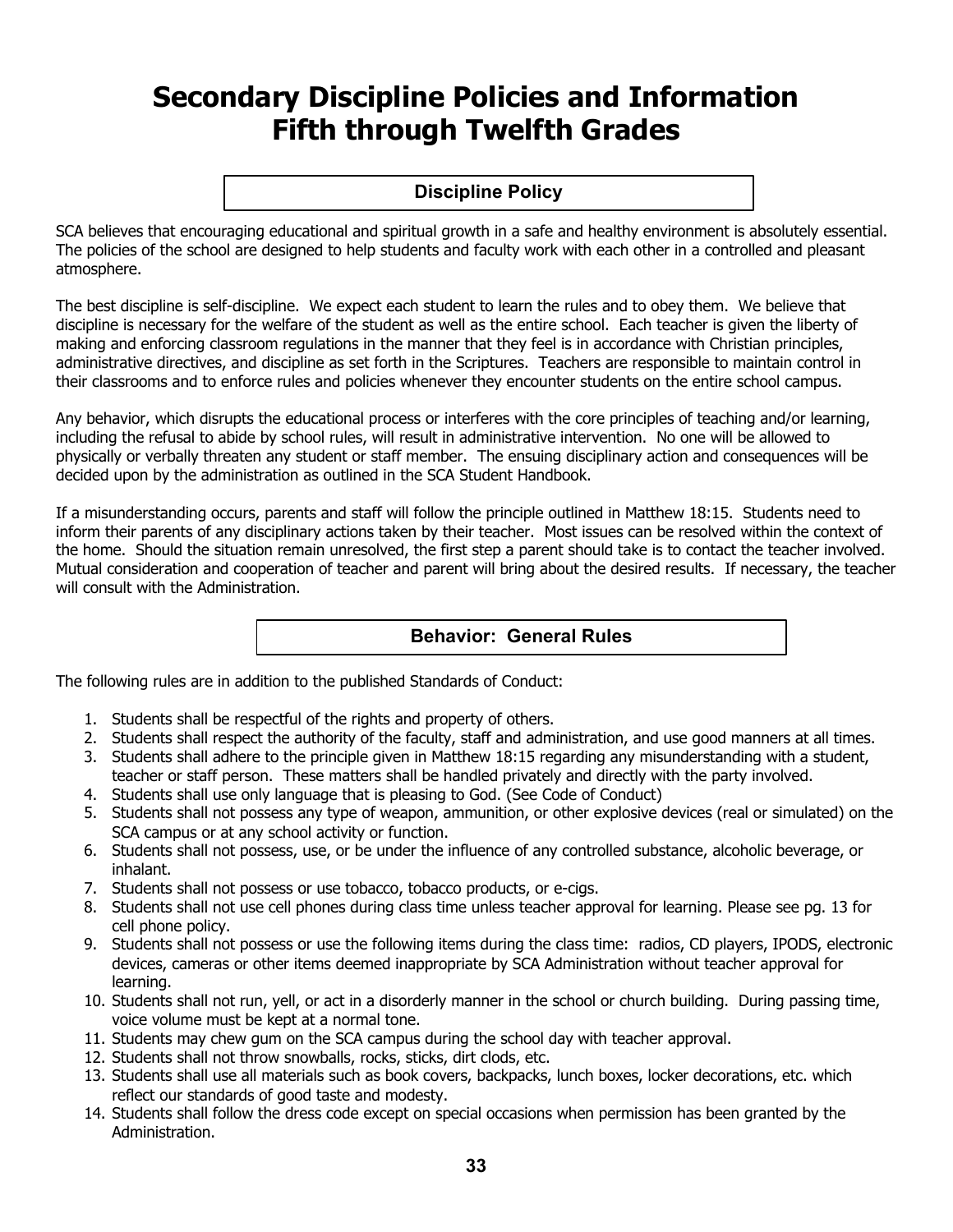- 15. Students shall use all school equipment appropriately. Except in the cases of unavoidable accidents, students are liable for all damage they cause to SCA property, equipment, and/or materials. Lost or damaged school equipment, property, or materials shall be replaced by the individual(s) responsible, or a fine shall be assessed for the damage or abuse of the equipment, property or materials.
- 16. Students shall not have inappropriate physical contact between boys and girls such as holding hands, kissing, hugging, or other displays of affection which are strictly prohibited on campus (including the parking lots) at all times.
- 17. Students shall not ride skateboards on SCA property at any time.
- 18. Students shall not return to their vehicles during the school day without authorization.

## **Behavioral Infractions**

There are three basic levels of behavioral infractions that require formal discipline:

- 1. Level 1: Infractions or patterns of infractions that may result in detention, corporal punishment, and/or parent notification.
- 2. Level 2: Major infractions or patterns of infractions resulting in Parent/Administration conference and may result in corporal punishment, behavior probation, suspension, final probation, dismissal or expulsion. This level may also affect extra-curricular activities and eligibility.
- 3. Level 3: Major infractions or patterns of infractions resulting in final probation and/or may result in corporal punishment, suspension, dismissal, or expulsion. This level may also affect extra-curricular activities and eligibility.

Examples of Level 1 Infractions:

- Disrupting class
- Disrespect displayed towards staff or other students including quips, murmuring, and rude or negative expressions and gestures
- Dress or grooming code violations
- **Horseplay**
- Gum, food, or beverage in undesignated areas. (Minor vandalism as a result of this infraction requires repair, replacement, or cleaning by the student)
- Possession or use of any contraband on campus
- Throwing objects (including items of nature outside)
- Leaving the school building without permission
- Gambling on school property
- Sitting on tables or leaning back in chairs
- Missing or tardy to an assigned detention (double detention is given)
- Unexcused tardy to class
- Parking in unauthorized areas
- Language infractions (gossiping, slander, mockery, offensive slang)
- Lying

#### Examples of Level 2 Infractions:

- Receiving 5 or more detentions in a single semester
- Blatant disrespect or disobedience to any parent, administrator, teacher or staff
- Behaviors which constitute criminal conduct i.e. endangering others or property
- Threats against students or staff
- Intimidating, threatening, acting out against, fighting, harming or injuring others, bullying
- Involvement in aggressive, antisocial groups and/or group associations
- Harassment: sexual, verbal, social or physical
- Reading matter, posters, or music inconsistent with Christian values
- Vandalism (reparation of property required)
- **Truancy**
- Leaving the school campus without following proper check-out procedures
- Cheating
- Plagiarism (presenting as one's own ideas, words or product derived from an existing source)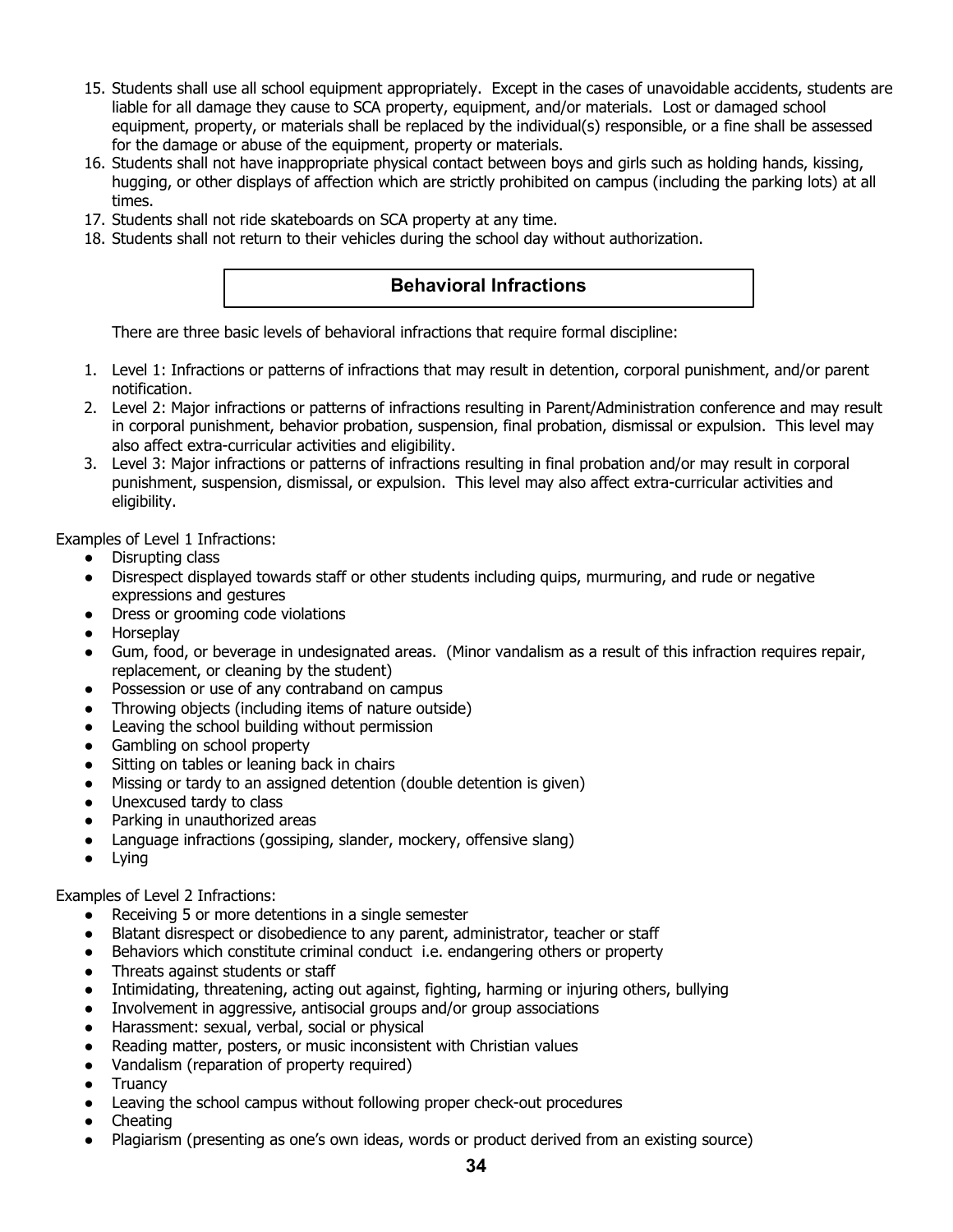- Forgery
- Stealing (reparation required)
- Language or behavioral infractions (profanity, obscenity, vulgarity)
- Unacceptable public displays of affection (kissing, hugging holding hands, etc.)
- Inappropriate touching of self or others
- Student driving violations (excessive speed, reckless driving)
- Setting off a false fire alarm

Examples of Level 3 Infractions

- Receiving more than 10 detentions in a single semester
- Aggressive behavior, threatening physical bodily harm and/or verbal attack
- Intentional use of force against another person; assault
- **Vandalism**
- Carrying or storing explosives, firearms, knives, or other weapons (real or simulated) on school property
- Use, possession, or under the influence of alcoholic beverages (See above policy.)
- Use, possession, or under the influence of illegal or controlled substances (See above policy.)
- Use, possession, or under the influence of illegal or non-prescriptive drugs (See above policy.)
- Indecent exposure
- Sexual misconduct
- Second offense of plagiarism
- Involvement in anti-Christian practices, i.e. witchcraft, the occult, astrology, etc.
- Bomb threat
- Repeated truancy
- Any action that threatens the safety of others

# **Behavioral Probation**

If a student is consistently violating the rules (regardless of the number of detentions) and is displaying a pattern of behavior or attitudes which are endangering students, disrupting the classroom, or are detrimental to the spirit of the school, that student may be placed on behavioral probation. Parents of students being considered for behavioral probation will be contacted by the Administration to determine whether the student will be placed on probation. For students on behavioral probation, extra-curricular activities may be restricted.

After being placed on behavioral probation, a student will be evaluated quarterly by an administration/faculty committee. If sufficient progress has not been shown, the committee may recommend to the Administration that the student be ineligible to continue at SCA.

**Detention**

It is our desire to help each student govern their own behavior at SCA. Students violating behavioral policies will be required to serve detention. Parents will be notified of the assigned detention day. Detentions will be served in a classroom designated as the Detention Hall and will be spent in quiet study, supervised by a staff member. Moving a detention to a different date is solely at the discretion of the Administration. Failure to serve the assigned detention will result in further disciplinary action.

## **Suspension**

The purpose of suspending a student for one or more days is to help him/her realize the serious nature of the infraction or pattern of infractions and whether he/she would like to remain a student at SCA. Suspensions are defined as out-ofschool suspensions.

When a student receives an out-of-school suspension, arrangements are made with the student's parents. A student on suspension is not eligible to practice, participate or attend any school activity for the duration of the suspension (this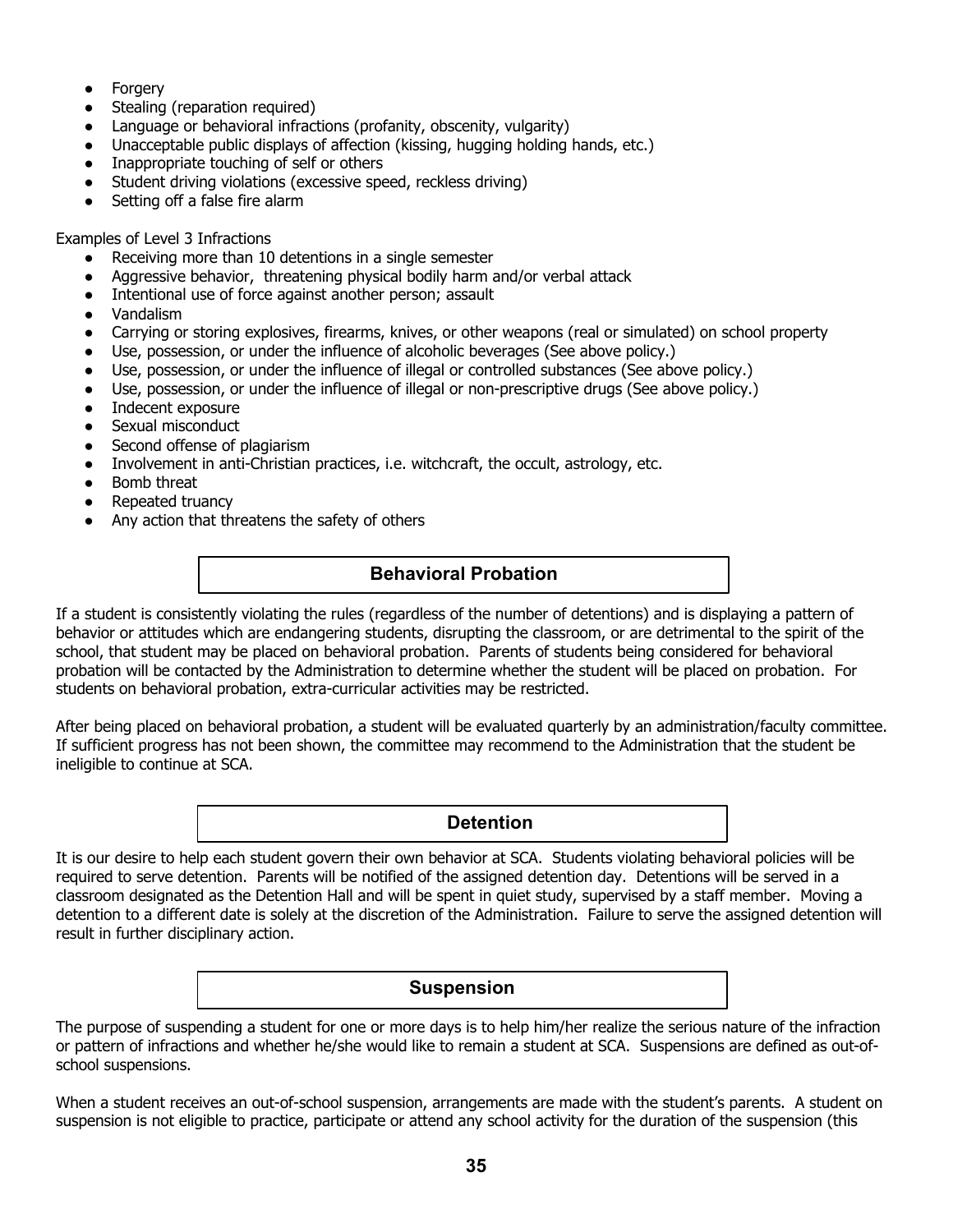includes evening school activities such as music programs, athletic events, etc.). A student who is suspended is not to be on school campus for the duration of his/her suspension.

The student may receive zeroes for all class work during the term of the suspension. The student may schedule with his/her teachers to make-up tests or quizzes given during the suspension within the first 2 days after returning to school. Tests, quizzes, and major projects are the only thing that may be made-up for credit. It is the student's responsibility to schedule the make-up time. Daily assignments must be completed and turned in to the appropriate teacher on the day of return in order to return to class. If there is a test or quiz due on the day of return, the student must be prepared to take the test/quiz that day.

Suspensions become part of the student's permanent school record.

## **Dismissal and Expulsion**

The dismissal or expulsion process will be conducted with the counsel of the Discipline Review Committee. This committee will be comprised of SCA Administration and The Assembly of Broken Arrow Pastoral Staff. The parents may be asked to withdraw the student (dismissal). A dismissal is shown as a voluntary withdrawal on school records. If parents or students are uncooperative in the dismissal process, or the committee deems expulsion is appropriate, the student will be expelled, and his permanent record will be noted as such. The student will not be eligible to return to SCA.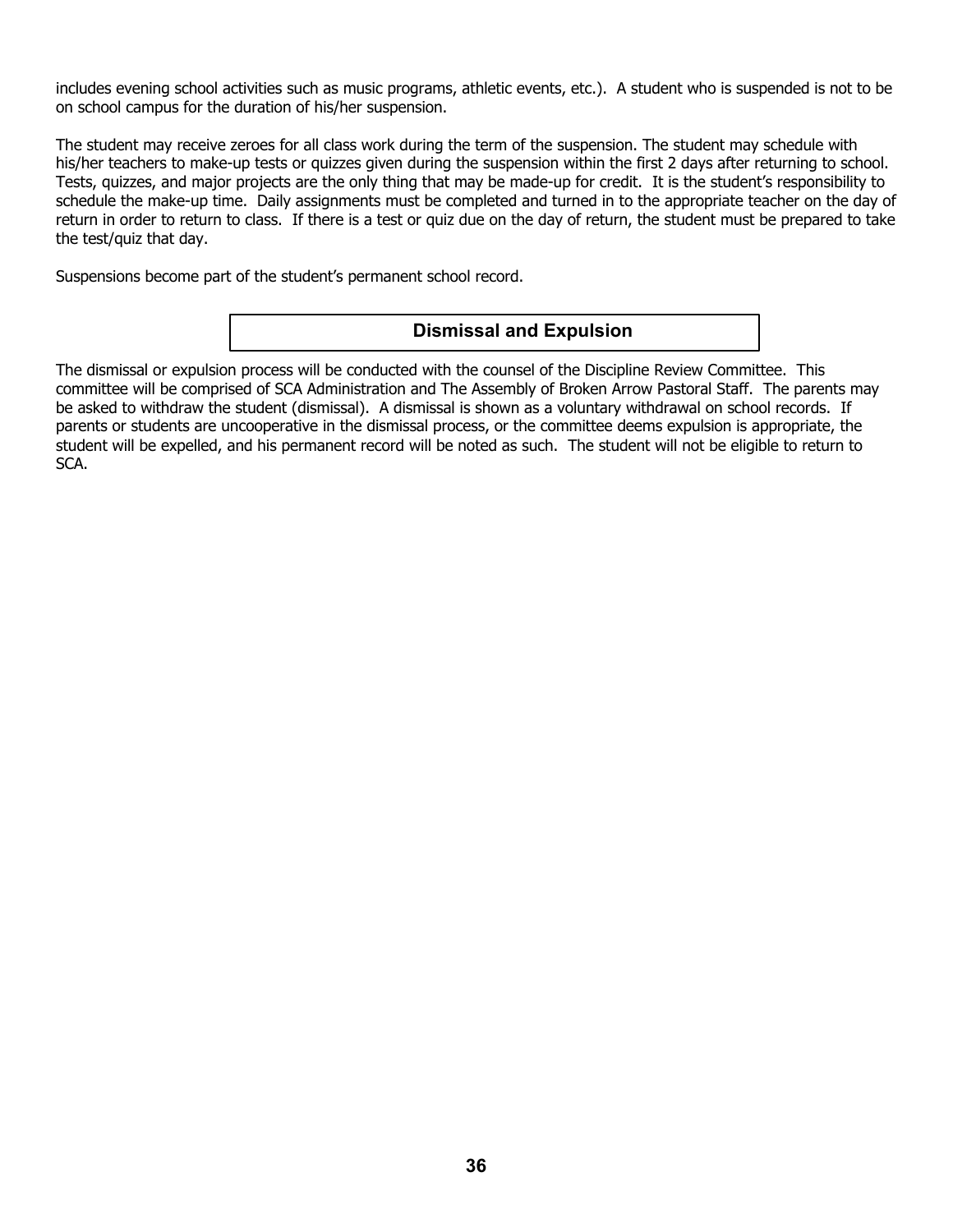# **Secondary Personal Appearance Policies and Information**

It is the philosophy of Summit Christian Academy that students should acquire not only an understanding of subject matter, but also a realization that becoming educated for adult life means developing acceptable patterns of conduct, dress, and grooming.

**Personal Appearance** 

SCA has a uniform dress code. The goals of the uniform look are as follows:

- Promote unity among students.
- Provide a standard of dress that is easy to maintain and accessible to all.

**Guidelines**

● Promote neat, comfortable attire in a cost efficient manner.

Students are to appear conservative, modest, and appropriate. The SCA administration reserves the right to determine what is and is not appropriate dress at school and school functions.

- All students must remain in standardized dress for the entire school day.
- If a student leaves campus after completing the academic day and returns to school for an organized activity/practice, he/she must return in standardized dress code.
- All clothing should fit the student. It should not be excessively baggy or form fitting.
- Hairstyles, makeup, and accessories should not draw undue attention to the student.
- SCA uniforms or Spirit wear must not be altered in any way. (E.g. markings or drawings, pins, rips, tears, holes, etc.)

#### **GROOMING**

● Students must bathe regularly, and older students should take precautions against objectionable body odors.

**HAIR**-Boys and girls will avoid extreme hairstyles and colors which are not acceptable. Only hair colors and tints that fall within the "natural" color range and pattern are acceptable. Acceptable styles and colors are at the administration's discretion.

- Hair must be clean, neatly combed, and short enough to stay out of the eyes.
- Insignias or designs carved or dyed into the hair are not permitted.
- Facial hair must be groomed, clean, and not extreme in length.
- Boys' hair must be above the eyebrows, earlobes, and bottom of the collar.
- Boys are not permitted to have ponytails, braids, or "rat tails".

**JEWELRY AND ACCESSORIES**-Conspicuous or distracting accessories are not acceptable.

- Boys cannot wear earrings, ear studs, or jewelry in any pierced body part.
- Girls are permitted to wear no more than two pairs of modest size earrings at one time and cannot wear jewelry in any pierced body part other than the ear. Gauges, excessive hoop and/or dangling earrings are not acceptable.
- Girls are permitted to wear a fashion scarf around the neck.
- Watches are permitted providing that any alarms or functions do not disrupt the learning environment. Smart watches may be required to be turned over to the teacher.
- Tattoos, permanent or temporary, are not permitted at any time. Students are not to mark or draw on themselves with ink, markers, etc. A student who has received a tattoo should ensure that it is covered at all times while on school campus or at an SCA function.
- Caps, hats, and bandanas are not to be worn inside the building unless permitted for a specific spirit day.
- No hoods are to be worn in class.
- Headbands are not acceptable for boys.

SCA IS NOT RESPONSIBLE FOR LOSS AND/OR THEFT OF ANY JEWELRY OR ACCESSORIES WHILE ON CAMPUS OR SCHOOL ACTIVITY.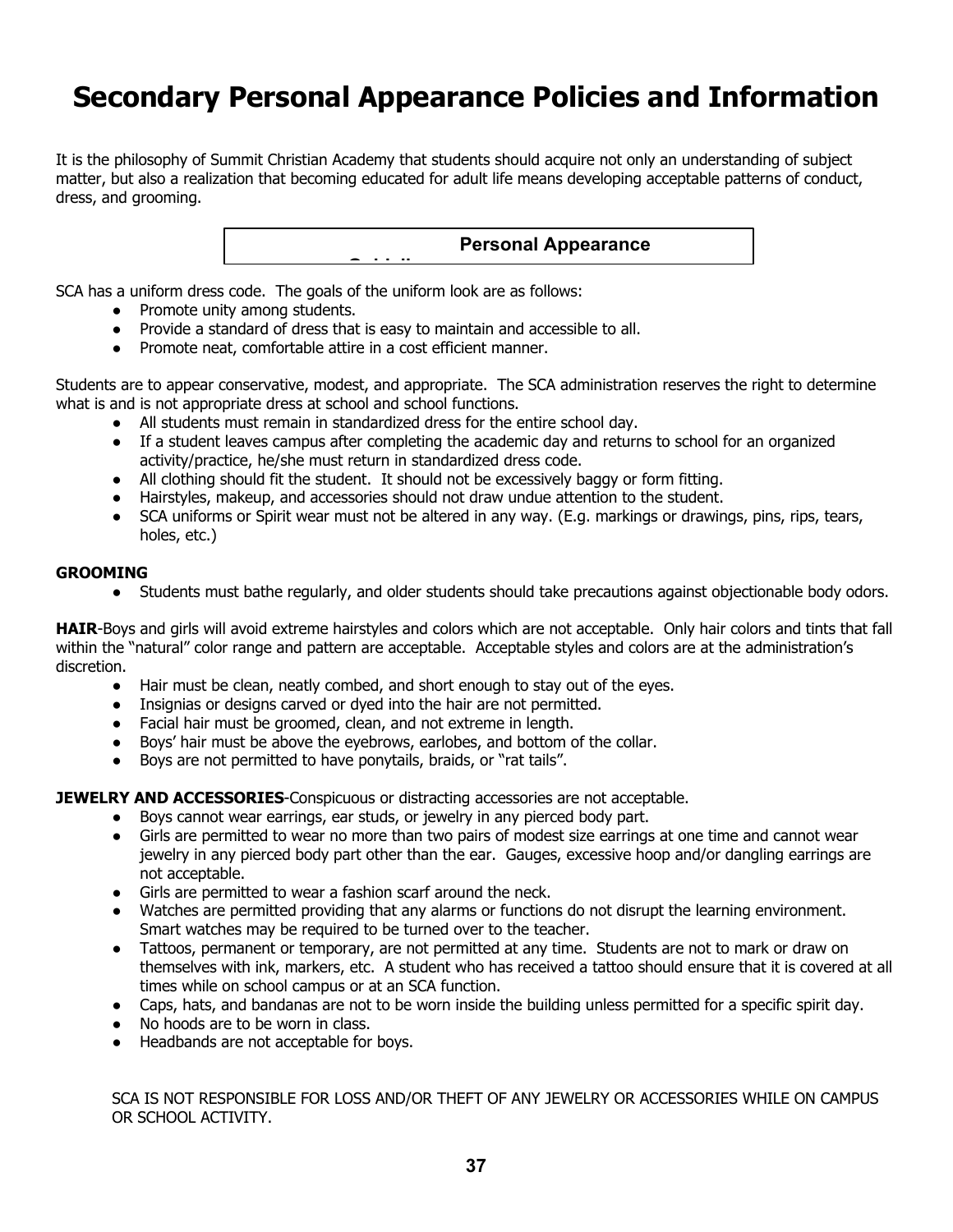# **Standardized Dress for Secondary Boys**

#### **SHIRTS**

- No patterns, insignias, or brand symbols.
- Polo style pique shirt in any solid color (long or short sleeves).
- Dress shirt in any solid color (long or short sleeves).
- Turtlenecks to be worn under sweaters, polos, Summit t-shirts/sweatshirts in any coordinating solid color.

#### **SWEATERS**

• Cardigan, zip, or V-neck pullover/vest in any solid color. No patterns, insignias, or brand symbols.

### **SWEATSHIRTS/HOODIES**

- Summit sweatshirts/hoodies may be worn with uniform attire or with jeans on Spirit days.
- Collared shirts must be worn with zip-up Summit hoodies.
- Only Summit jackets/sweatshirts/hoodies may be worn in class.

#### **PANTS/SHORTS**

- Dockers/uniform style pants or walking shorts in black, navy, or tan khaki. Pleated or flat front. Cotton twill.
- No cargo, carpenter, draw string waists, hip huggers, jeggings, skinny pants, bell bottoms, denim, corduroy, knit, or polyester.
- Must be worn at the appropriate waist level.
- Shorts no shorter than fingertip length.

#### **TIES**

• May wear ties with a dress shirt. Ties may be any solid color, striped, or have small designs.

#### **BELTS**

Must wear with pants, shorts, skirts with belt loops, and jeans.

#### **SOCKS**

Socks must coordinate with clothing.

#### **SHOES**

- Non-marking shoes.
- Tennis shoes are recommended. Must be laced and tied during the school day.
- Boots, casual, dress shoes, and Birkenstock sandals are permitted. Heels worn must not exceed 2".
- No flip-flops, "Crocs", roller skate shoes, mules, or house slippers.

## **Standardized Dress for Secondary Girls**

#### **SHIRTS**

- No patterns, insignias, or brand symbols.
- Polo style pique shirt in any solid color (long or short sleeves).
- Dress shirt in any solid color (long or short sleeves).
- Turtlenecks to be worn under sweaters, polos, Summit t-shirts/sweatshirts in any coordinating solid color.

#### **SWEATERS**

• Cardigan, zip, or V-neck pullover/vest in any solid color. No patterns, insignias, or brand symbols.

#### **SWEATSHIRTS/HOODIES**

- Summit sweatshirts/hoodies may be worn with uniform attire or with jeans on Spirit days.
- Collared shirts must be worn with zip-up Summit hoodies.
- Only Summit jackets/sweatshirts/hoodies may be worn in class.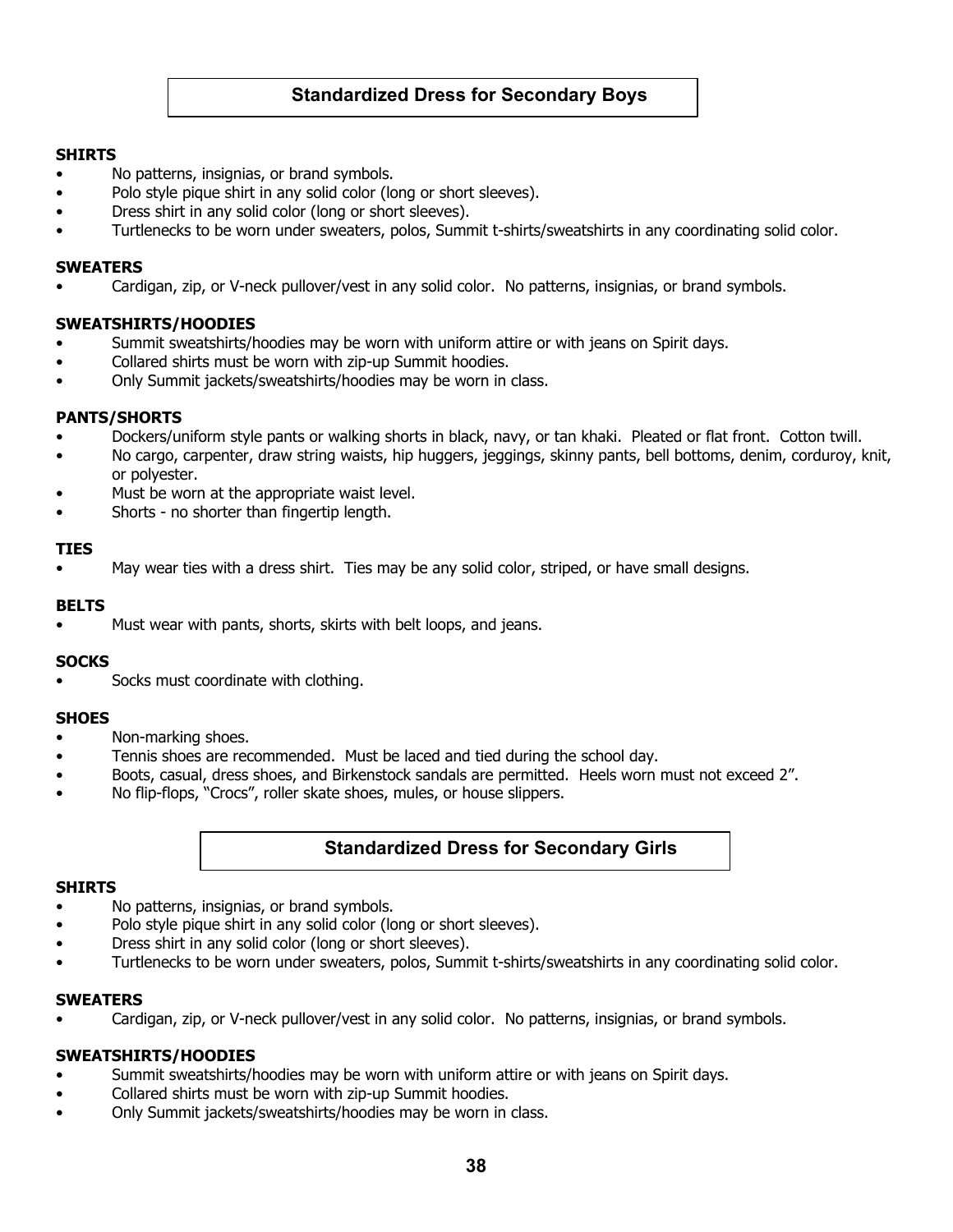### **PANTS/SHORTS**

• Dockers/uniform style pants or walking shorts in black, navy, or tan khaki. Pleated or flat front. Cotton twill.

• No cargo, carpenter, draw string waists, hip huggers, jeggings, skinny pants, bell bottoms, denim, corduroy, knit, or polyester.

- Must be worn at the appropriate waist level.
- Shorts no shorter than fingertip length.

#### **CAPRIS**

- Dockers/uniform style capris in black, navy, or tan khaki. Pleated or flat front. Cotton twill.
- No cargo, carpenter style, draw string waists, hip huggers, denim, corduroy, knit, or polyester
- Must be worn at the appropriate waist level.

#### **SKIRTS**

- Solid skirts in black, navy, or khaki.
- No shorter than a dollar bill width from the top of the knee.
- Belt required if belt loops are attached to the skirt.

#### **LEGGINGS**

- Any coordinating solid color to be worn under skirts. Lace trimming must be the same color as the legging.
- No jeggings of any kind or brightly colored, striped, or patterned leggings.

#### **BELTS**

• Must wear with pants, shorts, skirts with belt loops, and jeans.

#### **SOCKS**

Socks must coordinate with clothing.

#### **SHOES**

- Non-marking shoes.
- Tennis shoes are recommended. Must be laced and tied during the school day.
- Boots, casual, dress shoes, and Birkenstock sandals are permitted. Heels worn must not exceed 2".
- No flip-flops, "Crocs", roller skate shoes, mules, or house slippers.

## **Chapel Attire**

There is no specific attire for chapel days. Students will wear the appropriate uniform for the day.

## **SCA Spirit Day Attire**

Fridays are Spirit Days. Administration may select other days as Spirit Days.

• May wear Summit t-shirts/sweatshirts/hoodies with (blue only) jeans, jean capris, jean shorts or uniform pants/shorts/capris.

- No overalls or jeggings permitted. No markings, drawings, pins, rips, tears, holes, etc.
- Students not participating in Spirit Days need to be in full school uniform. Spirit Day attire can be purchased at the online store at the beginning of the school year.

## **After School Function Attire**

The same standards of modesty, tightness, and shortness that apply to school uniforms apply to attire worn at after school functions.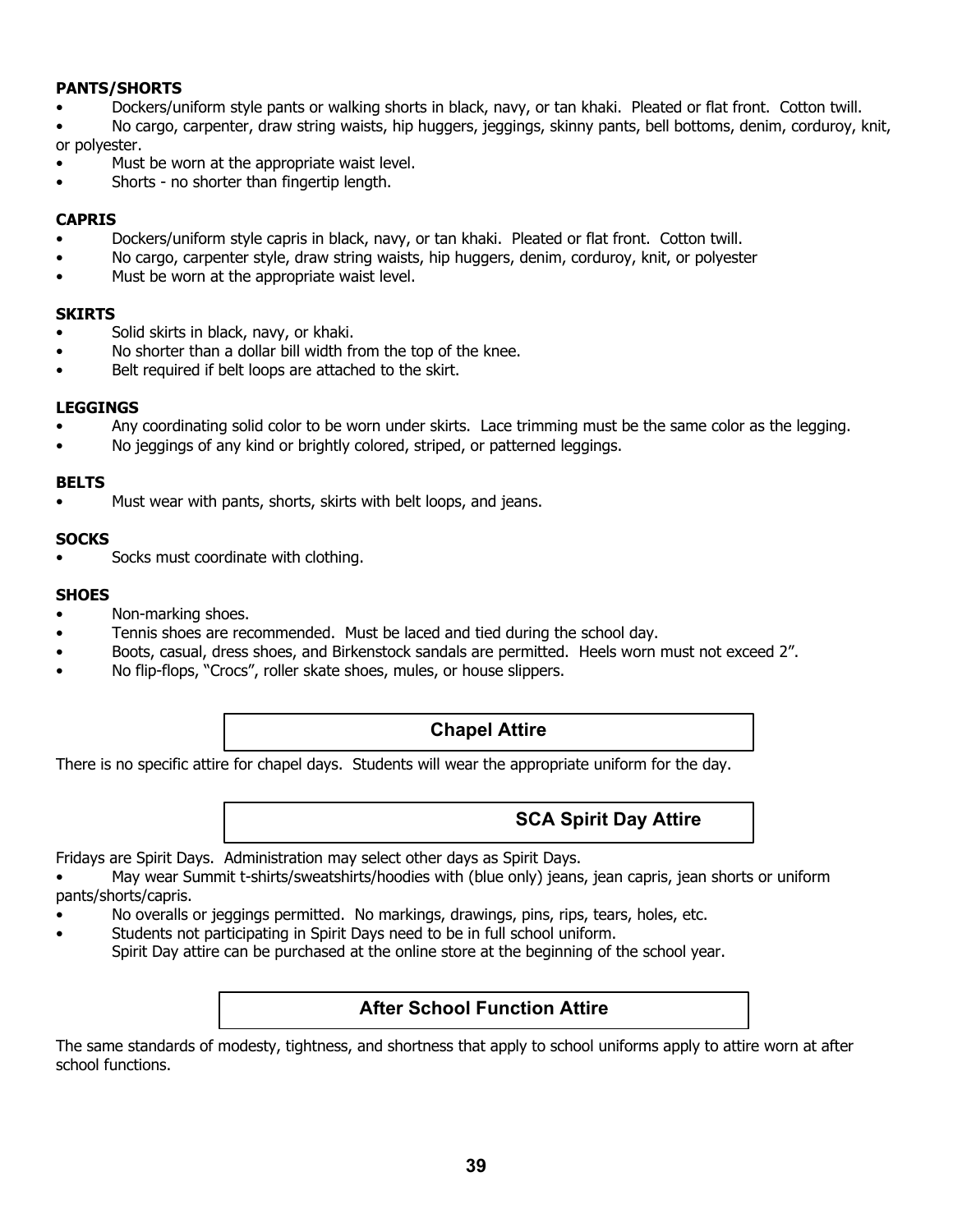# **Violations of Standardized Dress Clothing Guidelines**

It is the parents' responsibility to make sure that their student comes to school in the appropriate uniform. Parents or legal guardians of secondary students will be contacted when their student is in violation of the standardized personal appearance policy. Detention may be assigned for dress code violations. Violations may require that the parent be contacted to correct the dress code violation before the student is allowed back in class. Any absence from class as a result from a dress code violation shall count as an unexcused absence.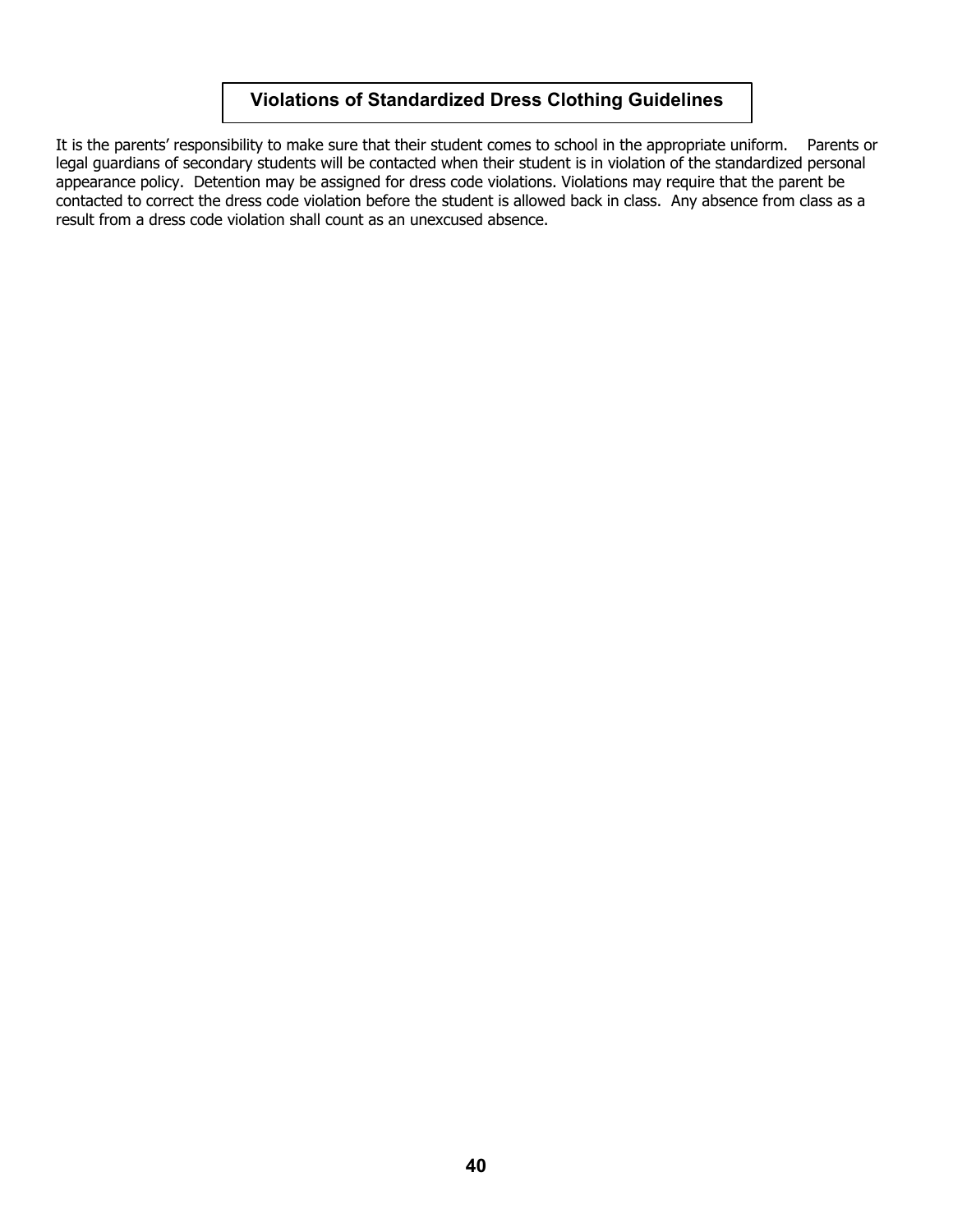# **Secondary Policies and Information**

## **Academic Probation**

A student may be put on academic probation when he/she has received multiple failing grades during the previous semester. Parents will be notified when a student has been placed on probation. If sufficient progress is not made during the next semester, SCA may deem the student ineligible to return for the following semester. Any high school class failed at SCA must be made up outside of SCA. Enrollment and payment of classes to recover credit are the responsibility of the parent.

## **Academic Programs**

#### **Bible**

Knowledge of the Bible is fundamental to education. Bible class is required each year a student is enrolled at SCA, as well as being incorporated in all subject areas.

#### **English**

The English program includes a broad spectrum of studies including: vocabulary, composition, grammar, creative writing, literature, and speech. English class is required each year a student is enrolled at SCA.

#### **Social Studies**

The Social Studies program includes studies of World History, United States History, Oklahoma History, and United States Government.

#### **Mathematics**

The mathematics program includes the acquisition of skills in problem solving and the abstract concepts found in Pre-Algebra, Algebra I & II, Geometry, College Algebra, and Trigonometry.

#### **Science**

The science program includes the study of Life Sciences, Earth Science, Physical Science, Biology, Physics, and Chemistry.

#### **Electives**

SCA believes that each individual receives different gifts and talents from God. Our program provides opportunities for students to explore and enrich these talents through various electives such as: foreign language, drama, speech, choir, praise band, studio arts, physical education, and publications.

# **Academic Qualifications for Extra-Curricular Activities**

We at SCA have high expectations and standards for our students and staff. Our students are being scrutinized from many angles. We know that a low minimum standard creates a low level of acceptance, and as Christians we should strive to set the highest standard as an example for others.

Students will receive a copy of eligibility requirements during the first week of school and prior to participating in each sport or extra-curricular activity.

## **Arrival of Secondary Students**

**The school day begins at 8:30 a.m. for grades 9-12 and 8:15 for grades 5-8**. The first bell rings five minutes prior to the start of the day. Students arriving earlier should remain in the lobby or report to the secondary café. Students who are not in their assigned area by the tardy bell are tardy and should report to the SCA office for a tardy slip.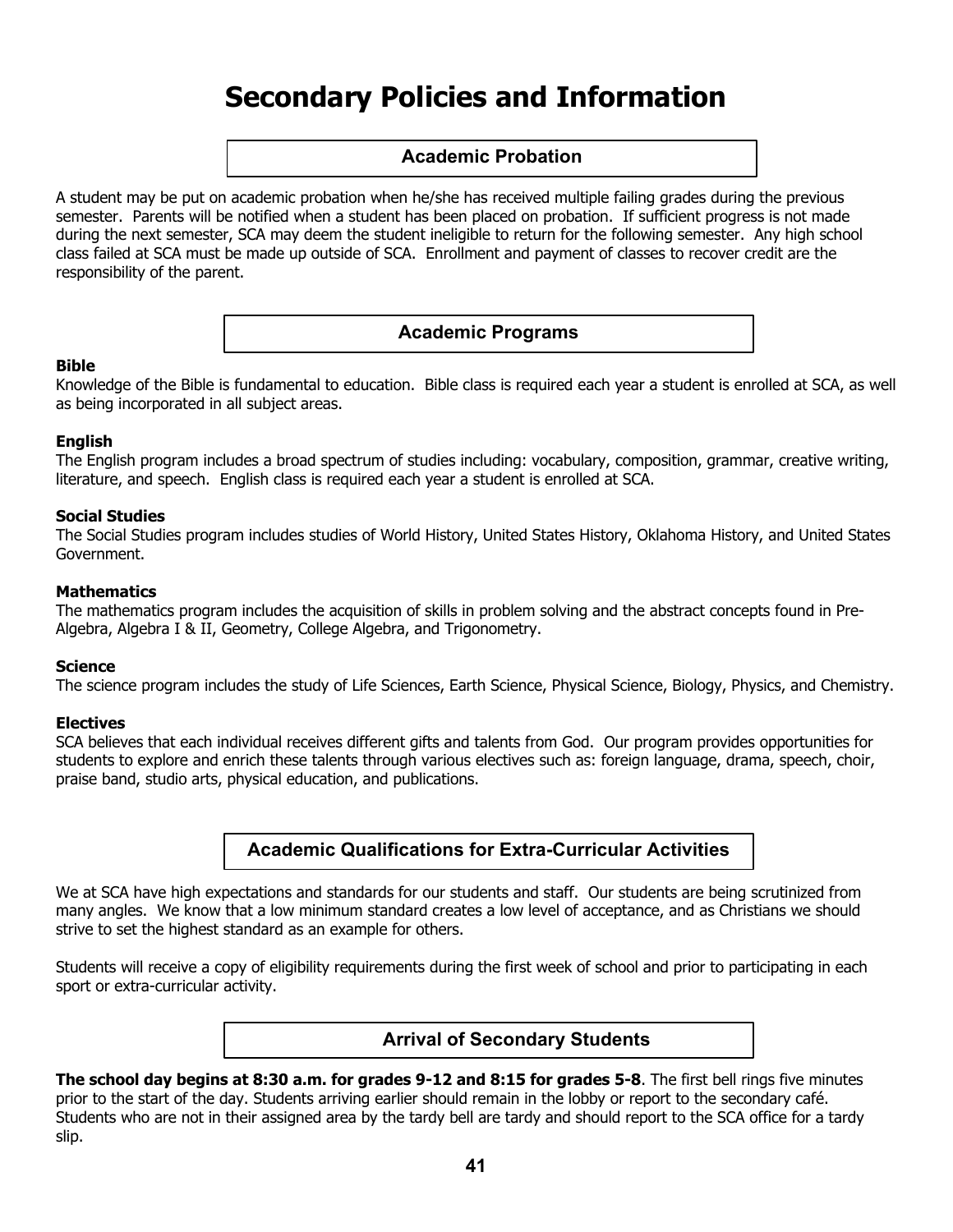## **Dismissal of Secondary Students**

**School is dismissed at 3:30 p.m. for grades 9-12 and 3:15 for grades 5-8**. Parents should pick their student up by 3:30 p.m. unless the student is attending tutoring with a teacher; in that case, the parent should pick the student up by 4:00 p.m. Parents may park in the parking lot on the east side of the secondary building to wait for their student. Students who are not attending sports practice or tutoring should leave campus by 3:30 p.m. Students on campus after 4:00 p.m. are no longer under the direct supervision of SCA or its staff.

## **Document Request**

Students and parents needing a transcript or reading proficiency verification (for driver's license) must complete a document request form located in the school office. SCA requires 48 hour written notice of request for such documents.

## **Early Graduation**

SCA does not have a program or provision for early graduation. If a student at SCA has enough credits to graduate earlier than anticipated, the student will be scheduled for additional course work. It is our opinion that extra academic work and opportunities at the high school level will better equip students for their post-secondary experience.

### **Honors: Seniors**

SCA has several awards to honor those who have consistently excelled academically and spiritually in our program. Although some awards may be added during the school year, the following is a list of honors for academic excellence.

- 1. Valedictorian & Salutatorian—The following guidelines will determine the Senior Class Valedictorian and Salutatorian:
	- Only those who have attended SCA High School during their sophomore, junior, and senior years will be considered for either of these two positions.
	- The senior with the highest weighted GPA will be named the Valedictorian and the senior with the second highest weighted GPA will be named the Salutatorian.
	- Only those who are in good standing with Summit Christian Academy will qualify for either of these two positions.
- 2. Honor Cords—Given to all senior Honor Graduates who meet all academic criteria with a weighted cumulative GPA of 3.5 or higher.

#### **Lockers**

Students will have no expectation of privacy in school lockers. Student lockers may be unlocked and inspected and/or searched at any time, without reasonable suspicion of a violation of a school rule, prior notice, the student's presence, or the student's consent to such a search. By the acceptance of the assignment or use of a school locker, students consent to any and all inspections and searches and acknowledge that they have no privacy in such locker. Students shall only use locks provided by the school on school lockers.

Students are to use only the locker specifically assigned to them. The use of a locker not assigned to a student is prohibited. All items in a locker shall presume to be owned by the student assigned to the locker.

Lockers are loaned from the school on a per-year basis. We advise students to lock their lockers due to the large amount of non-school traffic in the building. The school is not responsible for lost or stolen items. Students may decorate the inside of their locker without the use of self-adhesive stickers. Pictures and other decorations must be in keeping with Christian standards. Outside locker decoration will be approved for "school spirit" when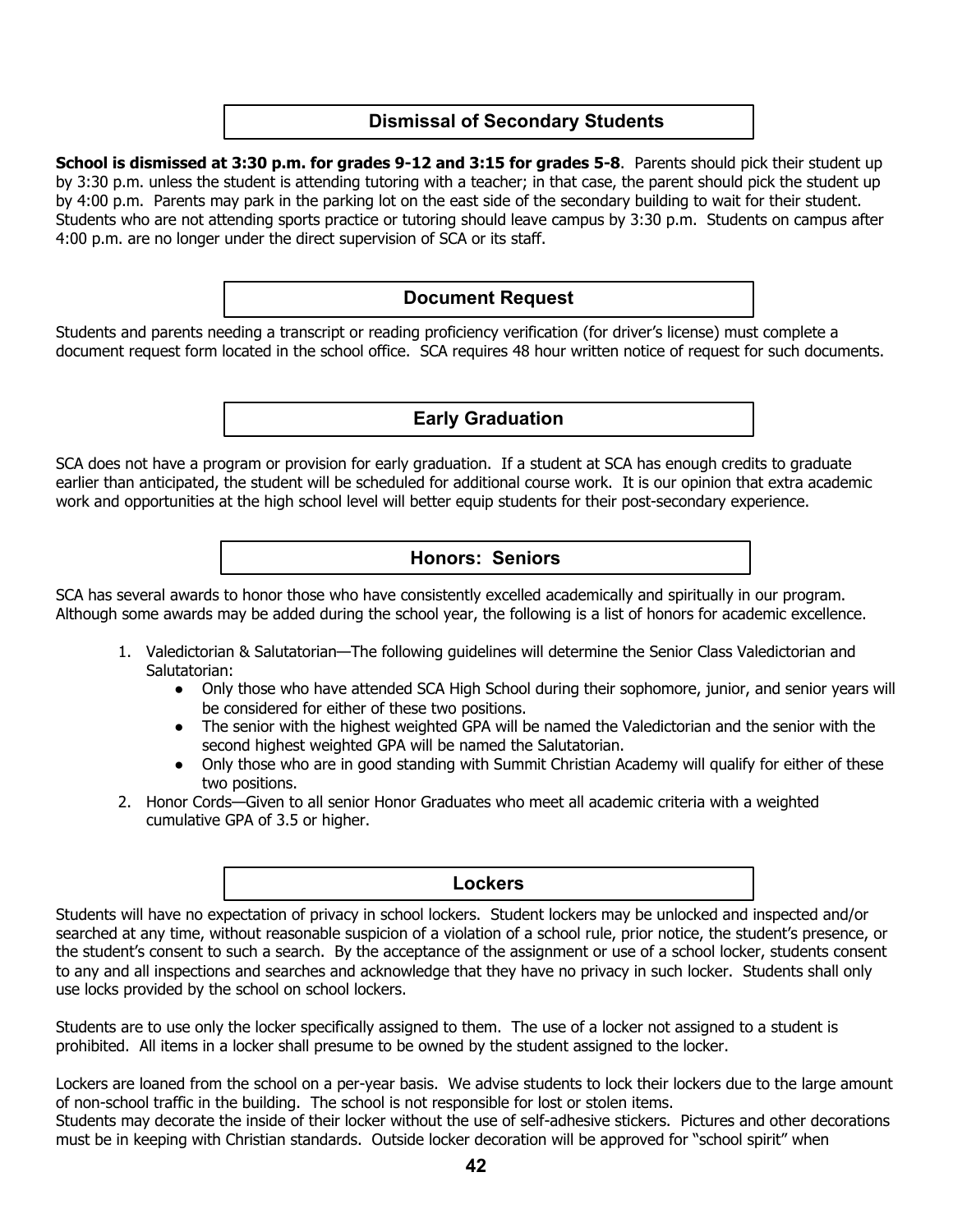decorations are done by cheerleaders.

No food should be in the locker other than a sack lunch, which is to be eaten only at the designated time and place.

Lost Combination Locks-Combination locks are loaned from the school on a per-year basis for student lockers. Should a student lose a combination lock, or return it in an unusable condition, the replacement cost of \$15 will be charged to the student's account.

## **Parent-Teacher Conferences**

Parent –Teacher conferences are scheduled before Fall and Spring Break. The purpose of parent-teacher conferences is to strengthen the bonds of teamwork between parents and teachers; and to provide a time of communication regarding classroom work and progress. The following areas may be covered during this time:

- Parent/teacher prayer for the specific needs of the student/family.
- Identification of immediate challenges (i.e. behavioral needs, homework issues).
- Exchange of insights regarding the student.
- Review of the skills and objectives mastered this quarter.

Parents may schedule a conference with a teacher at any time during the school year. Please contact the teacher to set up a mutually convenient time.

## **Requirements for Graduation**

State of Oklahoma High School Graduation Requirements (Each course is ½ credit per semester)

#### STATE REQUIREMENTS FOR GRADUATION

Oklahoma's College Preparatory/Work Ready Graduation Requirements follow:

| <b>ENGLISH</b>                          | 4 units  |
|-----------------------------------------|----------|
| <b>MATHEMATICS</b>                      | 3 units  |
| <b>LABORATORY SCIENCE</b>               | 3 units  |
| HISTORY AND CITIZENSHIP SKILLS          | 3 units  |
| FOREIGN OR NON ENGLISH LANGUAGE OR      |          |
| <b>COMPUTER TECHNOLOGY</b>              | 2 units  |
| ADDITIONAL UNIT OR SET OF COMPETIENCIES |          |
| SELECTED FROM ANY COURSES LISTED        |          |
| <b>PREVIOUSLY</b>                       | 1 unit   |
| FINE ARTS OR SPEECH                     | 1 unit   |
| <b>ELECTIVES</b>                        | 6 units  |
| TOTAL                                   | 23 units |

SCA requires that students are enrolled in Bible, English, Social Studies, Math, and Science each year enrolled at SCA regardless of earned credits unless approved by Administration.

#### **Retention**

Grades 5-8

Students may be retained in fifth through eighth grade due to substantial and/or on-going academic or behavioral issues.

Grades 9-12

Students failing required courses must make up the credit in summer school or during a subsequent year (only as the schedule allows). All required courses must be satisfied in order to graduate from SCA.